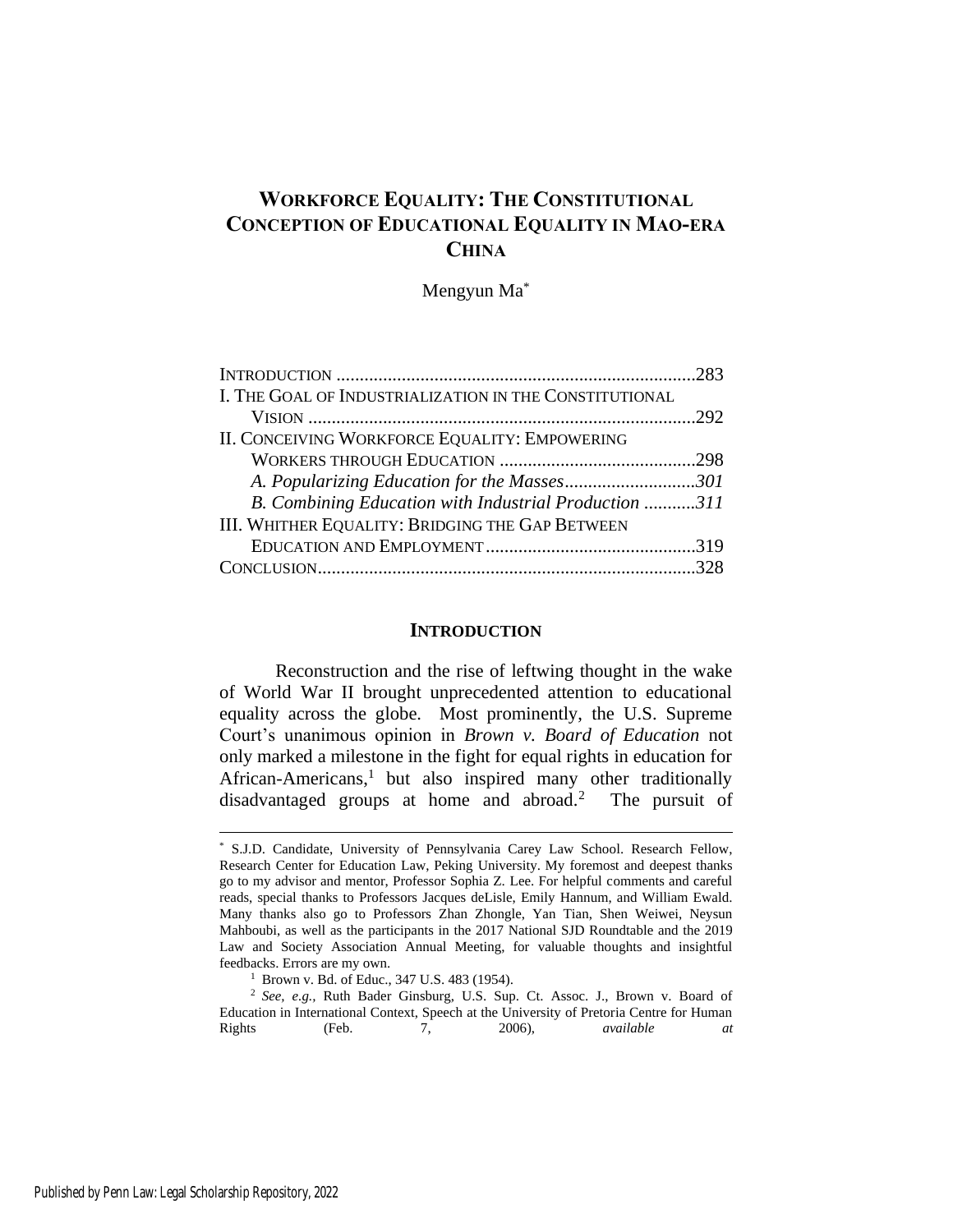educational equality in Maoist China was a surging yet overlooked part of that wave of movements. Unlike the U.S., where civil rights reforms were scattered across states and pursued by many organizations, the highly centralized system in post-1949 China produced a nationally unitary and clearly defined connotation of educational equality.<sup>3</sup> How, then, was educational equality conceived and practiced in Mao-era China? This Article answers this question by narrating the constitutional conception of equalityas-empowerment and how equal education laws were designed to transform the masses into the workforce deemed necessary for rapid industrialization.

The controversy over educational equality has become one of the prominent conflicts in contemporary Chinese society.<sup>4</sup> It is, however, never easy to reach an agreed upon definition of equality even when narrowed down to the field of education.<sup>5</sup> As with other

https://www.supremecourt.gov/publicinfo/speeches/viewspeech/sp\_02-07a-06 [https://perma.cc/2FG9-946Z].

<sup>3</sup> *See infra* Part II.

<sup>4</sup> *See, e.g.*, *Education Inequality for Migrants' Children: "This Problem Has Taken Over My Life,"* OBSERVERS (Feb. 28, 2012), https://observers.france24.com/en/20120228 china-beijing-amid-mounting-inequality-hukou-migrant-workers-demand-education-rights [https://perma.cc/7N9E-E9MC] (discussing a gathering of hundreds outside China's Ministry of Education to demand equal education rights for children of *migrant workers*); Didi Kirsten Tatlow, *Women in China Face Rising University Entry Barriers*, N. Y. TIMES (Oct. 7, 2012), https://www.nytimes.com/2012/10/08/world/asia/08iht-educlede08.html [https://perma.cc/P3D2-LV4S] (discussing that women who shaved their heads protested the growing gender discrimination in university admissions); Chris Buckley, *Henan Delegates Protest Inequality in University Admissions*, N. Y. TIMES (Mar. 11, 2015), https://cn.nytimes.com/china/20150311/c11university/dual/ [https://perma.cc/Y63J-CLD2] (discussing the discrimination in university admissions against applicants from *provinces* such as Henan); Javier C. Hernández, *China Tries to Redistribute Education to the Poor, Igniting Class Conflict*, N. Y. TIMES (June 11, 2016), https://www.nytimes.com/2016/06/12/world/asia/china-higher-education-for-the-poorprotests.html [https://perma.cc/Q3E5-CF9P] (discussing a series of protests occurred in four provinces against a reform in university admission quotas that was believed to be detrimental to the children of local middle class); Ding Jie et al., *School District Reform Prompts Parent Protests in Beijing*, CAIXIN (July 9, 2018, 08:26 PM), https://www.caixinglobal.com/2018-07-09/school-district-reform-prompts-parent-protestsin-beijing-101297434.html [https://perma.cc/G5JK-AMLC] (discussing protests about a school district reform in Beijing that no longer guarantee the children of the "residents of sought-after *school districts* and recent homebuyers who paid a steep premium" to be admitted to an elite school) (italic added).

<sup>5</sup> *See, e.g.*, Mary Warnock, *The Concept of Equality in Education*, 1 O. REV. EDUC. 3 (1975) (distinguishing "an equal right to education" and "a right to equal education"); Julia Kwong & Hong Xiao, *Educational Equality Among China's Minorities*, 25 COMP. EDUC. 229, 229–30 (1989) (discussing three interpretations of educational equality).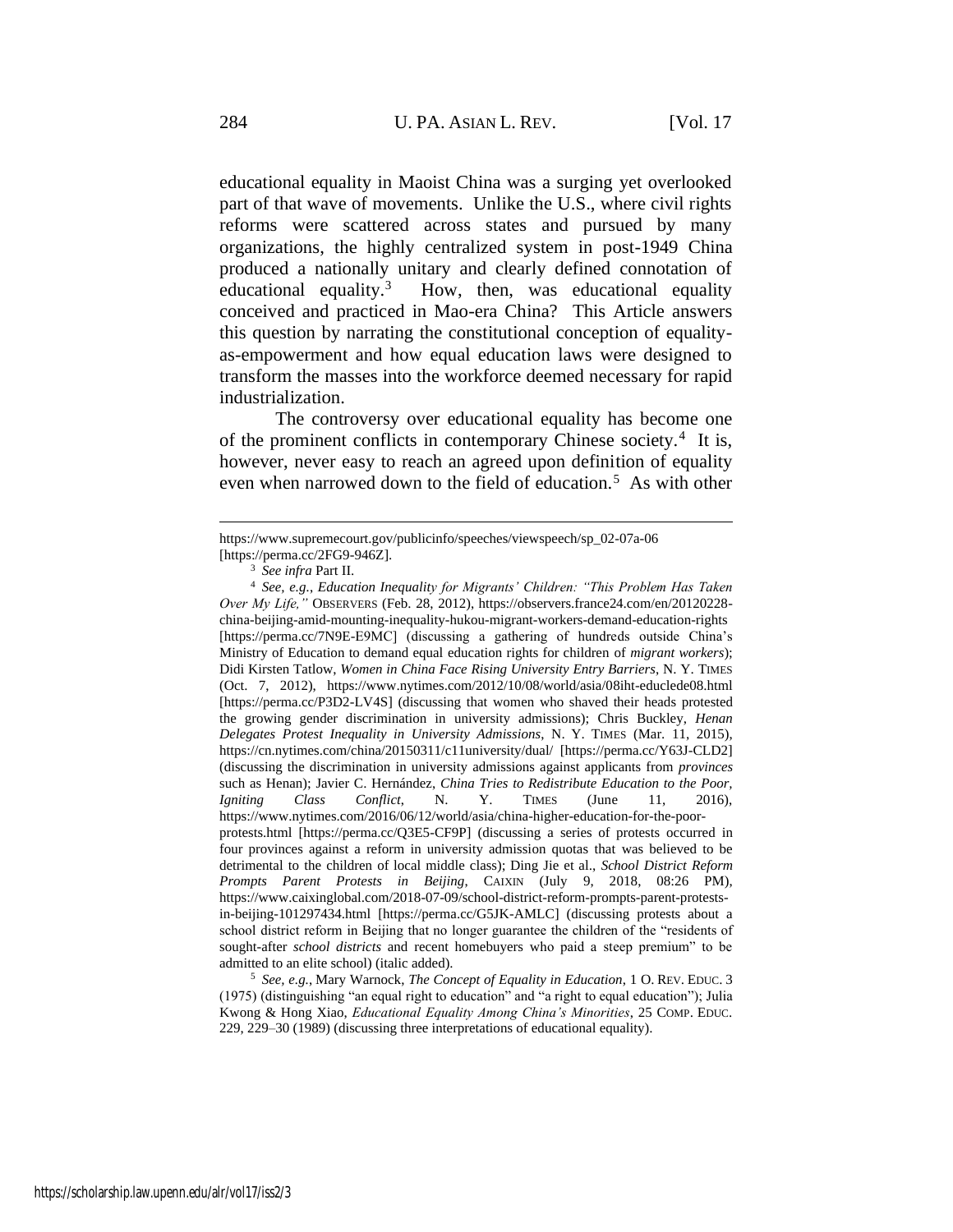canonical constitutional terminology, the concept of equality is abstract, ambiguous, and may even be considered "empty."<sup>6</sup> As a result, the conventional research on educational equality in China is comprised mostly of empirical and quantitative sociological studies and a handful of legal studies that are difficult to place in conversation with each other due to their vague and contested definitions of equality.<sup>7</sup> This Article, in contrast, in order to addresses the controversy, reframes equality through a constitutional construction of educational equality.

<span id="page-2-0"></span>All five of China's constitutions since the People's Republic have promised equality, for example, that "[w]omen shall enjoy equal rights with men,"<sup>8</sup> "[a]ll nationalities ... are equal,"<sup>9</sup> and

<sup>6</sup> *See, e.g.*, Peter Westen, *The Empty Idea of Equality*, 95 HARV. L. REV. 537 (1982); Steven J. Burton, *Comment on "Empty Ideas": Logical Positivist Analyses of Equality and Rule,* 91 YALE L.J. 1136 (1982); Kent Greenawalt, *How Empty Is the Idea of Equality?,* 83 COLUM. L. REV. 1167 (1983); RONALD DWORKIN, SOVEREIGN VIRTUE 2 (2000).

<sup>7</sup> *See*, *e.g*., Xue Lan Rong & Tianjian Shi, *Inequality in Chinese Education,* 10 J. CONTEMP. CHINA 107 (2001); Emily Hannum, *Poverty and Basic Education in Rural China: Villages, Households, and Girls' and Boys' Enrollment*, 47 COMP. EDUC. REV. 141 (2003); Wing-Wah Law & Su-Yan Pan, *Legislation and Equality in Basic Education for All in China*, 40 INTERCHANGE 337 (2009).

<sup>8</sup> GONGTONG GANGLING (共同纲领) [Common Program of the Chinese People's Political Consultative Conference] (adopted by the First Plenary Session of the Chinese People's Political Consultative Conference, Sept. 29, 1949), CLI.1.124417(EN) (Lawinfochina), art. 6 ("Women shall enjoy *equal rights* with men in political, economic, cultural, educational and social life.") [hereinafter GONGTONG GANGLING]; XIANFA art. 86, § 2 (1954) ("Women shall enjoy the *equal right* with men to vote and to be elected."), art. 96, § 1 (1954) ("Women shall enjoy *equal rights* with men in political, economic, cultural, social, and family life."); XIANFA art. 27, § 4 (1975) ("Women shall enjoy *equal rights* with men in all respects."); XIANFA art. 53, § 1 (1978) ("Women shall enjoy *equal rights* with men in political, economic, cultural, social, and family life. *Equal* pay for equal work for men and women."); XIANFA art. 48 (1982) ("Women shall enjoy *equal rights* with men in political, economic, cultural, social, and family life. The state shall protect the rights and interests of women, apply the principle of *equal* pay for equal work to men and women alike, and train and select cadres from among women.") (emphasis added).

<sup>9</sup> GONGTONG GANGLING, *supra* note [8,](#page-2-0) art. 9 ("All nationalities in the People's Republic of China shall have *equal rights and duties*."), art. 50 ("All nationalities within the boundaries of the People's Republic of China are *equal.*"); XIANFA art. 3, § 2 (1954) ("All nationalities are *equal*."), art. 58 ("The local people's congresses . . . [shall] safeguard the rights of citizens and the *equal rights* of minority nationalities."); XIANFA art. 4, § 2 (1975) ("All nationalities are *equal*."); XIANFA art. 4, § 2 (1978) ("All nationalities are *equal*."), art. 36, § 1 (1978) ("The local people's congresses . . . [shall] safeguard the rights of citizens and the *equal rights* of national minorities."); XIANFA art. 4, § 1 (1982) ("All nationalities in the People's Republic of China are *equal*."), art. 89, § 11 (1982) ("[The State Council shall] . . . safeguard the *equal rights* of minority nationalities.") (italic added).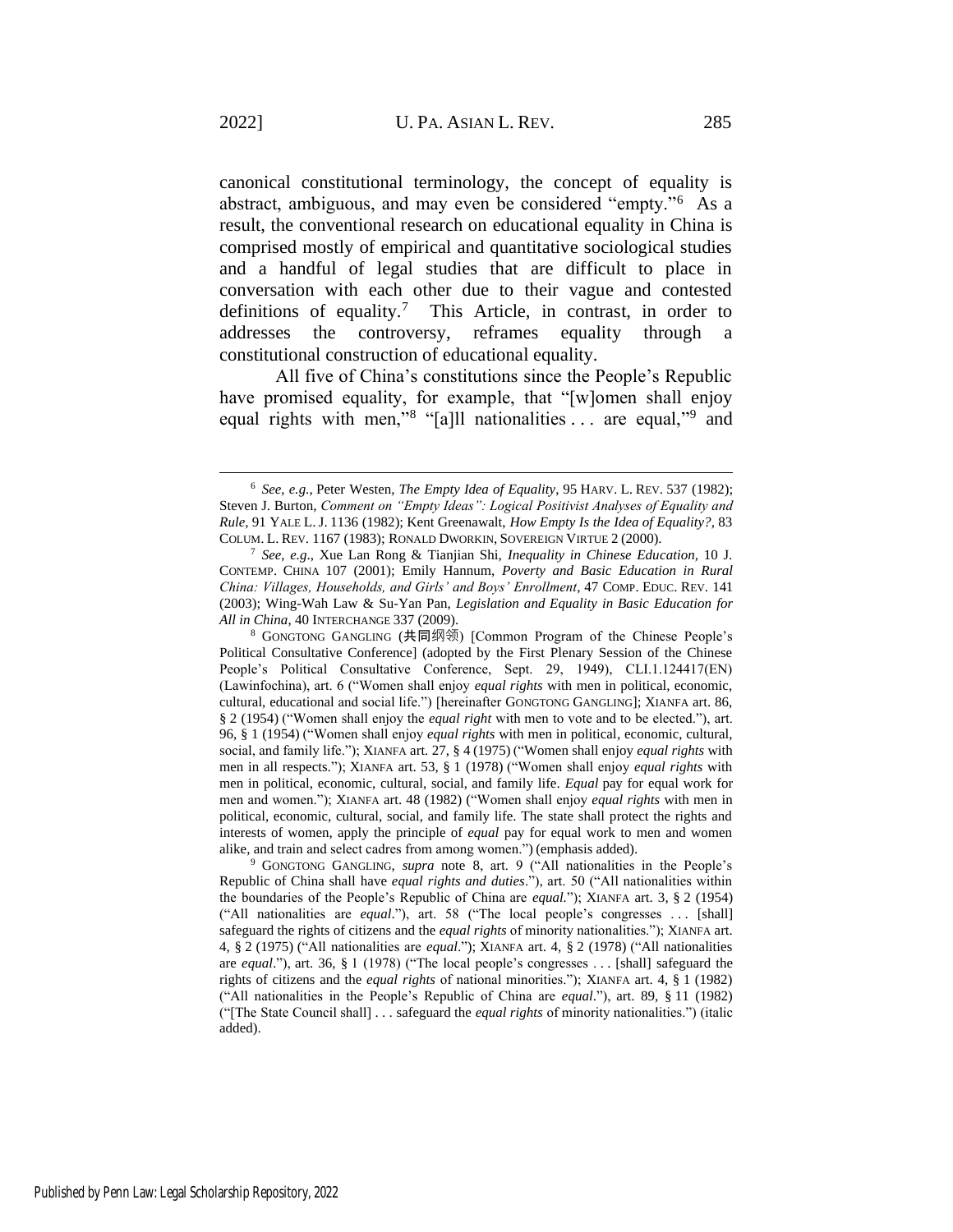"[a]ll citizens . . . are equal before the law."<sup>10</sup> They have also created a right to education and made it subject to the requirement of equal treatment.<sup>11</sup> Such textual commitments, however, are abstract and loosely defined, if not rhetorical, the courts are restrained from interpreting the Constitution,<sup>12</sup> and the statutes and administrative rules are devoid of an articulated conception of equality. Therefore, constructing the constitutional concept of educational equality requires attending to political sources, such as leaders' speeches and Party documents in history.<sup>13</sup> Documentation and analysis of laws and regulations in education and beyond further refines and bolsters that constitutional construction. This Article thus construes equality not only by exploring the founders' explicit perceptions and visions of equality, but also by analyzing the conceptions of equality implicit in those legal-historical sources. It holds that educational equality as a secondary constitutional value, always serves the ultimate constitutional vision, $14$  which has

<sup>12</sup> Guanyu yi Qinfan Xingmingquan de Shouduan Qinfan Xianfa Baohu de Gongmin Shoujiaoyu de Jiben Quanli Shifou Ying Chengdan Minshi Zeren de Pifu (关于以侵犯姓 名权的手段侵犯宪法保护的公民受教育的基本权利是否应承担民事责任的批复) [Reply on Whether the Accused Shall Bear Civil Liability for the Infringement of the Citizen's Fundamental Rights of Receiving Education under the Protection of Constitution by Means of Infringing the Right of Name] (promulgated by the Sup. People's Ct., July 24, 2001, effective Aug. 13, 2001, repealed Dec. 24, 2008), SUP. PEOPLE'S CT. GAZ, May 1, 2001, at 152, *translated in* CLI.3.36302(EN) (Lawinfochina).

<sup>13</sup> For arguments that constitutional construction depends on such historical factors as "privileged sources of meaning, inspiration, and guidance," *see, e.g.,* AKHIL REED AMAR, AMERICA'S UNWRITTEN CONSTITUTION, at ix–x, 245–75 (2012); Jack M. Balkin, *The New Originalism and the Uses of History*, 82 FORDHAM L. REV. 641, 652, 672–91 (2013); Jiang Shigong, *Written and Unwritten Constitutions: A New Approach to the Study of Constitutional Government in China*, 36(1) MOD. CHINA 12, 25–37 (2010); Xin He, *The Party's Leadership as a Living Constitution in China*, 42 HONG KONG L.J. 73 (2012).

<sup>14</sup> For the ultimate constitutional vision, *see, e.g.,* GONGTONG GANGLING, *supra* note [8,](#page-2-0) art. 1 (writing "for independence, democracy, peace, unity, prosperity and strength of China"); XIANFA pmbl. ¶ 1 (1954) (envisioning that "in a peaceful way banish exploitation

<sup>10</sup> XIANFA art. 85 (1954) ("All citizens of the People's Republic of China are *equal* before the law."); XIANFA art. 33, § 2 (1982) ("All citizens of the People's Republic of China are *equal* before the law.") (italic added).

<sup>11</sup> GONGTONG GANGLING, *supra* note [8,](#page-2-0) art. 6 ("Women shall enjoy *equal rights* with men in political, economic, cultural, *educational* and social life."); XIANFA art. 94, § 1 (1954) ("Citizens of the People's Republic of China shall have the *right to education*."); XIANFA art. 27, § 2 (1975) ("Citizens shall have the right to work and the *right to education*."); XIANFA art. 51, § 1 (1978) ("Citizens shall have the *right to education*. The state shall gradually increase the number of schools and other cultural and educational facilities of all types and popularize education, in order to ensure the enjoyment of this right by its citizens."); XIANFA art. 46, § 1 (1982) ("Citizens of the People's Republic of China have the *right and duty to education.*") (italic added).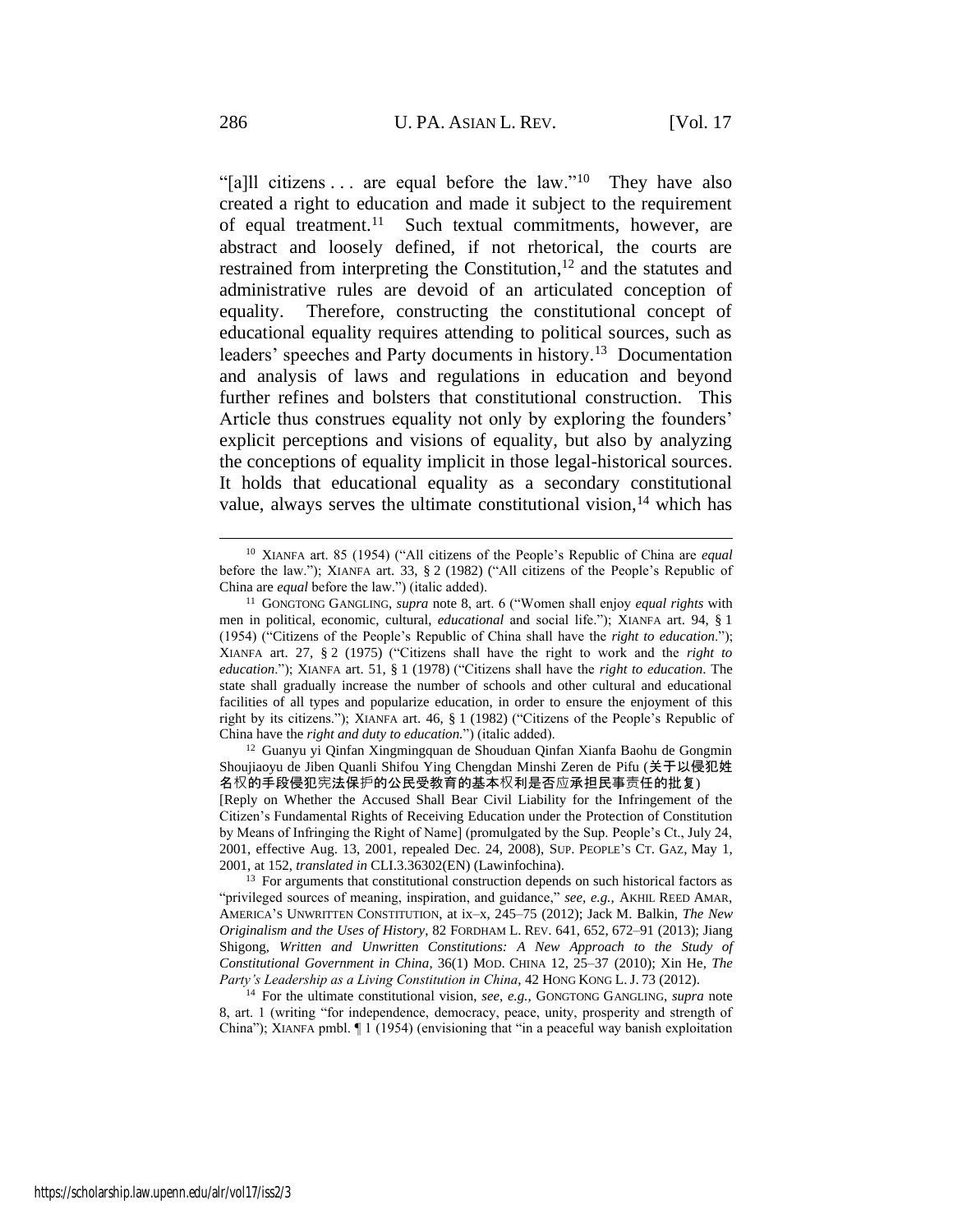often been embodied in concrete national objectives at different historical stages. The implicit conception of educational equality can thus be inferred by examining the national objective of a given period and its interaction with equal education laws.

<span id="page-4-0"></span>The Mao era stands out in construing the constitutional conception of educational equality. This is not only because the leaders of that era's ideas and their practices have significantly shaped law and society in contemporary China;<sup>15</sup> Moreover, it is because the Maoist ideology, albeit superseded by that of the transformative reform era that followed, has become a specter haunting China ready, if not already, for a resurgence.<sup>16</sup> Understanding equality in the Mao-era constitution, both as written and politically constructed, therefore, is needed to determine its significance for today's controversies. Accordingly, this Article adopts a legal-historical and legal-sociological research approach. It traces three decades of the Mao-era constitutional history, both in and beyond the legal text: not only exhaustively examining education laws and regulations in government gazettes and the *Chinalawinfo* database; but also scrutinizing the coverage and discourse in *People's Daily (Renmin Ribao)*, *People's Education (Renmin Jiaoyu)*, *Selected Works of Mao Tse-Tung*, and other Party leaders' remarks that pertain to the conception of educational equality. The Article also draws on data from the *China Statistical Yearbooks* and the *China Education Yearbooks* to contextualize the implementation of the laws and policies and their effects. By analyzing those primary sources, this Article reveals that the founders of socialist China, pursuing the goal of industrialization, conceived of equality in education as the empowerment of the

and poverty and build a prosperous and happy socialist society"); XIANFA pmbl. ¶ 7 (1982) (professing "to modernize the industry, agriculture, national defense, and science and technology" and "to turn China into a socialist country that is highly civilized and democratic"). For the argument that the same is true of the United States, *see* Mengyun Ma, The Evolving Concept of Equality in Education: From WWII to *Freeman* 2 (Mar. 28, 2018) (unpublished manuscript) (on file with author).

<sup>15</sup> *See*, *e.g.*, AFTERLIVES OF CHINESE COMMUNISM: POLITICAL CONCEPTS FROM MAO TO XI (Christian Sorace et al. eds., 2019) (depicting various political concepts of the Mao era and how they have shaped Chinese politics today).

<sup>&</sup>lt;sup>16</sup> For arguments that Xi Jinping has closed China's reform era and revived Maoism, *see, e.g.*, Suisheng Zhao, *Xi Jinping's Maoist Revival*, 27 J. DEMOCRACY 83 (July 2016); Willy Lam, *Xi Jinping's Ideology and Statecraft*, 48 CHINESE L. & GOV'T 409, 412 (2016); CARL MINZNER, END OF AN ERA: HOW CHINA'S AUTHORITARIAN REVIVAL IS UNDERMINING ITS RISE (2018).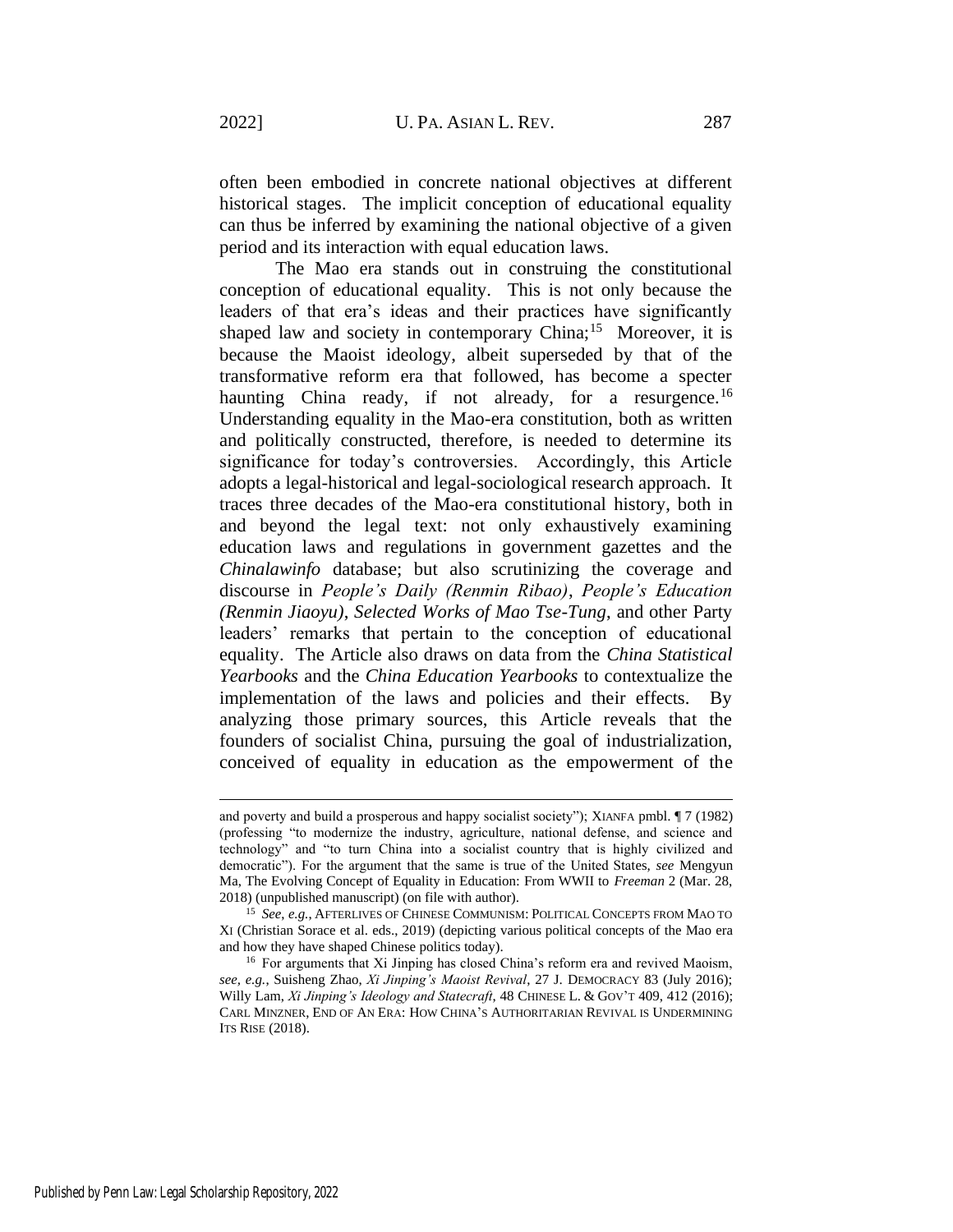workforce. That notion of workforce equality was a constant in the dramatic revolution of Mao-era China.

<span id="page-5-2"></span><span id="page-5-0"></span>Reframing the concept of equality in Mao-era China, this Article's contribution is twofold. First and foremost, the Article draws out the thread of the idea of equality embedded in the constitutional law of education and theorizes it. Like many of its counterparts in other arenas of the period, Maoist education law featured the mass line and mass mobilization campaigns.<sup>17</sup> Maoism's egalitarian implications have thus been the intuitive perception of much of the population and have been inspected in many scholarly works.<sup>18</sup> Interestingly, however, some scholars have perceptively noted that beneath the veil of plain language "equality," Maoist China was, in reality, unequal in some respects.<sup>19</sup> This wisdom is insightful for understanding and studying socialist China and the philosophy underlying its equal education laws. The varied categorization of equality in those works, however, has left the thread of the Mao-era conception of equality less clear. This

that aggravated social and many other cleavages).

<span id="page-5-1"></span><sup>17</sup> *See*, *e.g.*, H. Arthur Steiner, *Current "Mass Line" Tactics in Communist China*, 45 AM. POL. SCI. REV. 422 (1951) (arguing that the Chinese Communist Party applied the tactics of the mass line to almost all of its governance); Wen-hui Tsai, *Mass Mobilization Campaigns in Mao's China*, 6 AM. J. CHINESE STUD. 21 (1999) (outlining several mass movements in the economic, political, and social spheres of Maoist China); Lin Chun, *Mass Line, in* AFTERLIVES OF CHINESE COMMUNISM, *supra* note [15,](#page-4-0) at 121 (arguing that the mass line was the CCP's tool to seize and consolidate power).

<sup>18</sup> *See* Donald Munro, *Egalitarian Ideal and Educational Fact in Communist China, in* CHINA: MANAGEMENT OF A REVOLUTIONARY SOCIETY 256, 256-58 (John Lindbeck ed., 1971) (relating Mao's quest for the egalitarian ideal to the mass line); Emily Hannum, *Political Change and the Urban-Rural Gap in Basic Education in China*, 1949–1990, 43 COMP. EDUC. REV. 193 (1999) (arguing that the educational policies of the Mao era, especially during the Cultural Revolution, were egalitarian, as they reduced the urban-rural gap in education); Lin, *supra* not[e 17,](#page-5-0) at 121, 124 (discussing the egalitarian implications of economic democracy, an important manifestation of the mass line, as exemplified by the Angang Constitution—managers joining shop-floor workers in their labors and workers partaking in factory management).

<sup>19</sup> *See* MAURICE MEISNER, MAO'S CHINA AND AFTER 124–26, 178 (3rd ed. 1999) (arguing that despite the egalitarian drive being a major aim of Maoist policies, Chinese industrialization led to the emergence of new patterns of inequality); Richard Curt Kraus, *The Limits of Maoist Egalitarianism*, 16 ASIAN SURV. 1081 (1976) (arguing that the equality advocated by Maoist programs was essentially symbolic in nature, a "mask[ing] [of] factual inequalities with a formal equality"); Martin King Whyte, *Rethinking Equality and Inequality in the PRC*, *in* THE 50TH ANNIVERSARY CONFERENCE FOR THE FAIRBANK CENTER FOR EAST ASIAN RESEARCH (2005), at 6-17, *available* https://datascience.iq.harvard.edu/files/wcfia/files/1068\_mkw\_rethinkingequality.pdf [https://perma.cc/UC6Y-XMST] (arguing that despite the small disparity in personal fortunes, Mao-era China was an inegalitarian place due to intentional policy interventions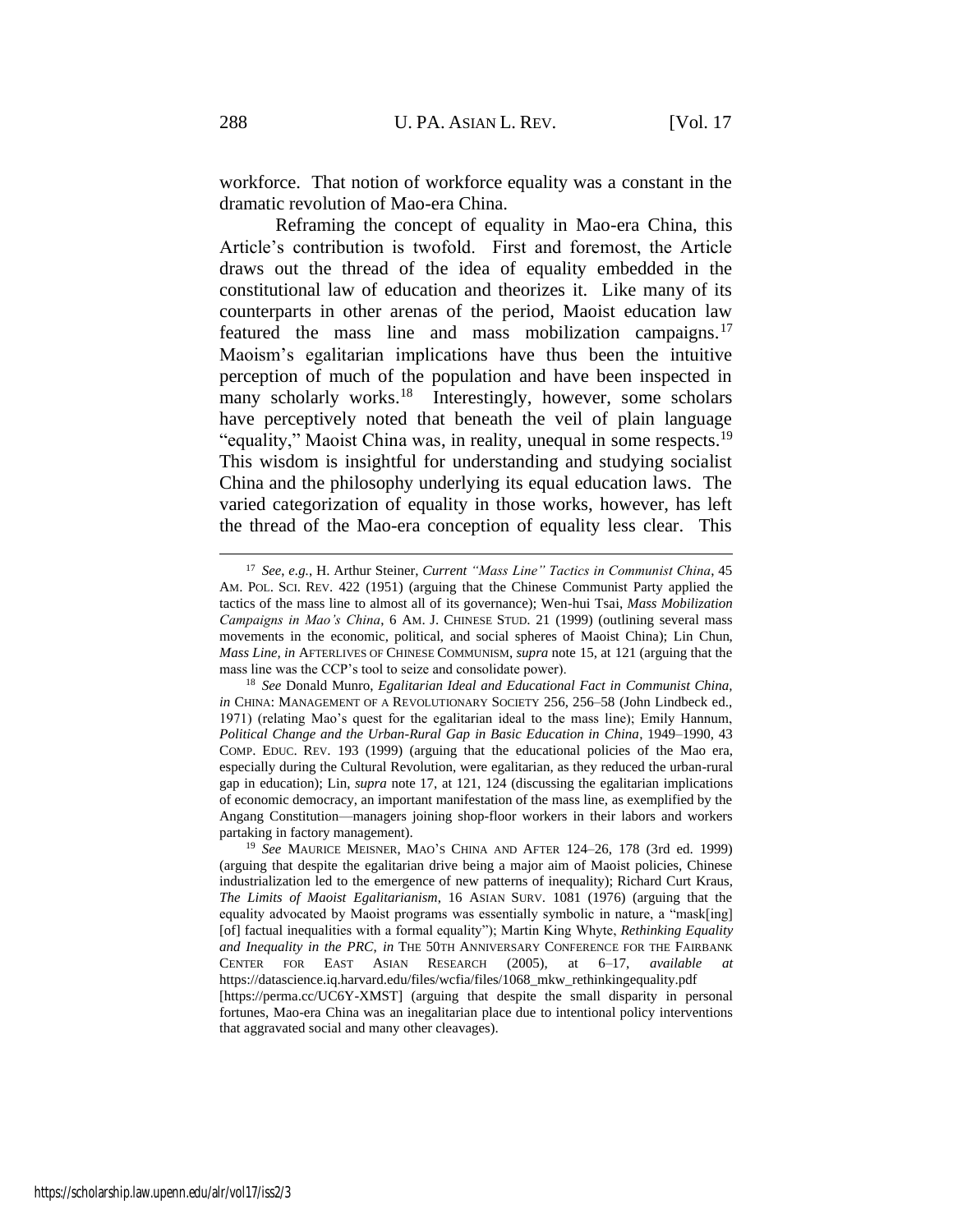Article, in contrast, lifts that thread up to theorize on the constitutional law of education and reframes Maoist egalitarianism. Terming it workforce equality, the Article construes Maoist egalitarianism as a large degree of equality of results for the sake of the masses, that is, the workforce, and for the purpose of expanding and empowering the workforce. This definition is neither a cliché that socialism is all about equality of results, as in noting that vertically there was a certain extent of equality of opportunity in education before 1958, and that horizontally the urban-rural and industrial-agricultural differences persisted throughout the Mao era; nor is it an assertion that the masses benefited exclusively, as intellectual elites, especially engineering specialists, were valued in the 1950s and bureaucratic elites and their offspring were, in fact, privileged in education in socialist China.<sup>20</sup> Rather, the reframing evinces that workforce-oriented equality of outcome, dictated by the goal of industrialization, was the dominant ethos of Maoist egalitarianism.

Second, the Article provides a legal and indigenous perspective to the study of equality ideas in China during the Mao era and beyond. The massive and radical social transformation in post-1949 China has attracted a great deal of popular and scholarly attention. Among them are brilliant works that look into the educational movements, the ill-fated intelligentsia, and their underlying political rationale,  $2<sup>1</sup>$  some particularly examining the egalitarian implications and causality between educational reforms

<span id="page-6-0"></span><sup>20</sup> *See*, *e.g.*, JOEL ANDREAS, RISE OF THE RED ENGINEERS 61–83 (2009) (mentioning that before the Cultural Revolution college graduates and the technical elite were very welcome in industrial enterprises, despite the Red-over-expert structure); MEISNER, *supra* note [19,](#page-5-1) at 125–26 (arguing that the new education system during the First Five-Year Plan perpetuated privileged strata, including Party and government officials and the technological intelligentsia); MARTIN KING WHYTE & WILLIAM L. PARISH, URBAN LIFE IN CONTEMPORARY CHINA 46 (1985) (claiming that the children of administrative elite cadres received privileged educational opportunities such as attending elite boarding schools by the early 1960s); Julia Kwong, *Is Everyone Equal before the System of Grades: Social Background and Opportunities in China*, 34 BRIT. J. SOC. 93, 93–96 (1983) (revealing that the recommendation-based system of educational advancement during the Cultural Revolution disproportionately selected the children of high-ranking officials).

 $21$   $E.g.,$  Thomas P. Bernstein, Up to the Mountains and Down to the Villages (1977); RUTH GAMBERG, RED AND EXPERT (1977); DONGPING HAN, THE UNKNOWN CULTURAL REVOLUTION (2000); SUZANNE PEPPER, RADICALISM AND EDUCATION REFORM IN TWENTIETH-CENTURY CHINA (1996).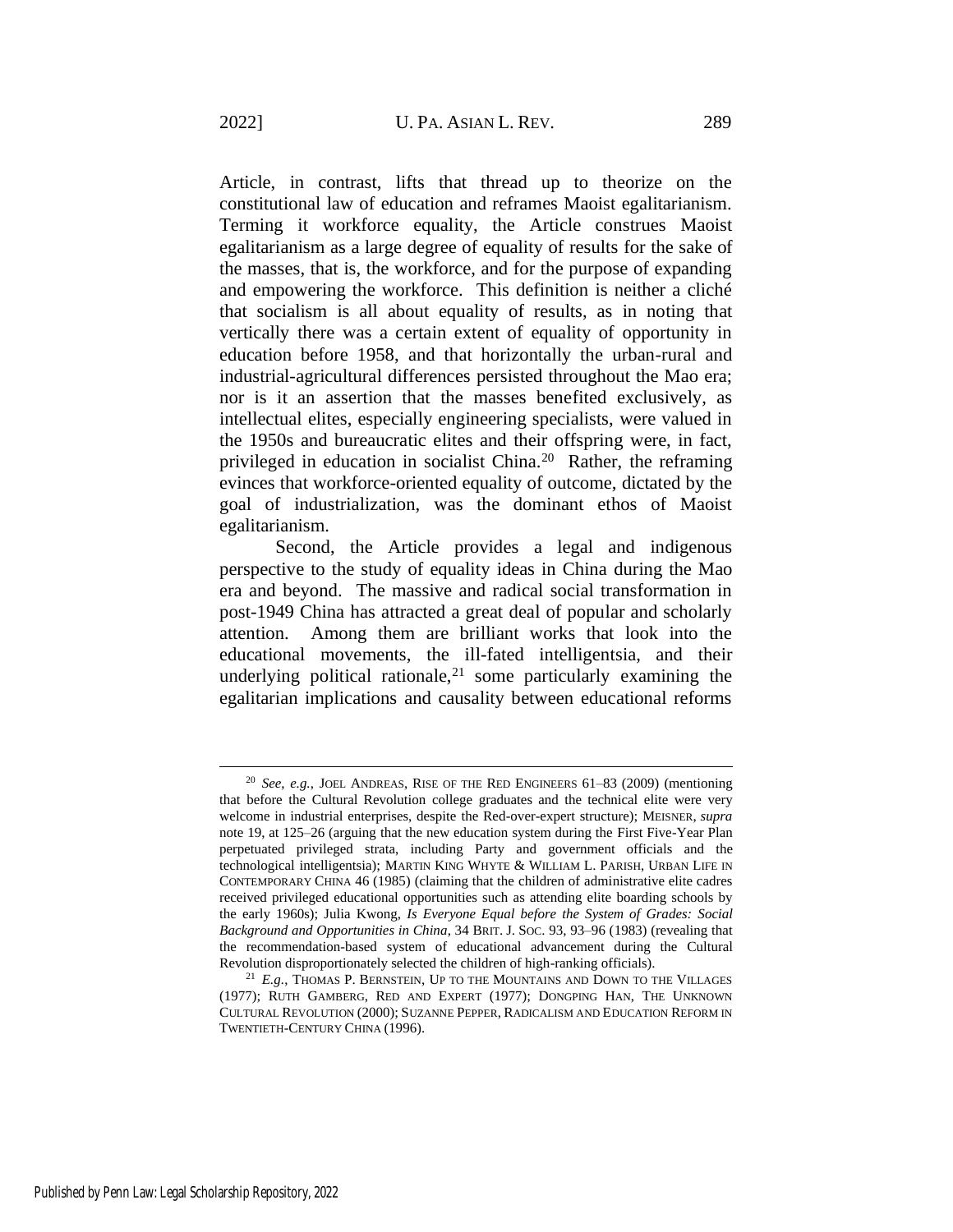<span id="page-7-0"></span>and the changes in workforce demand.<sup>22</sup> Those works of political science have provided invaluable information and insight into a period when available and reliable resources were limited; however, legal perspectives, particularly examining equality in education through a constitutional lens, are missing. This Article, in contrast, fills that academic gap. By extensively marshaling the constitutional laws, it reveals that the law of universal and laborcombined education empowered the masses, especially workers and peasants, who had traditionally been educationally disadvantaged, to become the workforce for industrialization. It also shows that at the same time, intellectuals were coerced under those laws into becoming industrial manual laborers, thus shedding new light on a notion of workforce equality in which almost everyone was disciplined into homogeneous workers through educational regulations.

Furthermore, this Article adds a Chinese indigenous research perspective to the purely Western legal concept of equality. Traditionally, Chinese jurisprudential studies have urged using western jurists' equality theories to modernize the Chinese legal system.<sup>23</sup> Most studies have focused on employment discrimination.<sup>24</sup> Some researchers, mainly drawing on Western legal practice, have also focused on the equal protection of the right to education in China. $25$ Those legal scholars have laid the

<sup>22</sup> Munro, *supra* note [18,](#page-5-2) at 272–79, 285–90, 295–96; LEO A. ORLEANS, PROFESSIONAL MANPOWER AND EDUCATION IN COMMUNIST CHINA (1961); Joel Glassman, *Educational Reform and Manpower Policy in China, 1955*–*1958*, 3 MOD. CHINA 259 (1977).

<sup>23</sup> *See, e.g*., Zhang Hengshan (张恒山), *Lun Zhengyi he Falü Zhengyi* (论正义和法律 <sup>正</sup>义) [*On Justice and Legal Justice*], 8 FAZHI YU SHEHUI FAZHAN (法制与社会发展) [L. & SOC'L DEV.] 23 (2002) (introducing the theories of Alexander Hamilton, John Rawls, Plato, Cicero, Aristotle, etc.).

<sup>24</sup> *See, e.g.*, Zhou Wei (周伟), *Lun Jinzhi Qishi* (论禁止歧视) [*On the Prohibition of Discrimination*]*,* 28 XIANDAI FAXUE (现代法学) [MODERN L. SCI.] 68 (2006) (utilizing antidiscrimination theory to discuss five famous cases of employment discrimination regarding height, age, gender, and certain diseases).

<sup>25</sup> *See, e.g.*, YANG CHENGMING (杨成铭), SHOUJIAOYU QUAN DE CUJIN HE BAOHU (受 教育权的促进和保护) [THE PROMOTION AND PROTECTION OF THE RIGHT TO EDUCATION] Ch. 5 (2004); Zhang Qianfan (张千帆), *Qishi Haishi Jiupian Gaokao Luqu Fenshuxian de Hexianxing Jianyan* (歧视还是纠偏?*──*高考录取分数线差别的合宪性检验) [*Discrimination or Redress?: The Constitutionality of the Difference in Admission Score Lines for College Entrance Examinations*], 9 HUADONG ZHENGFA DAXUE XUEBAO (华东政 法大学学报) [ECUPL J.] 118 (2006); JIAOYU GONGPING DE FALÜ BAOHU YANJIU (教育公 平的法律保护研究) [STUDY ON THE LEGAL PROTECTION OF EDUCATIONAL EQUITY] 43–90 (Wang Xigen ed., 2012); DAXUE ZHAOSHENG YU XIANFA PINGDENG (大学招生与宪法平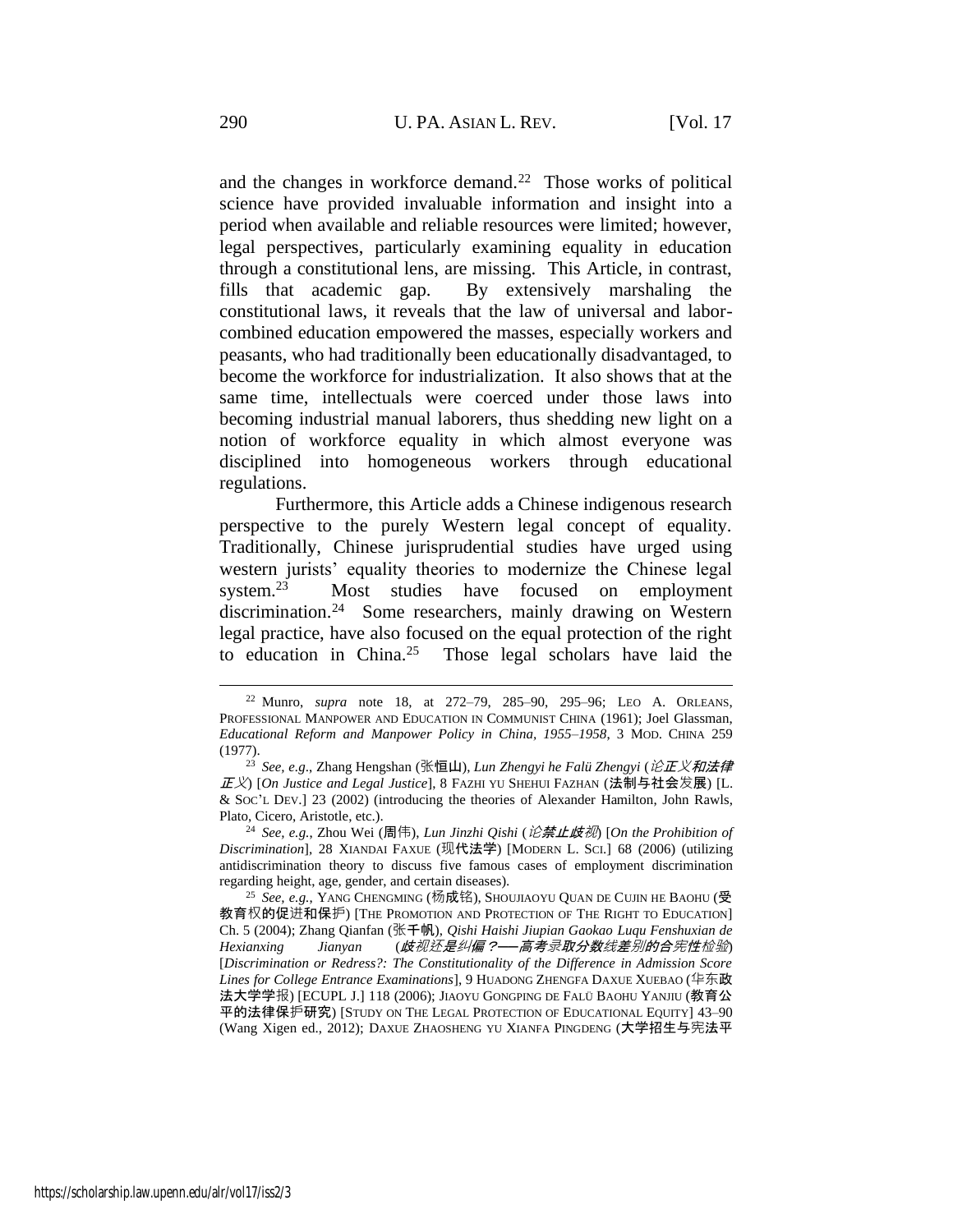groundwork for improved institutional design and further research. An indigenous perspective on equality, however, is mostly missing. Yet there were a lot of equality-related ideas in ancient China that profoundly influenced how the Chinese people and institutions conceived of equality for millennia. These included "the worldstate is for the equality of all peoples (*tianxia weigong*)"<sup>26</sup> and "education for everyone without distinction of classes (*youjiao*  wulei)."<sup>27</sup> Although those ideas have rarely been incorporated into the contemporary Chinese legal system, indigenous and contextualized understandings of equality persist. Based on the primary-source legal-historical documents, the Article presents how equality was viewed by those who held sovereignty, thus enriching the study of equality in China by adding an indigenous dimension. This approach to constitutional construction utilizing historical sources also sheds light on the studies of equality and other constitutional concepts in China today.

In order to answer the question of how educational equality was conceived and practiced in the constitutional gaze of Mao-era China, this Article presents its history in three parts. The first part explores where the Maoist concept of educational equality came from, that is, the constitutional goal that drove the idea of equalityas-empowerment. Upon the founding of the People's Republic, the Communist Party of China (CCP) established the goal of industrialization, divided into socialist revolution and socialist reconstruction, with which the equal education laws were in line. The second part examines how the Maoist egalitarianism in education worked, elaborating on the legal embodiment of equalityas-empowerment and the engagement of workforce equality with industrialization. The new regime included the disadvantaged in its educational programs through universal mass education, and imposed a combination of education and productive labor, thereby empowering them to become industrial laborers. The third part traces where the Maoist view of educational equality was going, namely the consequences and implications of the constitutional conception of workforce equality. Maoist equality of results led to

等) [UNIVERSITY ADMISSIONS AND CONSTITUTIONAL EQUALITY] (Zhang Qianfan & Qu Xiangfei eds., 2011) (so far the only study on educational inequality entirely through a constitutional approach).

<sup>&</sup>lt;sup>26</sup> THE BOOK OF RITES, LIYUN [THE CONVEYANCE OF RITES], Ch. 9.

<sup>27</sup> THE ANALECTS, WEI LING GONG, Ch. 39.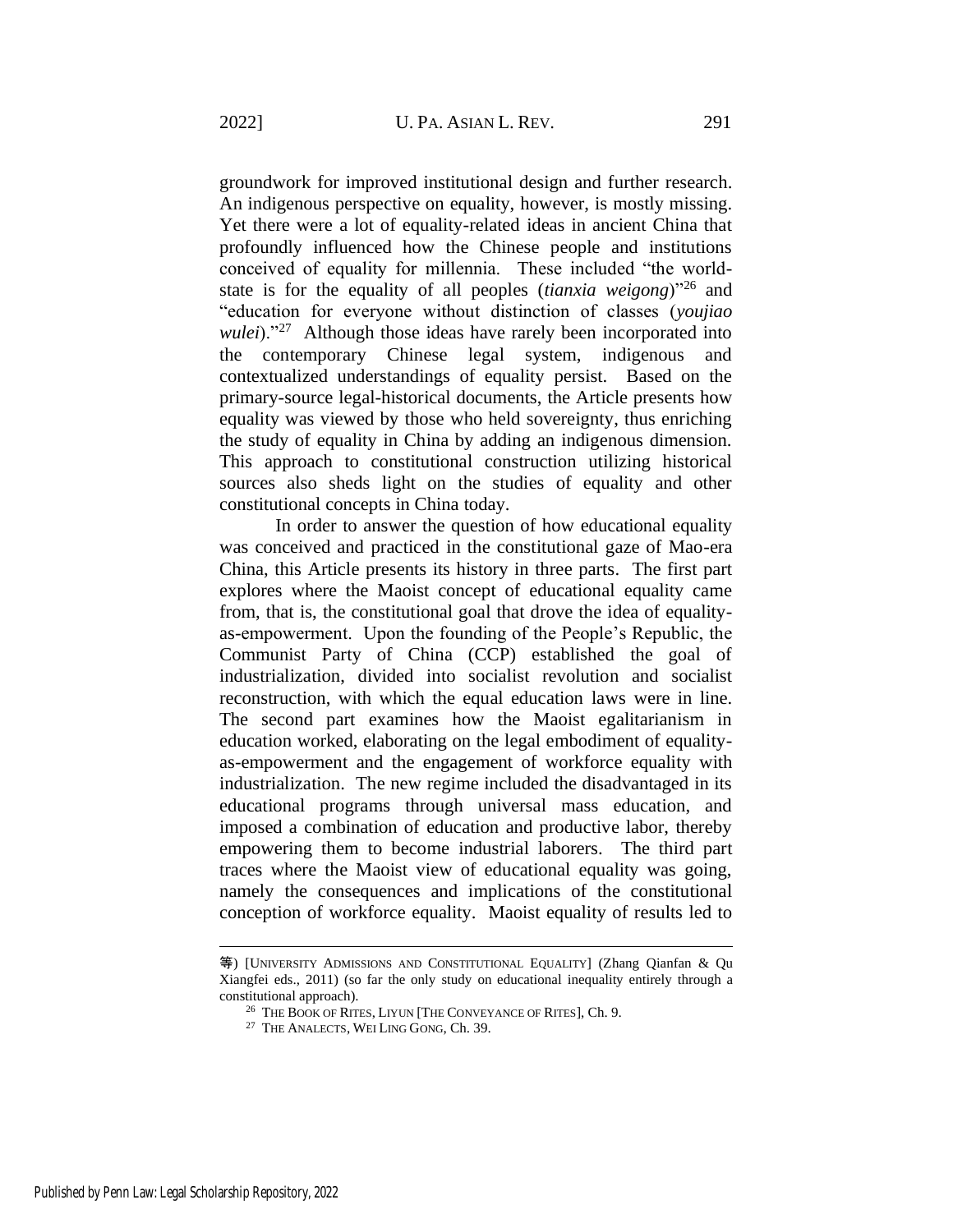an unprecedented supply of education and to a considerable gap between education and employment that the authorities sought to bridge, both of which had important impacts on market-oriented reforms in the post-Mao era.

## **I. THE GOAL OF INDUSTRIALIZATION IN THE CONSTITUTIONAL VISION**

<span id="page-9-0"></span>The goal of industrialization in post-war China was a common aspiration of the Chinese people and political parties after a hundred years of social disturbance, political instability, and intellectual anarchy since the late imperial era. In the official narrative, this once glorious civilization, after its encounter with the West in the mid-nineteenth century, was plunged into extreme poverty and nearly lost its independence due to lagging civil and military industries.<sup>28</sup> The communist leaders, with Mao Zedong at the helm, blamed a century of suffering on the fact that "those who fall behind get beaten,"<sup>29</sup> and were eager to defend independence, get rid of poverty, and establish a socialist system.<sup>30</sup> As a result, at the Political Consultative Conference in late September 1949, immediately prior to the establishment of the regime, the CCP together with other political parties set the constitutional goal of industrialization in the *interim* Constitution: "The People's Republic of China must . . . steadily transform the country from an agricultural into an industrial one."<sup>31</sup> That objective was reaffirmed in the subsequent official Constitution of 1954, where it was termed "socialist industrialization of the country."<sup>32</sup>

The choice of industrialization as the constitutional goal in the early years of the People's Republic was attributed to a number of factors. First, the nascent communist regime was under

<sup>28</sup> *See*, *e.g*., 5 MAO ZEDONG, *The Chinese People Have Stood Up! (Sept. 21, 1949)*, *in*  SELECTED WORKS OF MAO TSE-TUNG 15, 15-18 (1977).

<sup>29</sup> *See* Joseph Vissarionovich Stalin, The Tasks of Business Executives: Speech Delivered at the First All-Union Conference of Leading Personnel of Socialist Industry (Feb. 4, 1931), Speech at the First All-Union Conference of Leading Personnel of Socialist Industry, *available at* https://www.marxists.org/reference/archive/stalin/works/1931/02/04.htm

<sup>[</sup>https://perma.cc/afb7-b6w5] (putting forward the notion that "those who fall behind get beaten").

<sup>30</sup> *See infra* pp[. 8](#page-10-0)[–10.](#page-14-0)

<sup>31</sup> GONGTONG GANGLING, *supra* not[e 8,](#page-2-0) art. 3.

<sup>32</sup> XIANFA pmbl. ¶ 2 (1954).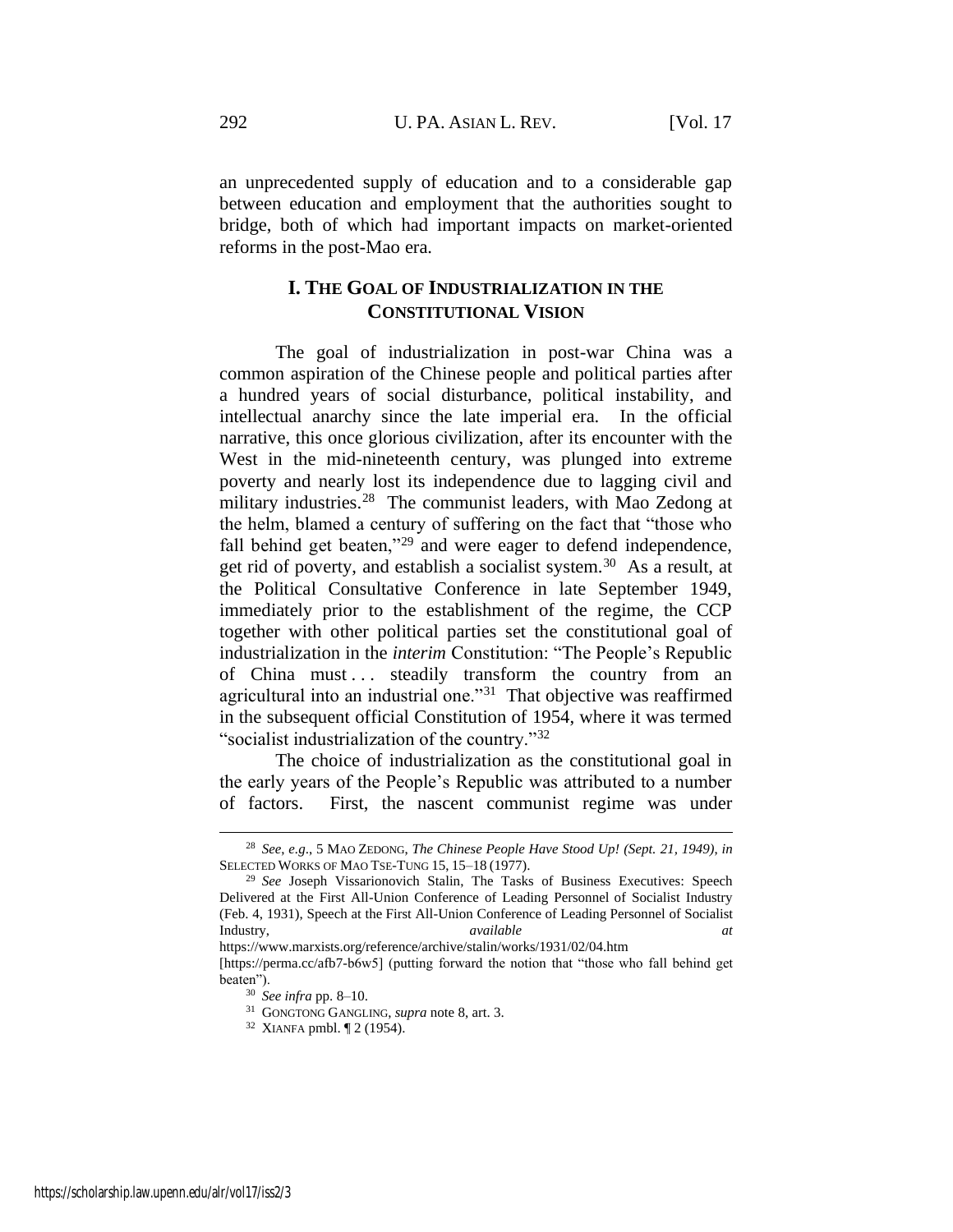<span id="page-10-2"></span>tremendous influence of Marxist theory and the experience of the Soviet Union. Theoretically, Marxism implied that industrialization was the premise and foundation of communism. It suggested that "[t]he great industry made it absolutely necessary to establish an entirely new social organization," in which "[t]he proletariat w[ould] use its political supremacy to ... increase the total productive forces as rapidly as possible."<sup>33</sup> Practically, the Stalinist economic model, which gave great priority to the development of industry, was a success. A faithful follower of the U.S.S.R. at that time, Mao and other CCP leaders were remarkably uncritical in accepting the transplantation of the Soviet model in China.<sup>34</sup> The Chinese First Five-Year plan of 1953–57, in particular, was a close imitation of the Soviet First Five-Year plan of 1928–32, both of which were aimed at rapid industrialization with special emphasis on heavy industry.<sup>35</sup> Given the perception that the imbalance in the industrial structure of China, where heavy industry accounted for only around 20% of the total industrial GDP in 1950,<sup>36</sup> had been greater than that of the Soviet Union, the CCP's overemphasis on heavy industry was exacerbated.<sup>37</sup>

<span id="page-10-1"></span>Second, as the communist regime faced military challenges near and far after coming to power, rapid industrialization, especially the raising of the military industry, became an imperative for it in the 1950s. On the one hand, despite its retreat to Taiwan after losing the civil war of 1945–49, the Kuomintang (KMT or Nationalist Party) still maintained a strong military presence in the

<sup>33</sup> 1 KARL MARX & FRIEDRICH ENGELS, *Manifesto of the Communist Party, in* MARX/ENGELS SELECTED WORKS 98–137 (Samuel Moore trans., Progress Publishers 1969) (1848), *available at* 

https://www.marxists.org/archive/marx/works/download/pdf/Manifesto.pdf. [https://perma.cc/fct2-shhh].

<sup>34</sup> MEISNER,*supra* not[e 19,](#page-5-1) at 109–11.

<sup>&</sup>lt;sup>35</sup> CENT. INTELLIGENCE AGENCY, COMPARISON OF THE FIRST FIVE YEAR PLANS OF COMMUNIST CHINA AND THE USSR (June 1959), *available at*  https://www.cia.gov/library/readingroom/docs/DOC\_0000313443.pdf [https://perma.cc/phf5-88qf].

<sup>36</sup> ZHONGHUA RENMIN GONGHEGUO JINGJI DANG'AN ZILIAO XUANBIAN 1949–1952 ZONGHE JUAN (中华人民共和国经济档案资料选编, 1949–1952, 综合卷) [ECONOMIC ARCHIVES DATA OF THE PEOPLE'S REPUBLIC OF CHINA, 1949–1952, SYNTHETIC STUDY VOLUME] 65 (Chinese Acad. Soc. Sci. & the Nat'l Archives Admin. eds., 1990) [hereinafter ECONOMIC ARCHIVES] (indicating that the three major heavy industrial sectors—steel, coal, and electricity—only accounted for 6–8% of the industrial GDP, respectively).

<span id="page-10-0"></span><sup>37</sup> MEISNER,*supra* not[e 19,](#page-5-1) at 112.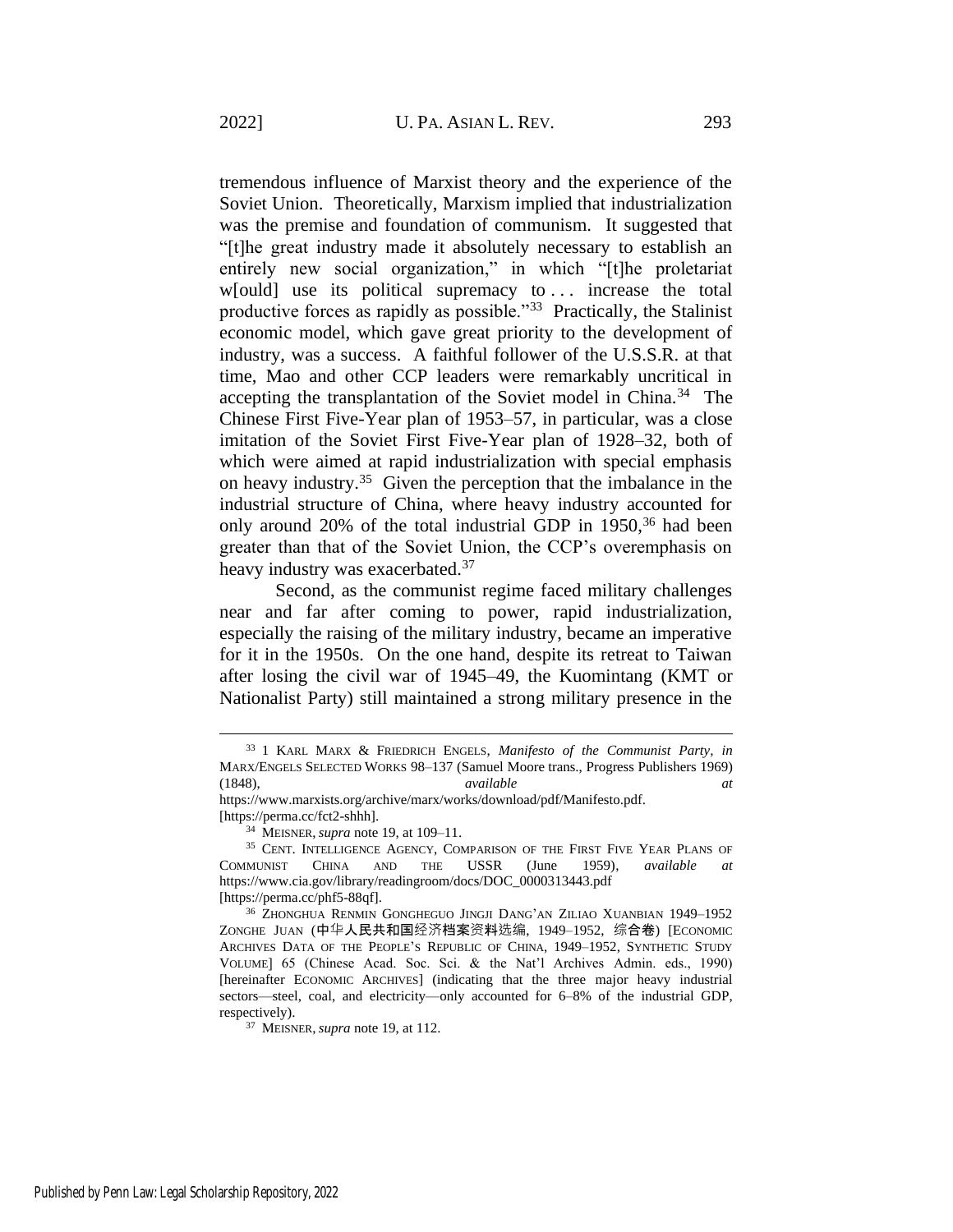Mainland, especially in the South. The Nationalists, according to Mao, were "resort[ing] to bandit guerrilla warfare," "sabotaging the people's economic undertakings," and "assassinating the personnel of the Party and government organizations."<sup>38</sup> The nascent communist regime, therefore, was threatened and eager to strengthen its military power to "consolidate national defense" and "liberate Taiwan."<sup>39</sup> On the other hand, founded in the context of the Cold War, the communist regime saw itself as hostile and threatened by capitalist countries. As a significant member of the socialist camp and a close Soviet ally, the CCP felt obligated to build up its military industry in order to form and guard "an international united front."<sup>40</sup> More importantly, Mao's anticipation of a possible third world war, confirmed by the Korean War, made the military industry a high, if not the top, priority. $41$ 

<span id="page-11-0"></span>Third, industrialization, especially of civilian industries, was a compelling need for socialist economic construction. For one thing, China was traditionally an agricultural country, with 93% of its population living in rural areas in  $1949<sup>42</sup>$  In order to establish a people's democratic dictatorship, the CCP had to first realize the socialization of agriculture through educating the peasantry who were economically dispersed. Mao held that "[t]he steps to socialize agriculture must be co-ordinated with the development of a powerful industry," therefore, national industrialization was essential for achieving socialism.<sup>43</sup> For another, China's industrial productivity was almost at its lowest point in 1949.<sup>44</sup> The modern industrial base of China during the KMT's rule was mainly built under foreign imperialist auspices, relied heavily on external

<sup>38</sup> MAO ZEDONG, *Fight for A Fundamental Turn for the Better in the Nation's Financial and Economic Situation (June 6, 1950)*, *in* SELECTED WORKS OF MAO TSE-TUNG, *supra* not[e 28,](#page-9-0) at 26, 27.

<sup>39</sup> *Id.* at 30.

<sup>40</sup> 4 MAO ZEDONG, *On People's Democratic Dictatorship (July 1, 1949), in* SELECTED WORKS OF MAO TSE-TUNG 411, 415 (1961).

<sup>41</sup> MAO, *supra* not[e 28,](#page-9-0) at 26.

<sup>42</sup> *See* Chen Bin (陈彬), *Woguo Chengzhenhua Fazhan de Lishi yu Weilai Qushi* (我 国城镇化发展的历史与未来趋势) [*The History and Future Trend of China's Urbanization*], GUOJIA XINXI ZHONGXIN (国家信息中心) [ST. INFO. CENT.] (Apr. 8, 2016), http://www.sic.gov.cn/News/455/6167.htm. [https://perma.cc/j2kx-3p7e].

<sup>43</sup> MAO, *supra* not[e 40,](#page-11-0) at 419.

<sup>44</sup> *See* ECONOMIC ARCHIVES*, supra* note [36,](#page-10-1) at 65 (enumerating that compared with those of the best years in terms of annual industrial output, China in 1949 produced only one-tenth of the iron, one-sixth of the steel, and less than half of the coal).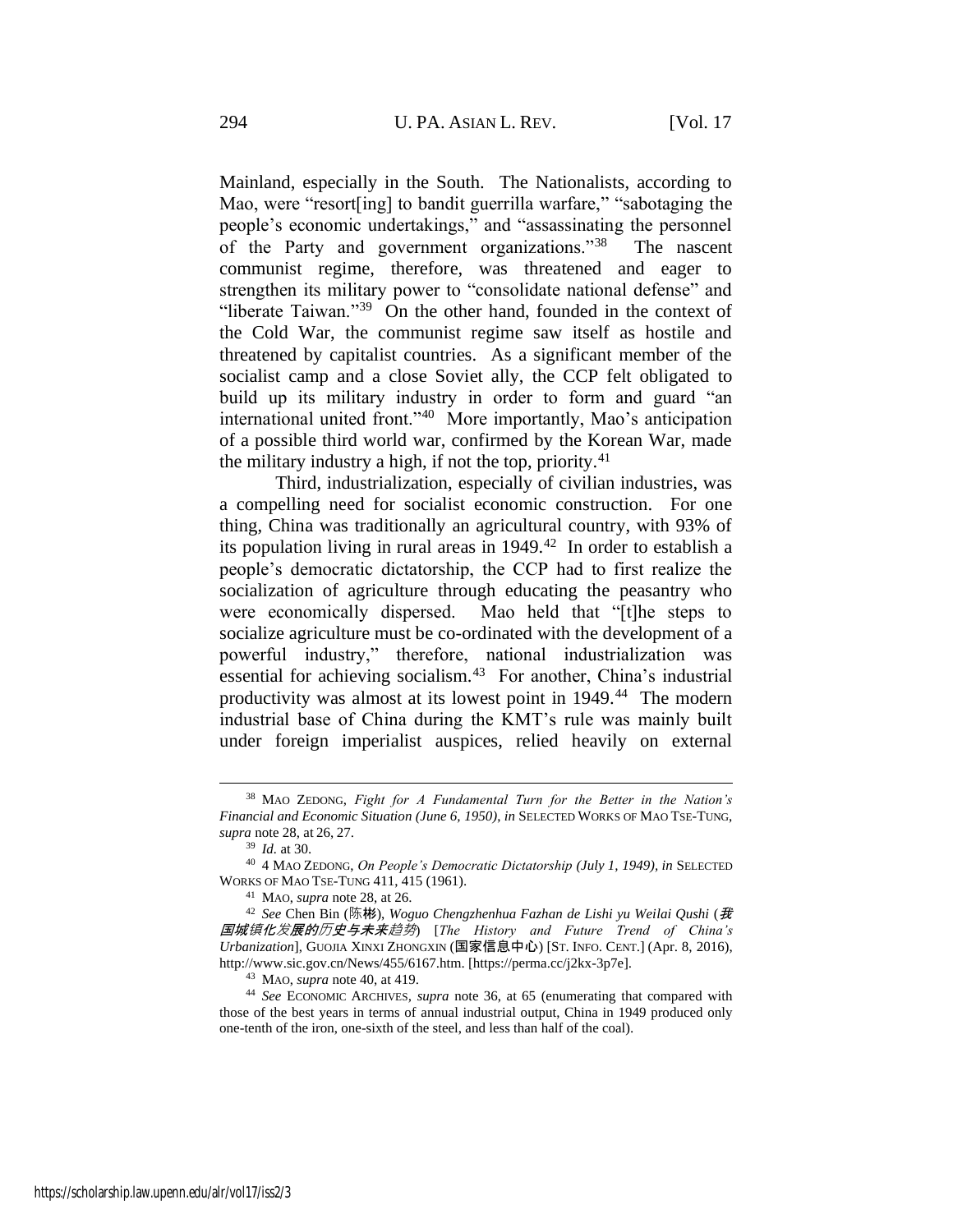<span id="page-12-0"></span>economic relations,<sup>45</sup> and required massive imports of raw materials.<sup>46</sup> Faced with a weak and constrained industry, the CCP thus opted for rapid industrialization by self-reliance (*zili*  gengsheng) for independence and economic development.<sup>47</sup> That desire for self-sufficiency in industrial supply became more urgent after the U.S. trade embargo on China in 1950 following the entry of Chinese troops into the Korean War and the Sino-Soviet rift in 1960.<sup>48</sup> Realizing that "there w[ould] probably be a period of peace for a decade or more" in 1956, Mao further shifted the focus of industrialization from military to civilian industries.<sup>49</sup>

In this regard, the new regime continued to emphasize the constitutional objective of industrialization in the early years of its existence. The *interim* Constitution of 1949, the Common Programme, professed to "lay the foundation for the industrialization of the country" mainly through a "planned, systematic rehabilitation and development of heavy industry."50 The First Five-Year Plan, which served as the economic constitution of the time, particularly emphasized the need for socialist industrialization and the "socialist transformation of agriculture, handicrafts and capitalist industry and commerce."<sup>51</sup> The Constitution of 1954 declared, for the first time, that the socialist industrialization and transformation of agriculture and industry were the "fundamental task of the State."<sup>52</sup> Heavy industry was then designated as "the chief index" of socialist industrialization and "the

<sup>49</sup> MAO ZEDONG, *On the Ten Major Relationships (Apr. 25, 1956)*, *in* SELECTED WORKS OF MAO TSE-TUNG,*supra* not[e 28,](#page-9-0) at 284, 287.

<sup>50</sup> GONGTONG GANGLING, *supra* not[e 8,](#page-2-0) art. 35.

<sup>51</sup> FIRST FIVE-YEAR PLAN FOR DEVELOPMENT OF THE NATIONAL ECONOMY OF THE PEOPLE'S REPUBLIC OF CHINA IN 1953–1957, at 15–17 (Foreign Languages Press 1956).

<sup>45</sup> MEISNER,*supra* not[e 19,](#page-5-1) at 107.

<sup>46</sup> ECONOMIC ARCHIVES*, supra* note [36,](#page-10-1) at 40.

<sup>47</sup> 3 MAO ZEDONG, *We Must Learn to Do Economic Work (Jan. 10, 1945), in* SELECTED WORKS OF MAO TSE-TUNG 189, 191 (1967).

<sup>48</sup> *Report by the Department of Commerce of Actions Taken by the Department of Commerce, in Consultation with the Departments of State and Defense and Other Government Agencies, on Trade with China* (Dec. 4, 1950), *in* FOREIGN RELATIONS OF THE UNITED STATES, 1950, EAST ASIA AND THE PACIFIC 672–73, *available at*  http://images.library.wisc.edu/FRUS/EFacs2/1950v06/reference/frus.frus1950v06.i0009.pd f.

<sup>52</sup> XIANFA pmbl., ¶ 2 (1954).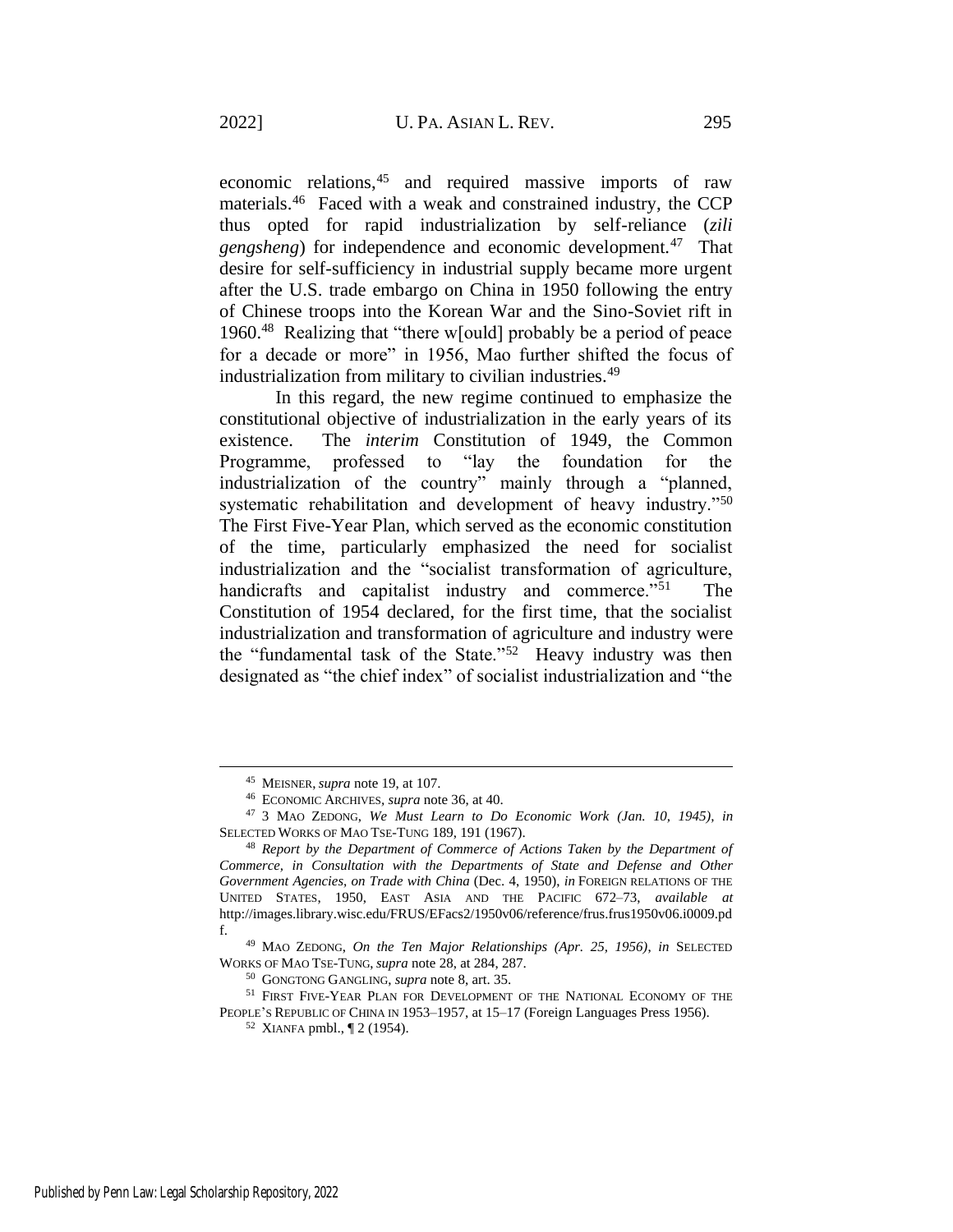<span id="page-13-2"></span>basis for a strong economy and national defen[s]e,"<sup>53</sup> followed by the bold Great Leap Forward (1958–62).<sup>54</sup>

<span id="page-13-1"></span>In 1958, the CCP adopted a radical approach to rapid industrialization, aiming to outnumber the U.K. and the U.S. in industrial products in the shortest possible time.<sup>55</sup> That campaign for communism, however, far from improving the quality of industrialization, caused a severe ecological catastrophe and led directly to the Great Famine in 1958–61.<sup>56</sup> The CCP thus adjusted the goal of rapid industrialization, changing its one-sided focus on heavy industry and stressing the importance of light industry and agriculture, and proposed the "high-speed and balanced advance of socialist industrialization."<sup>57</sup> The Cultural Revolution that followed, while claiming to be "a powerful motive force for the development of the social productive forces,"<sup>58</sup> disrupted the normal economic and social order in China, setting aside the constitutional objective of industrialization. The Constitution of 1975 was thus silent on this issue except to state that industry was the "leading factor" in the

<span id="page-13-0"></span><sup>53</sup> PROPOSALS OF THE EIGHTH NATIONAL CONGRESS OF THE COMMUNIST PARTY OF CHINA FOR THE SECOND FIVE-YEAR PLAN FOR DEVELOPMENT OF THE NATIONAL ECONOMY, 1958–1962, at 13 (Foreign Languages Press 1956) [hereinafter PROPOSAL FOR THE SECOND FIVE-YEAR PLAN].

<sup>54</sup> Editorial, *Xianqi Nongye Shengchan de Xin Gaochao* (掀起农业生产的新高潮) [*A New Upsurge in Agricultural Production*], RENMIN RIBAO (人民日报) [PEOPLE'S DAILY], NOV. 13, 1957, at 1 (becoming the first to propose a "great leap forward" on the production front).

<sup>55</sup> Editorial, *Wei Shixian Shehui Zhuyi Jianshe de Zongluxian er Fendou* (为实现社会 主义建设的总路线而奋斗) [*Fight for the Realization of the General Line of Socialist Construction*], RENMIN RIBAO (人民日报) [PEOPLE'S DAILY], May 25, 1958, at 1. The timeline for outrunning British industrial output changed from fifteen years to seven years and finally to two years in the two months between April and June 1958. *See* 7 JIANGUO YILAI MAO ZEDONG WENGAO (建国以来毛泽东文稿) [MAO ZEDONG'S MANUSCRIPTS SINCE THE FOUNDING OF THE PRC] 222, 236, 278 (CCP Cent. Res. Off. ed., 1992) [hereinafter MAO ZEDONG'S MANUSCRIPTS].

<sup>56</sup> CARL RISKIN, CHINA'S POLITICAL ECONOMY: THE QUEST FOR DEVELOPMENT SINCE 1949, at 136 (1987).

<sup>57</sup> Po I-Po, *The Socialist Industrialization of China*, 6(41) PEKING REV. 6, 8 (1963), *available at* https://www.marxists.org/subject/china/peking-review/1963/PR1963-41.pdf [https://perma.cc/YT32-26N6].

<sup>58</sup> Guanyu Wuchan Jieji Wenhua Dageming de Jueding (关于无产阶级文化大革命 的决定) [Decision Concerning the Great Proletarian Cultural Revolution] (promulgated by the CCPCC, Aug. 8, 1966, effective Aug. 8, 1966), art. 14, *translated in* DECISION OF THE CENTRAL COMMITTEE OF THE CHINESE COMMUNIST PARTY CONCERNING THE GREAT PROLETARIAN CULTURAL REVOLUTION (Foreign Languages Press 1966) [hereinafter Decision on Cultural Revolution].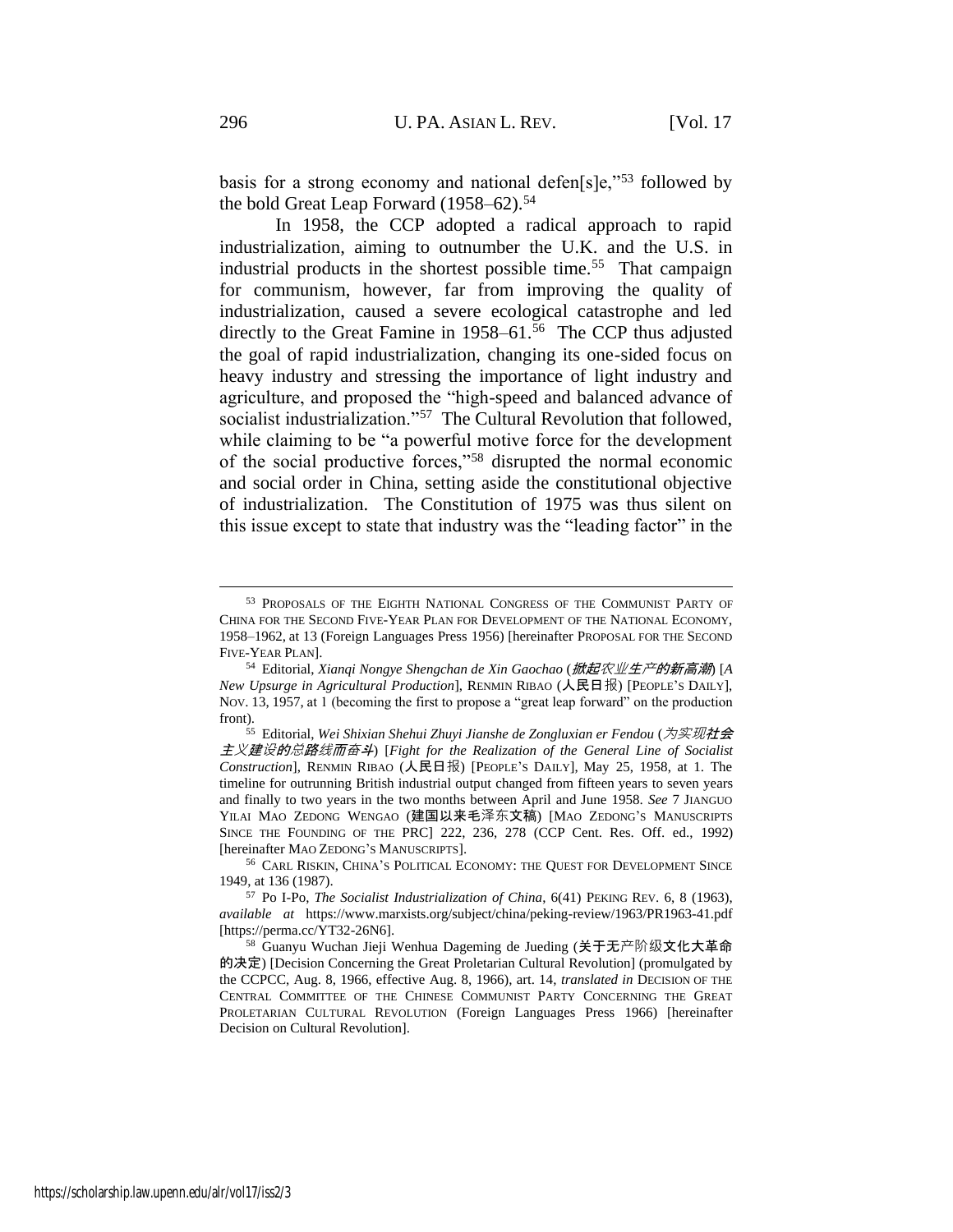socialist economy,<sup>59</sup> and it was not until the end of the Cultural Revolution that it was restored to the Constitution of 1978 as one of the four modernizations.<sup>60</sup>

<span id="page-14-2"></span>The goal of industrialization, in line with the Marxist dialectic, was divided into two aspects to be accomplished.<sup>61</sup> One was, corresponding to the economic basis, socialist reconstruction, the core requirement of which could be described as "expert." The other was a socialist revolution, corresponding to the superstructure, with "red" as its vital imperative. "Red" meant ideologically trustworthy, and "expert" referred to technically competent. To achieve rapid industrialization, redness and expertise were both emphasized. For expertise, the communists were fully aware of the indispensability of a literate and technically competent populace to the all-out national construction.<sup>62</sup> Redness, on the other hand, guaranteed loyalty to the communist regime and the total commitment of the population to industrialization. $63$  This juxtaposition was aptly described as the debate of "red vs. expert." The tug-of-war between the two lasted throughout the Mao era, with each holding various degrees of sway over the other at any particular time.<sup>64</sup> Roughly put, the first half of the Mao era was a time that favored expertise, while redness weighed much more since the mid-1960s. $65$ 

<span id="page-14-4"></span><span id="page-14-3"></span><span id="page-14-1"></span>Education, obviously, was vital to imparting both the "red" and "expert" needed for industrialization, and was by all means subordinated to the constitutional goal of industrialization.<sup>66</sup> The aim of the educational policy of the communist regime was, in Mao's words, to produce more than a sufficient workforce with

<sup>59</sup> XIANFA art. 10 (1975).

<sup>60</sup> XIANFA pmbl., ¶ 4 (1978).

<span id="page-14-0"></span><sup>61</sup> *See* XIN REN, TRADITION OF THE LAW AND LAW OF THE TRADITION 53 (1997) (explaining the Marxist dialectics as the economic basis determining the superstructure and Mao's contribution of highlighting the impact of the superstructure on the economic basis). *See also* 2 MAO ZEDONG, *On New Democracy* (Jan. 9, 1940), *in* SELECTED WORKS OF MAO TSE-TUNG 339, 340–42 (1965) (claiming that the form of culture, as other ideological forms, is first determined by the political and economic form, and then influences the latter).

<sup>62</sup> CHINESE EDUCATION UNDER COMMUNISM 32 (Chang-Tu Hu ed., 1962).

<sup>63</sup> THE MAKING OF A MODEL CITIZEN IN COMMUNIST CHINA 8 (Charles Price Ridley et al. eds., 1971).

<sup>64</sup> Louis R. Smerling, *Admissions*, *in* CHINA'S SCHOOLS IN FLUX 95 (Ronald N. Montaperto & Jay Henderson eds., 1979).

<sup>65</sup> *See infra* Part II.

<sup>66</sup> THE MAKING OF A MODEL CITIZEN IN COMMUNIST CHINA, *supra* note [63,](#page-14-1) at 24.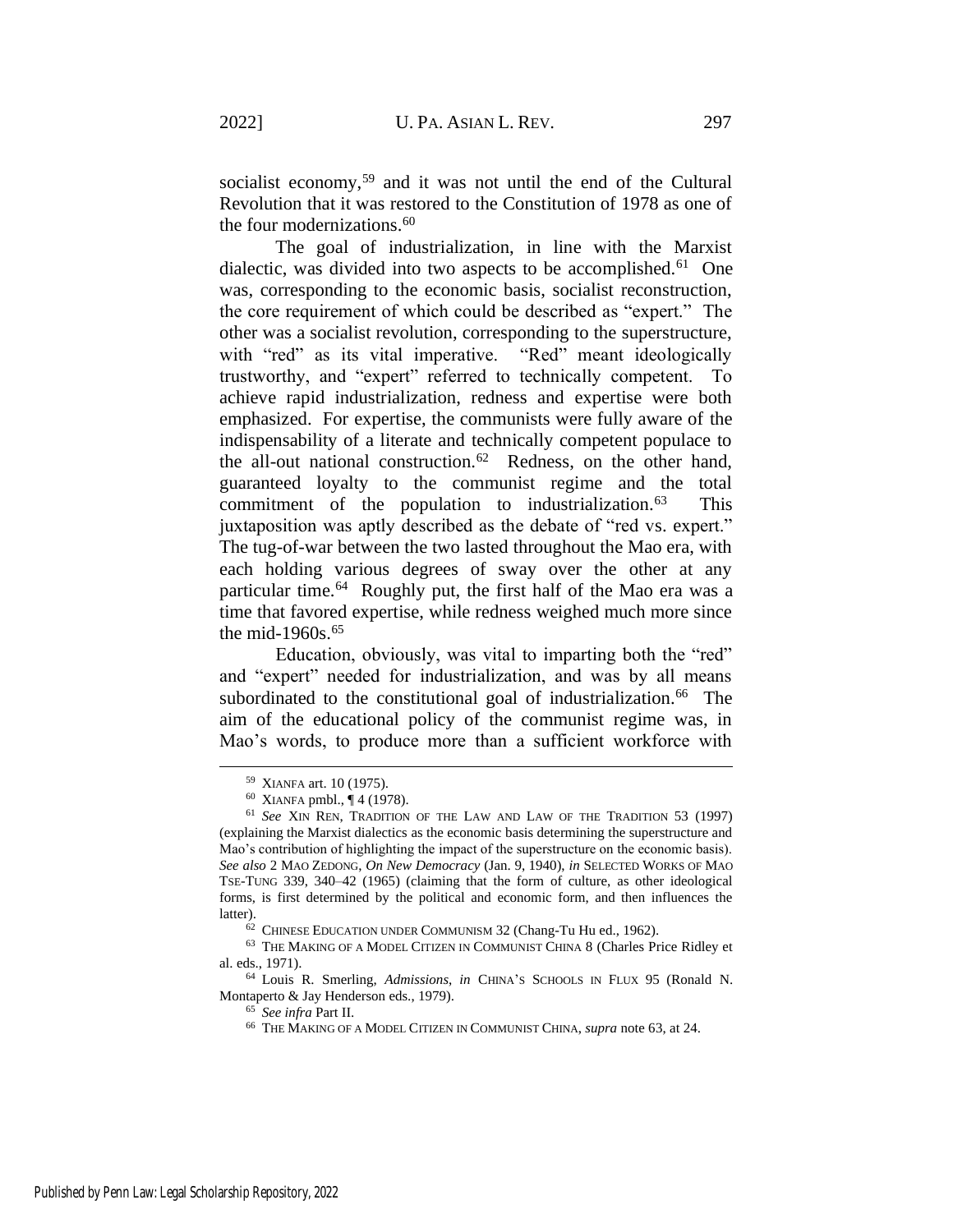<span id="page-15-2"></span>socialist consciousness.<sup>67</sup> On the one hand, education made it possible to speed up the process of industrialization by enabling prospective workers to become technically competent. On the other hand, ideological indoctrination increased workers' motivation and productivity, thus facilitating the acceleration of industrialization. Therefore, in order to achieve the constitutional goal, the CCP under Mao revolutionized education, through which a critical mass of people, especially the previously excluded, were empowered to become qualified socialist industrial workers.

## **II. CONCEIVING WORKFORCE EQUALITY: EMPOWERING WORKERS THROUGH EDUCATION**

In contrast to the quest for equality of "men" that many Western revolutionaries placed foremost in their declarations,<sup>68</sup> the early CCP's understanding of equality, probably influenced in part by Sun Yat-sen,<sup>69</sup> was conceptually vague and explicitly utilitarian. Considering equality in the Western sense as the "decadent and reactionary world outlook of the bourgeoisie,"<sup>70</sup> the CCP under Mao never saw equality as an individual right, but a collective privilege. During the Republican era, what the communists termed "equality" was the claim for the CCP to gain equal status with the  $KMT$ , <sup>71</sup> the independence and equality of China relative to foreign countries, $72$ 

<sup>70</sup> Editorial, *Sidiao Zichan Jieji Ziyou Pingdeng Boai de Zhexiubu* (撕掉资产阶级*"* 自由、平等、博爱*"*的遮羞布) [*Tear Aside the Bourgeois Mask of "Liberty, Equality, and Fraternity*]*,* RENMIN RIBAO (人民日报) [PEOPLE'S DAILY], June 4, 1966, at 1.

<span id="page-15-1"></span><span id="page-15-0"></span><sup>67</sup> MAO ZEDONG, *On the Correct Handling of Contradictions Among the People* (Feb. 27, 1957), *in* SELECTED WORKS OF MAO TSE-TUNG, *supra* note [28,](#page-9-0) at 384, 405.

<sup>68</sup> *E.g.,* THE DECLARATION OF INDEPENDENCE para. 2 (U.S. 1776); THE DECLARATION OF THE RIGHTS OF MAN AND THE CITIZEN art. 1 (1789) (Fr.).

<sup>69</sup> *See* SUN YAT-SEN, PRESCRIPTIONS FOR SAVING CHINA 277 (Julie Lee Wei et al. eds., Julie Lee Wei et al. trans., 1994) ("The bounds of equality and liberty may lie in disputes between our own nation and a foreign nation or disputes between our own party and another party. Here there should be equality and freedom. But we cannot say that within our own country or within our own party everyone must have equality and liberty."). Mao quoted Sun's Testament and the Manifesto of the First National Congress of the KMT about a hundred times in his speeches.

<sup>71</sup> MAO, *The Question of Independence and Initiative within the United Front (Nov. 5, 1938)*, *The Demands on the Kuomintang (Feb 1, 1940), supra* note [61,](#page-14-2) at 215–16, 395– 400; MAO, *On Coalition Government (Apr. 24, 1945)*, *supra* note [47,](#page-12-0) at 205, 213 [hereinafter MAO, *On Coalition Government*]; MAO, *On the Chungking Negotiations (Oct. 17, 1945)*, *supra* not[e 40,](#page-11-0) at 53, 55.

<sup>72</sup> MAO, *On Coalition Government, supra* note [71,](#page-15-0) at 256–58; MAO, *Manifesto of the Chinese People's Liberation Army (Oct., 1947), supra* note [40,](#page-11-0) at 147, 150 [hereinafter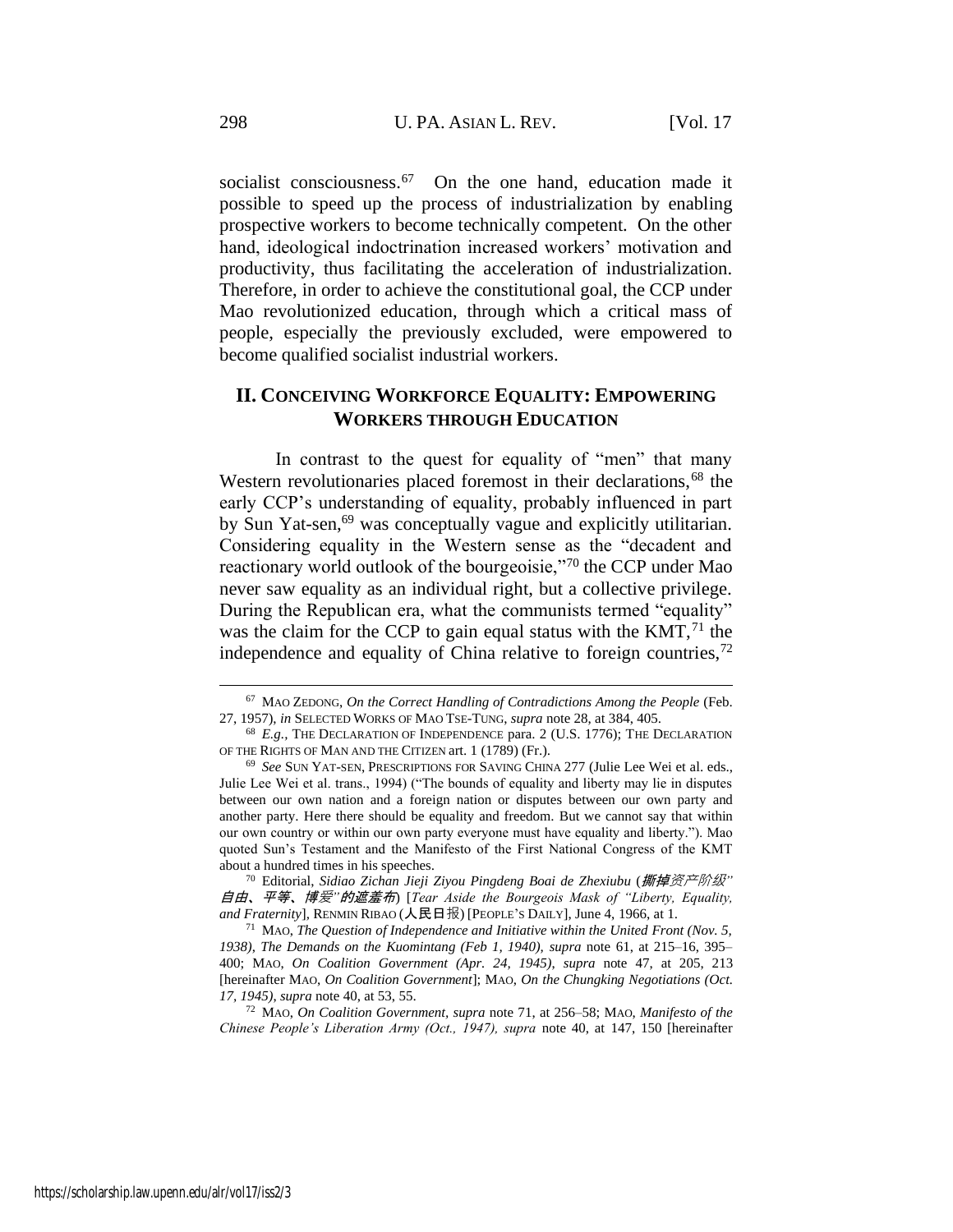and the equality and autonomy of the minority nationalities relative to the Han Chinese.<sup>73</sup> After coming to power, although equality was enshrined in the constitutions and the agrarian reform partially realized the ideal of "equalization of landownership" and "land to the tiller,"<sup>74</sup> the CCP conceived of equality as only a privilege granted on the basis of group identity—the peasantry, youth, and women.

<span id="page-16-0"></span>Those groups, however, did not enjoy equality under the law in all respects without distinction—their equal status was emphasized only to the extent that it served the constitutional goal of industrialization. Women, for example, were constantly being underlined in the 1940s and 1950s as being "on an equal footing" in order to mobilize their participation "in all work useful to the war effort" and productive activity.<sup>75</sup> In other words, equality was a means used by the CCP for the empowerment of more people, especially those who had been unable to engage in production either due to the law or their capacity, to dedicate to industrialization. Moreover, industrialization was so overwhelmingly important in pre-Cultural Revolution Maoist China that the regime would allow it to be achieved at the expense of inequalities for all but the working class. Mao put it bluntly in 1953 that Confucianism preached "policy of benevolence" (*shi renzheng*), but that there would be two kinds of "policies of benevolence:"76 Industrialization was a greater benevolence and improving the

<sup>74</sup> GONGTONG GANGLING, *supra* note [8,](#page-2-0) arts. 6 & 9; XIANFA arts. 58 & 85 (1954); Tudi Gaige Fa (土地改革法) [Agrarian Reform Law] (promulgated by the Cent. People's Gov't, June 28, 1950, effective June 28, 1950), CLI.1.129481 (Lawinfochina); 2 LIU SHAOQI, *Report on the Question of Agrarian Reform (June 14, 1950), in SELECTED WORKS* OF LIU SHAOQI 35, 38–40 (1991).

<sup>75</sup> MAO, *On Coalition Government, supra* note [71,](#page-15-0) at 238; MAO, *Editor's Notes from Socialist Upsurge in China's Countryside, supra* note [28,](#page-9-0) at 242, 269 [hereinafter MAO, *Editor's Notes*]; Guanyu Jiancha Hunyin Fa Zhixing Qingkuang de Zhishi (关于检查婚姻 法执行情况的指示) [The Instruction on the Inspection of the Implementation of the Marriage Law] (promulgated by the Gov't Admin. Council, Sept. 26, 1951, effective Sept. 26, 1951) RENMIN RIBAO (人民日报) [PEOPLE'S DAILY], Sept. 29, 1951, at 1 (stating that women, having been given equal rights, "became more active in political activities and various construction projects of the new society").

<sup>76</sup> MAO*, Our Great Victory in the War to Resist U.S. Aggression and Aid Korea and Our Future Tasks (Sept. 12, 1953), supra* note [28,](#page-9-0) at 115, 119.

MAO, *Manifesto of the PLA*]; MAO, *Cast Away Illusions, Prepare for Struggle (Aug. 14, 1949), supra* note [40,](#page-11-0) at 425, 427–28.

<sup>73</sup> MAO, *Current Problems of Tactics in the Anti-Japanese United Front (Mar. 11, 1949)*, *supra* note [61,](#page-14-2) at 421, 429; MAO, *On Coalition Government*, *supra* note [71,](#page-15-0) at 255– 56; MAO, *Manifesto of the PLA, supra* note [72,](#page-15-1) at 150.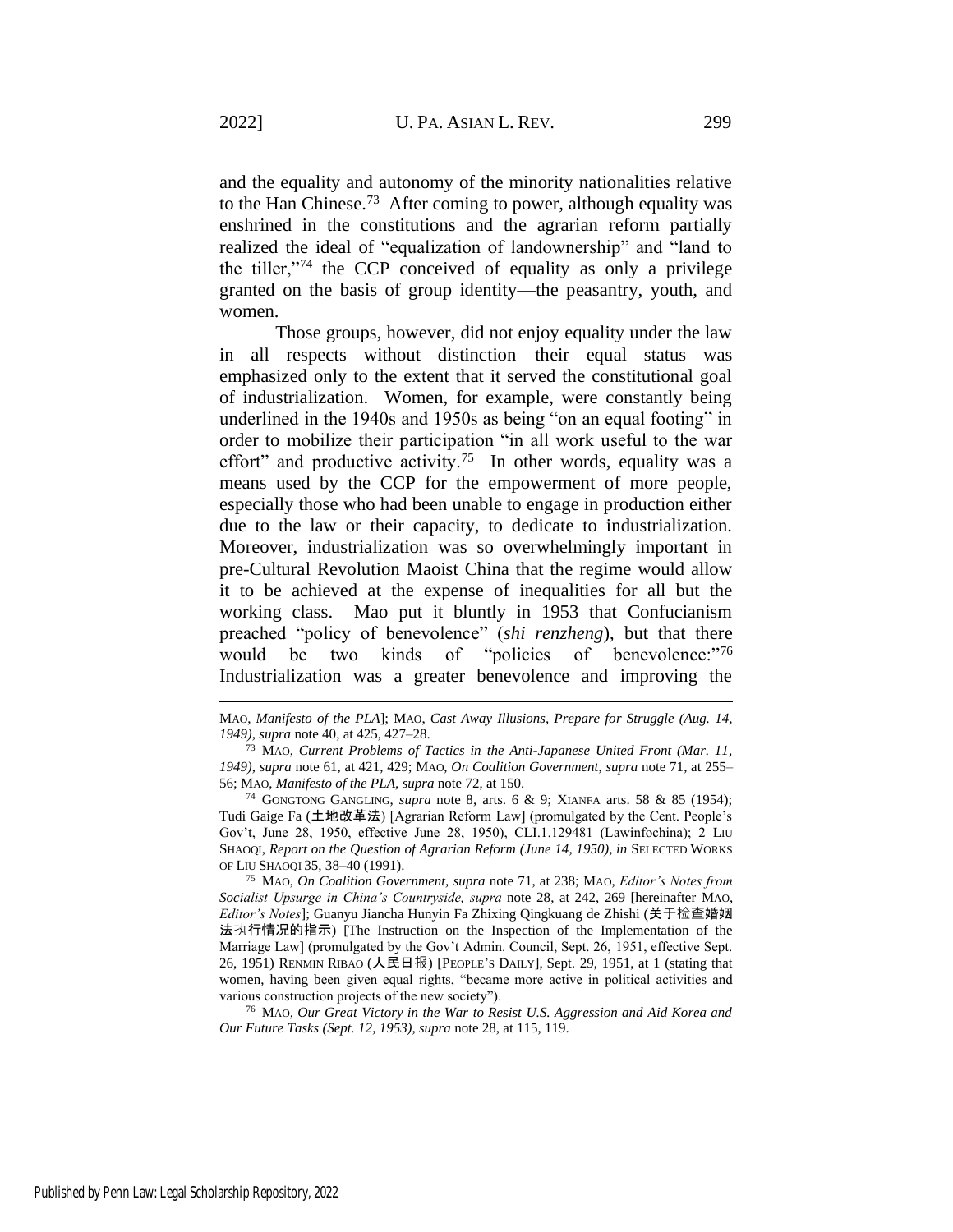peasants' livelihood was a lesser benevolence; prioritizing the latter over the former would "go off the right track,"<sup>77</sup> and equalizing the earnings of the workers and peasants would "spell the destruction of China's industry."<sup>78</sup> That said, in pursuit of industrialization, only those who belonged to groups that had more use, namely the industrial workforce, could enjoy equality; others, however, could not. Equality, therefore, from the constitutional perspective of communist China, was for the workforce and for the making of a larger workforce.

<span id="page-17-0"></span>The constitutional objective of industrialization was supreme in education as well. In 1950, Qian Junrui, the then Vice-Minister of Education, proclaimed that education was "to serve production and construction,"<sup>79</sup> and specifically stated that "China's educational policy [wa]s primarily serving the working class and the peasantry, not the people in general."<sup>80</sup> Although the alliance of the workers and peasants constituted 80 to 90% of the total population,<sup>81</sup> that claim arguably showed that the empowerment through education was a privilege only for those who worked for industry and agricultural industry and their offspring.<sup>82</sup> Thus, equal education, in the understanding of the communist leaders who profoundly shaped the constitutional vision, was the education to which the masses of workers and peasants were entitled and which would prepare them to better contribute to industrialization. Equality in education, as such, was conceived as the right of the laboring people, on a group basis, to an equal access to a uniform, production-oriented educational programme. This constitutional conception of educational equality, which was meant to empower the masses of workers and peasants through education in order to produce large numbers of skilled industrial labor, was workforce equality. It virtually permeated the speeches of the Mao-era communist leaders and the education laws, including both the

<sup>77</sup> *Id*.

<sup>78</sup> MAO, *Criticism of Liang Shu-Ming's Reactionary Ideas (Sept. 16–18, 1953), supra* note [28,](#page-9-0) at 121, 127.

<sup>79</sup> Chien Chun-jui, Vice-Minister Educ., *The Policy of Educational Construction in Present-Day China, in* CULTURE AND EDUCATION IN NEW CHINA 21, 29–35 (1950).

<sup>80</sup> *Id*. at 21.

<sup>81</sup> MAO, *supra* not[e 40,](#page-11-0) at 421.

<sup>82</sup> *See* Chien, *supra* note [79,](#page-17-0) at 28–29 (claiming that workers and peasants and their children were "more entitled to a higher education than others because they [we]re the mainstay of the state and the backbone of construction.").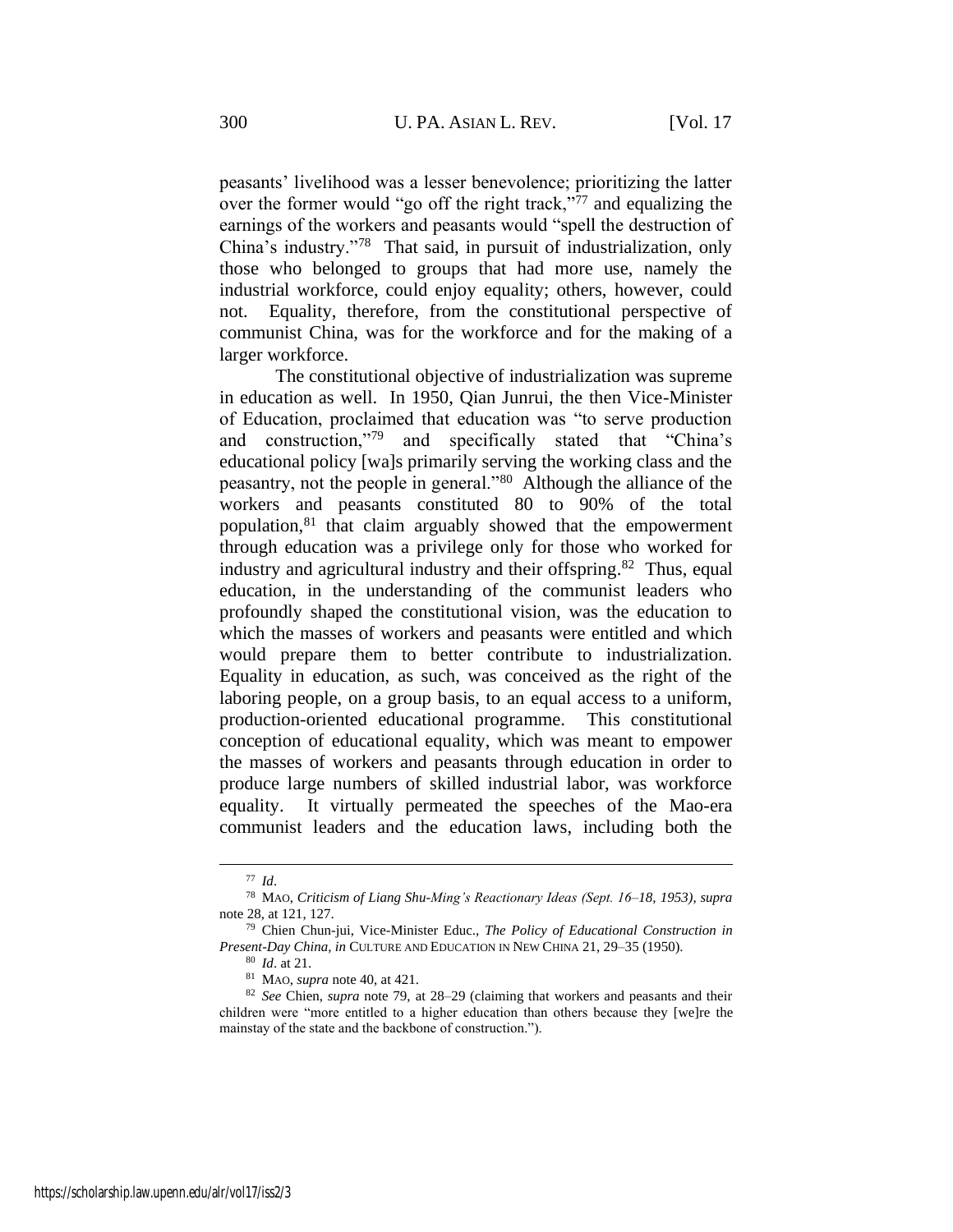popularization of education and the combination of education and production.

## *A. Popularizing Education for the Masses*

The first step towards educational equality as envisaged by the constitutional actors was to make education, in any form, accessible to the masses of workers and peasants, hence universal education. The regime's ambition to transform China from an agrarian to an industrial nation required massive supplies of workers at a time when the country featured a largely rural and illiterate population. The illiteracy rate in 1949 was as high as 80%, with the remaining literate population including semi-literates who could read only a few hundred Chinese characters.<sup>83</sup> Moreover, the majority of those illiterates were workers and peasants, "the fundamental force of the leading classes of New China."84 Thereupon, providing the masses of the working people, who had been denied such opportunities, with equal education to enable them to become qualified industrial workers turned out to be the way to achieve rapid industrialization. The constitutional conception of educational equality, which was for the workforce and for the making of a larger workforce, thus dictated education laws for universal mass education, particularly for workers and peasants.

Education in traditional China, although rooted in the Confucian principle of no distinction among the classes and designed as the sole criterion for upward mobility, was in practice available to a small group of the population, primarily the offspring of the gentry and literati.<sup>85</sup> In the first half of the twentieth century, various efforts by authorities in that war-torn country made limited progress in extending education to the less-privileged segments of the population.<sup>86</sup> Arguably, the most far-reaching of those was the Beiyang government's *Decree of School System Reform Plan* in

<sup>83</sup> 14 THE CAMBRIDGE HISTORY OF CHINA 186 (Roderick MacFarquhar & John K. Fairbank eds., 1987).

<sup>84</sup> Chien, *supra* note [79,](#page-17-0) at 27–28.

<sup>85</sup> *See, e.g.,* BENJAMIN A. ELMAN, CIVIL EXAMINATIONS AND MERITOCRACY IN LATE IMPERIAL CHINA 126–46 (2013) (arguing that the gentry-merchant elites in late imperial China monopolized the cultural resources to qualify the Civil Examinations and hence the access to the imperial bureaucracy).

<sup>86</sup> ORLEANS,*supra* not[e 22,](#page-7-0) at 9.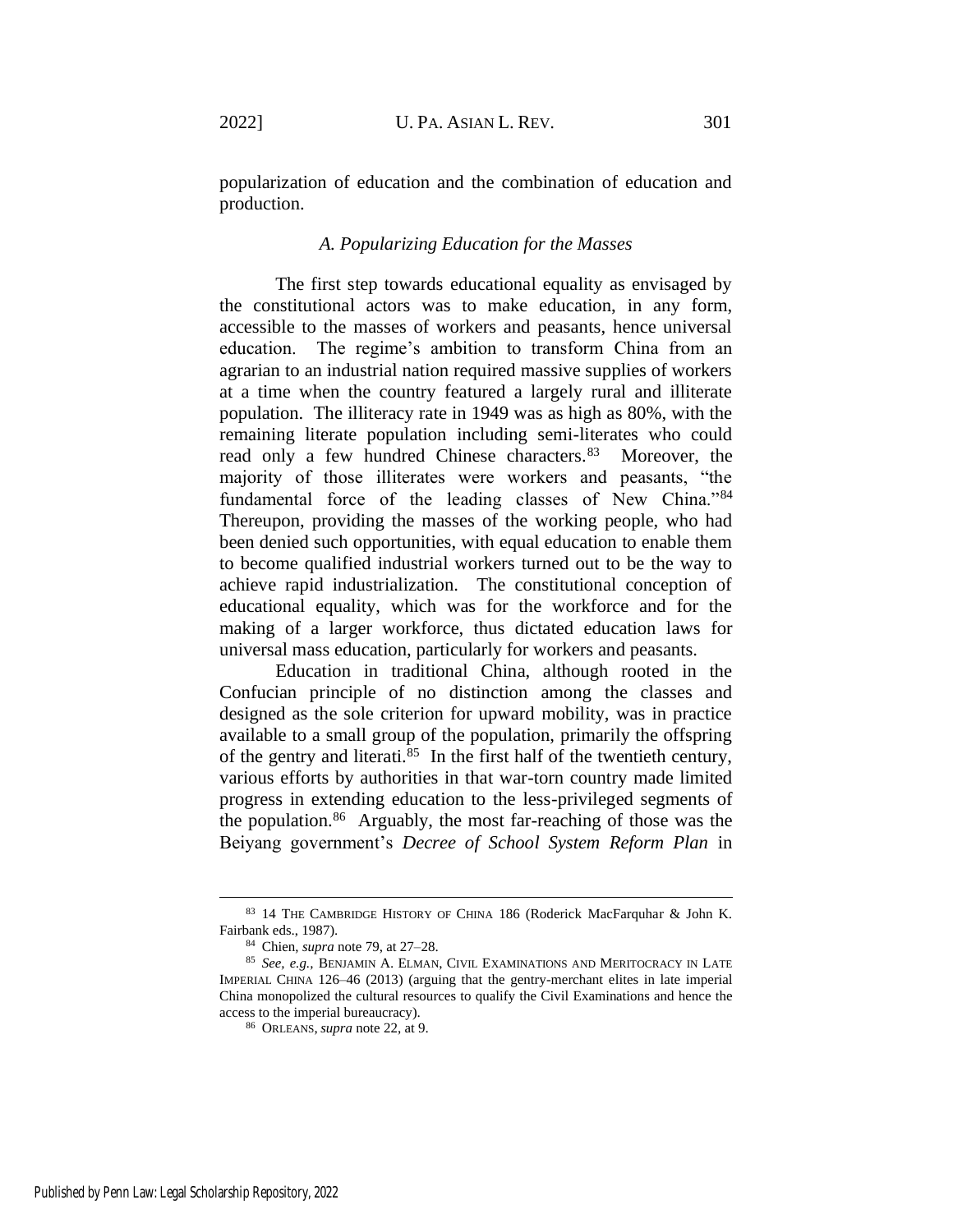1922,<sup>87</sup> promoted by the Chinese National Association for the Advancement of Education along American lines.<sup>88</sup> The Chinese school system was accordingly reorganized from a Japanese 7-4 system (seven years in primary school, four years in secondary school) to an American 6-3-3 system (six years in primary school, three years each in junior and senior high schools), which has been used to this day despite several adjustments.<sup>89</sup> A hybrid secondary education system consisting of both general and vocational schools became the new norm.<sup>90</sup> In addition, higher education grew during the Republican period, increasing the number of institutions from 115 in 1912 to 185 in 1946.<sup>91</sup> Years of warfare left those reforms largely on paper. Compulsory education for the population at large was never accomplished.

Having served in James Yen's Mass Education Movement and the Guangzhou Peasants Movement Training Institute, Mao strongly believed that education should meet the needs of the peasants and other lower-class working people.<sup>92</sup> The CCP thus developed the Yan'an model rudimentary education during the Chinese Civil War, which encouraged "people-managed, government-assisted" (*minban guanzhu*) schools and one to threeyear primary schools.<sup>93</sup> Mao articulated his belief as education belonging to the broad masses and, accordingly, that written Chinese must be reformed and the spoken language must be "brought closer to that of the people." $94$  That commitment to

<sup>93</sup> Ronald N. Montaperto, *China's Education in Perspective*, *in* CHINA'S SCHOOLS IN FLUX,*supra* note [64,](#page-14-4) at 1, 10.

<span id="page-19-0"></span><sup>87</sup> PEPPER, *supra* not[e 21,](#page-6-0) at 61.

<sup>88</sup> CHINESE EDUCATION UNDER COMMUNISM, *supra* note [62,](#page-14-3) at 21.

<sup>89</sup> Yang Dongping (杨东平), *Zhongguo Jiaoyu Zhidu he Jiaoyu Zhengce de Bianqian*  (中国教育制度和教育政策的变迁) [*The Changes of China's Education System and Education Policy*], CUHK Universities Services Ctr. China Studies, http://ww2.usc.cuhk.edu.hk/PaperCollection/Details.aspx?id=4118[https://perma.cc/H4PC-8W82].

<sup>90</sup> *Id.*

<sup>91</sup> DI ERCI ZHONGGUO JIAOYU NIANJIAN (第二次中國教育年鑑) [THE SECOND EDUCATIONAL YEARBOOK OF CHINA] 1400 (Ministry of Educ. Yearbook Compilation Comm. ed., 1948).

<sup>92</sup> *See, e.g.*, CHARLES WISHART HAYFORD, TO THE PEOPLE, at xiii (1990); Gerald W. Berkley, *The Canton Peasant Movement Training Institute*, 1 MOD. CHINA 161, 161–63, 165–66 (1975); 1 MAO ZEDONG, *Report on an Investigation of the Peasant Movement in Hunan (Mar. 1927)*, *in* SELECTED WORKS OF MAO TSE-TUNG 23–56 (1965).

<sup>94</sup> MAO, *supra* not[e 61,](#page-14-2) at 381–82.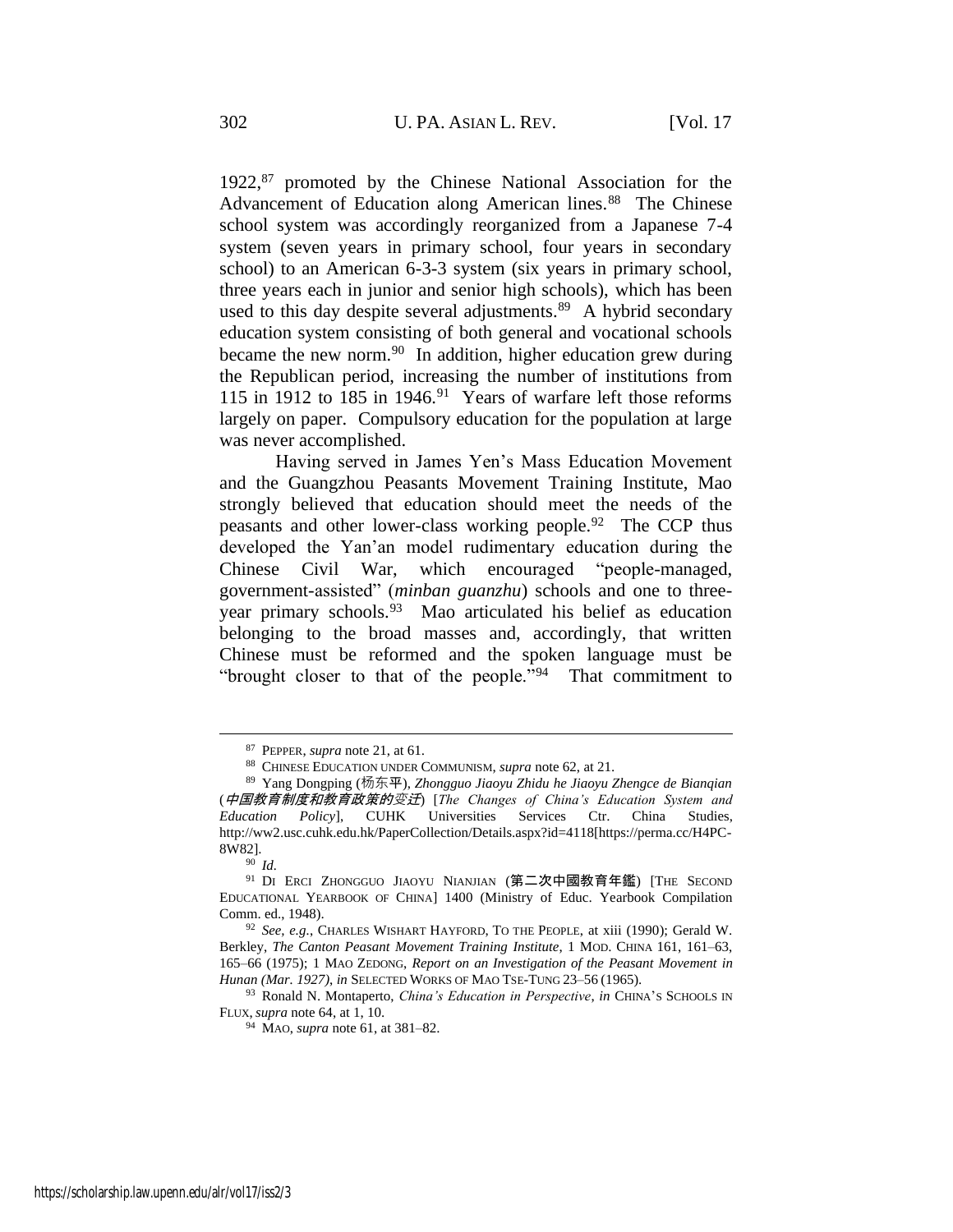<span id="page-20-1"></span><span id="page-20-0"></span>universal education was then endorsed by the Constitution,  $95$ according to which the new government made it a priority to open the doors of education to the workers and peasants.<sup>96</sup> Thus, with the administrative rule of the 1951 *Decision on Reforming the School*  System, the socialist education reform commenced.<sup>97</sup> The rationale for that reform, as Qian explained, was first to ensure access to education for those of working-class origin, and second to build a workforce capable of engaging in national reconstruction in large numbers.<sup>98</sup>

Embracing that concept of mass-oriented workforce equality, the communist regime devoted a substantial budget to education in the first decade after its establishment to carry out popular education campaigns.<sup>99</sup> Mass education was given considerable importance, ascribed not only to the training of a critical mass of literate and skilled workers needed for socialist reconstruction,  $100$  but also to its being regarded more than schooling as the indoctrination, propaganda, and agitation that the socialist revolution required.<sup>101</sup> Faced with the elitist liberal education system inherited from the KMT, one of the first tasks of the CCP, which had pledged to sweep away all traditional privileges and inequalities, was to extend education to the masses.<sup>102</sup> Of those, apart from the workers, a particular concern for equality in education during the Mao era was the peasants, an extremely large

<sup>95</sup> GONGTONG GANGLING, *supra* not[e 8,](#page-2-0) art. 47.

<sup>96</sup> *Id. See also* 2 ZHOU ENLAI, *Speech at a National Conference on Higher Education (June 8, 1950)*, *in* SELECTED WORKS OF ZHOU ENLAI 25, 26 (1989) (interpreting the educational policies in the Common Programme).

 $97$  Guanyu Gaige Xuezhi de Jueding (关于改革学制的决定) [Decision on Reforming the School System] (promulgated by the Gov't Admin. Council, Oct. 1, 1951, effective Oct. 1, 1951), CLI.2.159995 (Lawinfochina) [hereinafter Decision on Reforming the School System].

<sup>98</sup> Qian Junrui (钱俊瑞), *Gaodeng Jiaoyu Gaige de Guanjian* (高等教育改革的关键) [*The Key to the Reform of Higher Education*], 4 RENMIN JIAOYU (人民教育) [PEOPLE'S EDUC.] 6, 6 (1951).

<sup>99</sup> *See, e.g.,* Li Xiannian (李先念), Vice Primer & Minister Fin., Report at the Fifth Session of the First National People's Congress (Feb. 1, 1958), *in* RENMIN RIBAO (人民日 报) [PEOPLE'S DAILY], Feb. 12, 1958, at 3 (allocating 8.63% of the national budget into education in 1958).

<sup>100</sup> Montaperto, *supra* not[e 93,](#page-19-0) at 7.

<sup>101</sup> *See* Theodore Hsi-en Chen, *Education and Propaganda in Communist China,* 277 ANNALS AM. ACAD. POL. & SOC. SCI. 135 (1951).

<sup>102</sup> *See*, *e*.*g*., MAO, *supra* note [61,](#page-14-2) at 381–82; Chien, *supra* not[e 79,](#page-17-0) at 22–23, 25–26.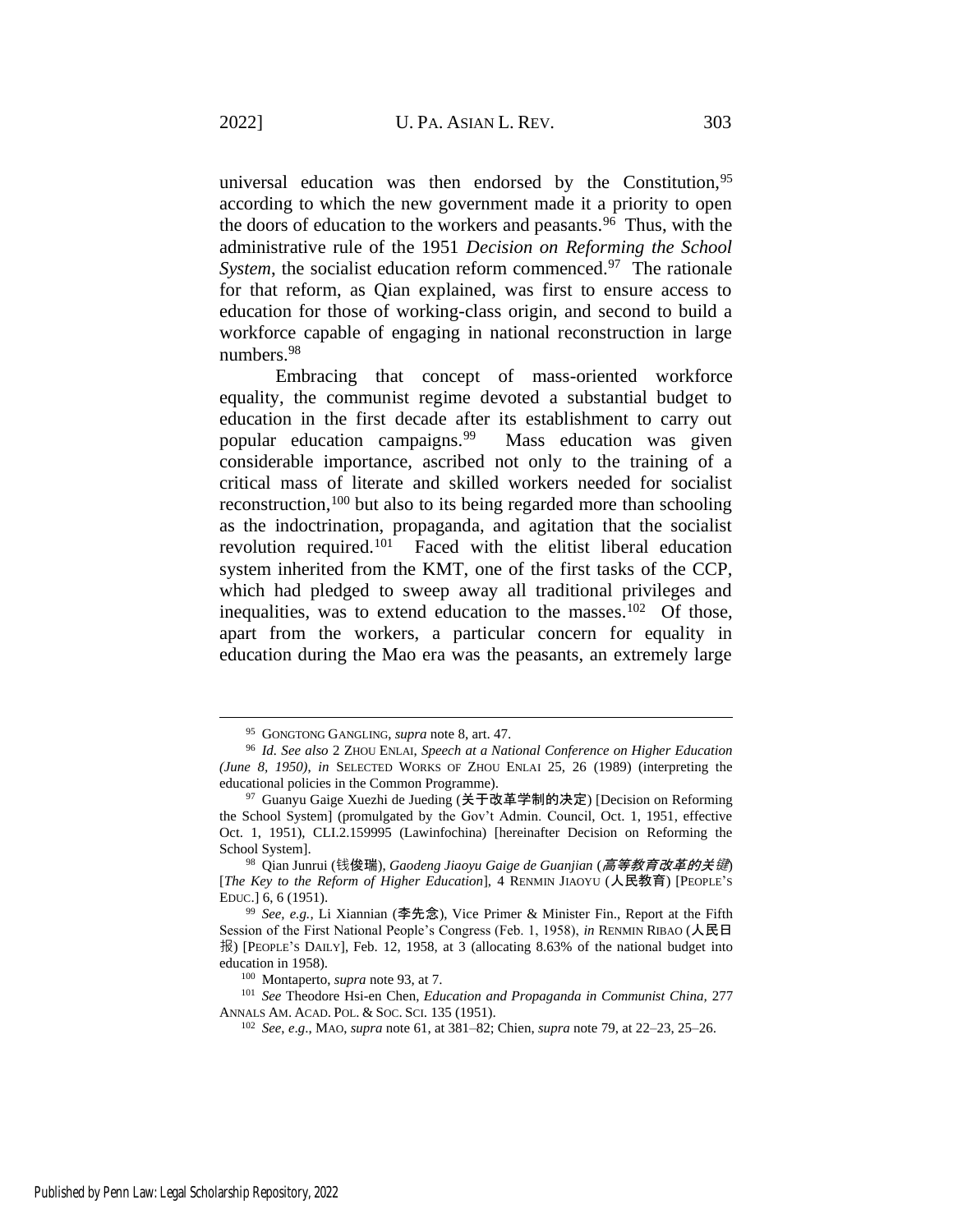<span id="page-21-1"></span>group to be engaged in the socialist industrialization.<sup>103</sup> As a means of equipping the working people with knowledge and skills in the service of industrialization, the first batch of education laws in communist China developed a mass education that was popular, short-term, and close to productive life.<sup>104</sup>

First and foremost, the new authorities launched a tremendous campaign to eradicate illiteracy. Highlighting its importance in the communist political program, the CCP established the Chinese Written Language Reform Association only ten days after taking power, which subsequently became a committee directly under the State Council.<sup>105</sup> In the early stages of that campaign, Qi Jianhua, an instructor in the Army, created a "Quick Literacy Method" that reduced the time needed to learn Chinese characters from three years to three hundred hours through phonetic reading symbols.<sup>106</sup> Qi's method was soon introduced nationwide by the Ministry of Education and the All-China Congress of Trade Unions.<sup>107</sup> More than seven million workers and peasants participated in the "Quick Literacy Method" program in 1953 alone.<sup>108</sup> In 1956, the Central Committee of the CCP (CCPCC) and the State Council jointly issued a high-level decree entitled *Decision* 

<span id="page-21-0"></span><sup>103</sup> MATTHIAS STIEFEL & WILLEM F. WERTHEIM, PRODUCTION, EQUALITY AND PARTICIPATION IN RURAL CHINA 83 (1983).

<sup>104</sup> Xue Lan Rong & Tianjian Shi, *Inequality in Chinese Education*, 10 J. CONTEMP. CHINA 107, 108 (2001). *See also* RONALD F. PRICE, MARX AND EDUCATION IN RUSSIA AND CHINA 163–219 (1977).

<sup>105</sup> Ministry of Educ. Dep't of Language & Info. Mgmt., *Xin Zhongguo Chuqi Yuyan Wenzi Gongzuo Zhongyao Dashi* (新中国初期语言文字工作重要大事) [*Important Events in the Language and Written Chinese Work in the Early Years of the New China*], MINISTRY OF EDUC. (July 25, 2006), http://www.moe.gov.cn/s78/A18/s8357/moe\_808/tnull\_14054.html [https://perma.cc/86Z5-XVAG].

<sup>106</sup> *See, e.g.*, ZHONGGUO JIAOYU NIANJIAN (中国教育年鉴1949–1981) [CHINA EDUCATION YEARBOOK 1949–1981] 577 (Zhang Jian ed., 1984) [hereinafter CHINA EDUCATION YEARBOOK 1949–1981]; Nat J. Colletta, *Worker Education: Revolution and Reform*, *in* EDUCATION AND SOCIAL CHANGE IN THE PEOPLE'S REPUBLIC OF CHINA 134, 138 (John N. Hawkins ed., 1983).

<sup>107</sup> CHINA EDUCATION YEARBOOK 1949–1981, *supra* note [106,](#page-21-0) at 576–77; Guanyu zai Gongren Qunzhong zhong Tuixing Sucheng Shizifa Kaizhan Saochu Wenmang Yundong de Zhishi (关于在工人群众中推行速成识字法开展扫除文盲运动的指示) [Instruction on Promoting Illiteracy Campaigns through the 'Quick Literacy Method' among the Workers] (promulgated by the All-China Cong. of Trade Unions, Sept. 6, 1952, effective Sept. 6, 1952), RENMIN RIBAO (人民日报) [PEOPLE'S DAILY], Sept. 9, 1952, at 1.

<sup>108</sup> CHINA EDUCATION YEARBOOK 1949–1981, *supra* note [106,](#page-21-0) at 577–78.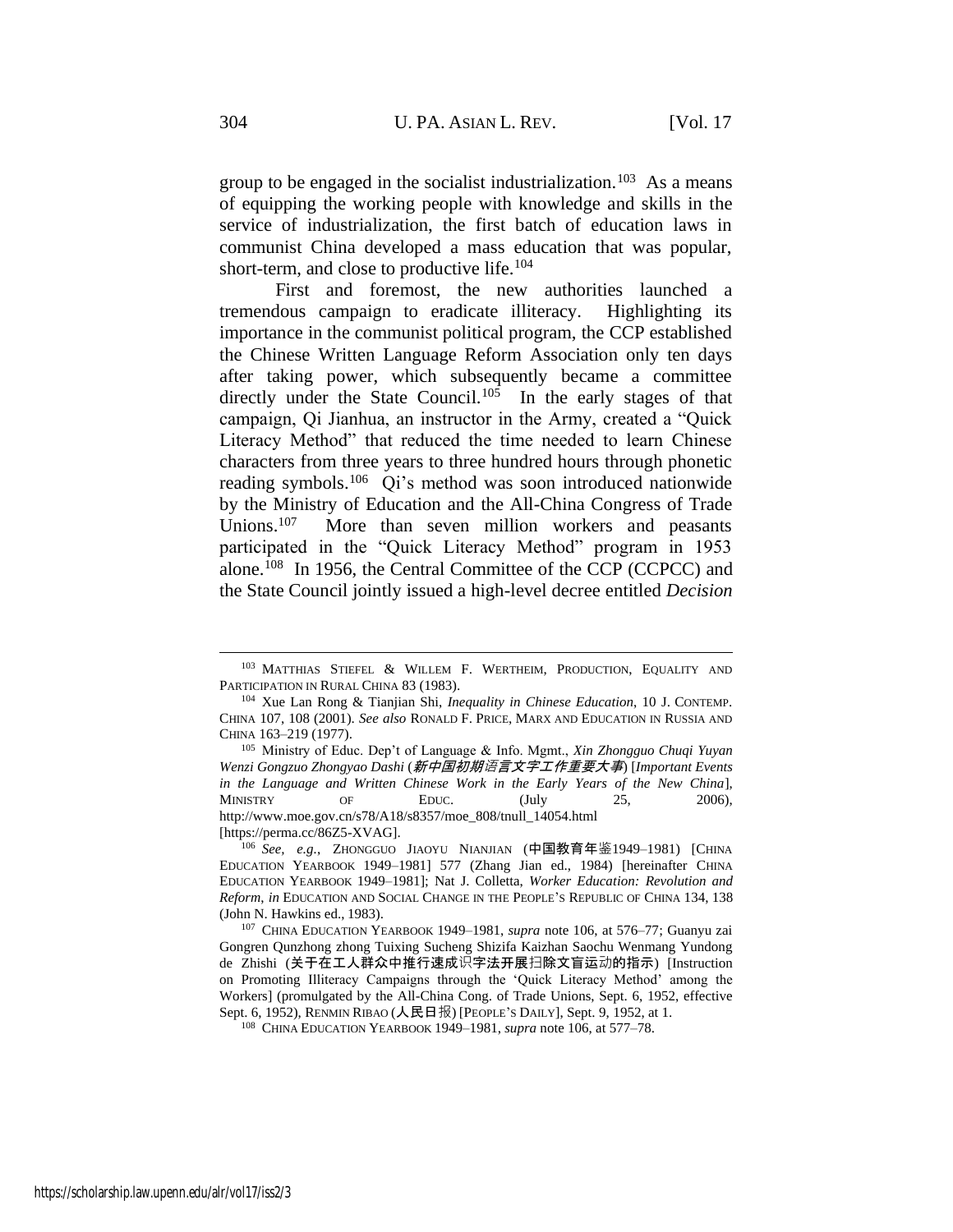<span id="page-22-0"></span>*on Eradicating Illiteracy*, <sup>109</sup> making it "an extremely important political task."<sup>110</sup> Since then, the government mandated literacy measures on a larger scale, promoting successively a standard official Chinese Mandarin, $111$  the simplification and phoneticization of Chinese characters.<sup>112</sup> Designed to reduce barriers to education "in the interest of the masses,"<sup>113</sup> these projects, despite the backlash,<sup>114</sup> had the firm support of then-Premier Zhou Enlai and other party leaders.<sup>115</sup> Those mass literacy measures were thus continued and turned out to be successful, with the rate of illiteracy and semi-illiteracy declining to 45.6% in 1964, and 28.3% in 1982,<sup>116</sup> significantly improving the educational profile of China's workforce.

<span id="page-22-1"></span>The literacy campaign was the culmination of the view of *equality for the workforce*; in the face of the urgent quest for

<sup>112</sup> *See, e.g.*, Guanyu Gongbu Hanzi Jianhua Fang'an de Jueyi (关于公布汉字简化方 案的决议) [Resolution on Revealing the Simplified Chinese Character Program] (promulgated by the St. Council, Jan. 28, 1956, effective Jan. 28, 1956), CLI.2.104 (Lawinfochina); Guanyu Hanyu Pinyin Fang'an de Jueyi (关于汉语拼音方案的决议) [Resolution on the Scheme for a Chinese Phonetic Alphabet] (promulgated by the Nat'l People's Cong., Feb. 11, 1958, effective Feb. 11, 1958), CLI.1.10877 (Lawinfochina).

<sup>113</sup> ZHOU, *Current Tasks for the Reform of the Chinese Language* (Jan. 10, 1958), *supra* not[e 96,](#page-20-0) at 287, 289.

<sup>114</sup> *See, e.g.*, Harriet C. Mills, *Language Reform in China: Some Recent Developments*, 15 FAR E. Q. 517, 519–20 (1956) (listing some criticisms and fears about the proposed phoneticization and character simplifications).

<sup>115</sup> *See, e.g.*, ZHOU, *supra* note [113,](#page-22-0) at 287–300; Wu Yuzhang (吴玉章), Director, Chinese Written Language Reform Comm.*, Guanyu Dangqian Wenzi Gaige Gongzuo He Hanyu Pinyin Fangan De Baogao—Yijiu Wuba Nian Er Yue San Ri Zai Diyijie Qquanguo Renmin Daibiao Dahui Di Wuci Huiyi Shang* (关于当前文字改革工作和汉语拼音方案 的报告*—*一九五八年二月三日在第一届全国人民代表大会第五次会议上) [*Report on Reform Proposals About Current Chinese Characters and Mandarin Pinyin*—*Report at the Fifth Session of the First National People's Congress (Feb. 3, 1958*)], *in* RENMIN RIBAO (人民日报) [PEOPLE'S DAILY], Feb. 14, 1958, at 2.

<sup>116</sup> CHINA STATISTICAL YEARBOOK 1999, at 4-4 (Nat'l Bureau Stat. ed., 1999), http://www.stats.gov.cn/english/statisticaldata/yearlydata/YB1999e/d04e.htm [https://perma.cc/A9L4-DJ57].

<sup>109</sup> Guanyu Saochu Wenmang de Jueding (关于扫除文盲的决定) [Decision on Eradicating Illiteracy] (promulgated by the CCP Cent. Comm. & the St. Council, Mar. 29, 1956, effective Mar. 29, 1956), CLI.16.161042 (Lawinfochina).

<sup>110</sup> *Id*. ¶ 1.

<sup>111</sup> *See, e.g.*, Guanyu zai Zhongxue Xiaoxue he Geji Shifan Xuexiao Dali Tuiguang Putonghua de Zhishi (关于在中学、小学和各级师范学校大力推广普通话的指示) [Directives on the Promotion of Mandarin in Secondary Schools, Primary Schools, and Normal Schools at All Levels] (promulgated by the Ministry of Educ., Nov. 17, 1955, effective Nov. 17, 1955), CLI.4.183187 (Lawinfochina); Guanyu Tuiguang Putonghua de Zhishi (关于推广普通话的指示) [Directives on Promoting Mandarin] (promulgated by the St. Council, Feb. 20, 1956, effective Feb. 20, 1956), CLI.2.108 (Lawinfochina).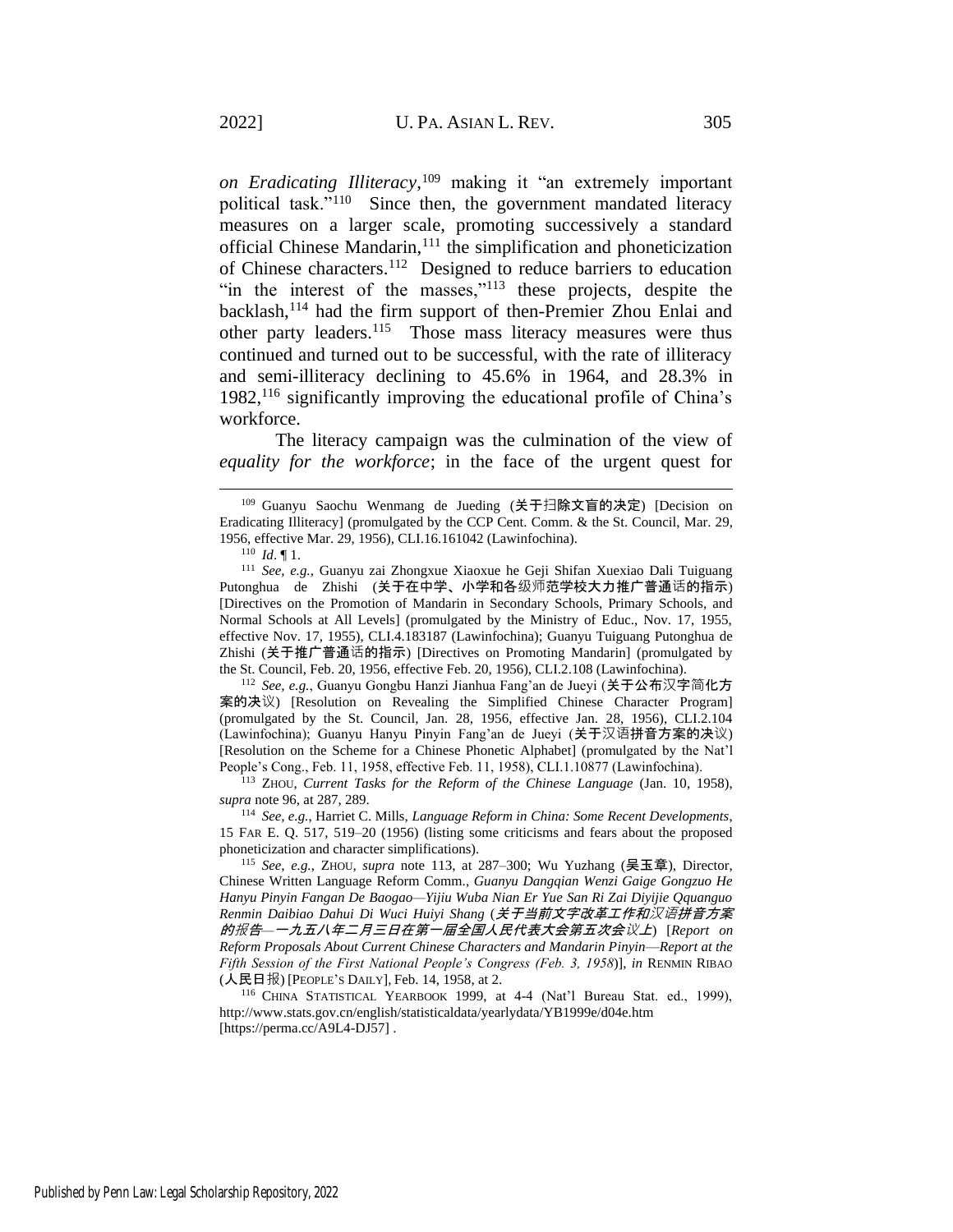industrialization, especially since the Great Leap Forward, the regime desired to make the education laws implement its vision of *equality for enhancing the workforce*. To that end, the educational authorities shortened the school year on one hand and increased the number of schools and enrolments on the other. Firstly, following the Yan'an model, the new regime shortened the schooling system in order to deliver its limited educational resources to more people and train more laborers in a shorter cycle. For instance, one of the salient changes in the new school system established by the CCP in 1951 was the reduction in the length of primary schooling from six years under the Nationalists to five years.<sup>117</sup> During the Great Leap Forward campaign, the communist education leaders Lu Dingyi and Yang Xiufeng explicitly blamed the unnecessary years of schooling for hindering the development of education in a "greater, faster, better, and more economical" (*duo kuai hao sheng*) manner.<sup>118</sup> As a result, the education authorities conducted many regional experiments to shorten the school system. For example, arithmetic was added to such lower grades as kindergarten,<sup>119</sup> several elementary school courses in history and science were merged into one, $120$  and difficult subjects, such as analytical geometry, were removed from secondary school curricula.<sup>121</sup> Most importantly, this period witnessed a direct reduction in the length of the full-time primary and secondary school to approximately ten years.<sup>122</sup> Lu bluntly explained that this was because it took ten years for a six- or

<span id="page-23-0"></span><sup>117</sup> Decision on Reforming the School System, *supra* note [97,](#page-20-1) art. 2.

<sup>118</sup> Lu Ting-Yi, Director, the CCP Propaganda Dep't*, Our School System Must Be Reformed, Speech at the Second Session of the Second National People's Congress (Apr. 9, 1960)*, *translated in* CHINESE EDUCATION UNDER COMMUNISM, *supra* note [62,](#page-14-3) at 130, 136– 37; Yang Hsiu-Feng, Minister Educ., *Actively Carry Out the Reform of the School System to Bring About Greater, Faster, Better, and More Economical Results in the Development of Education, Speech at the Second Session of the Second National People's Congress (Apr. 9, 1960)*, *translated in* CHINESE EDUCATION UNDER COMMUNISM, *supra* note [62,](#page-14-3) at 98, 103.

<sup>119</sup> *See* Lu, *supra* note [118,](#page-23-0) at 134–35; Yang, *supra* note [118](#page-23-0)**Error! Bookmark not defined.**, at 104–05.

<sup>120</sup> *See* Yang, *supra* not[e 118,](#page-23-0) at 105.

<sup>121</sup> *See* Lu, *supra* note [118,](#page-23-0) at 134.

<sup>&</sup>lt;sup>122</sup> For example, a five-grade unified elementary school system experiment was carried out by fifteen provinces and municipalities, including Heibei, Shanxi, Liaoning, Jilin, Heilongjiang, Gansu, Qinghai, Shanghai, Jiangsu, Anhui, Hubei, Heinan, and Guizhou. A five-grade unified middle school system, or a three-year junior middle school and two-year senior middle school system was carried out by six provinces, including Jilin, Shanxi, Gansu, Jiangxi, Hunan, and Qinghai. And a ten-year unified elementary and middle school system was carried out by Beijing and Henan provinces. *See Id.* at 136–37.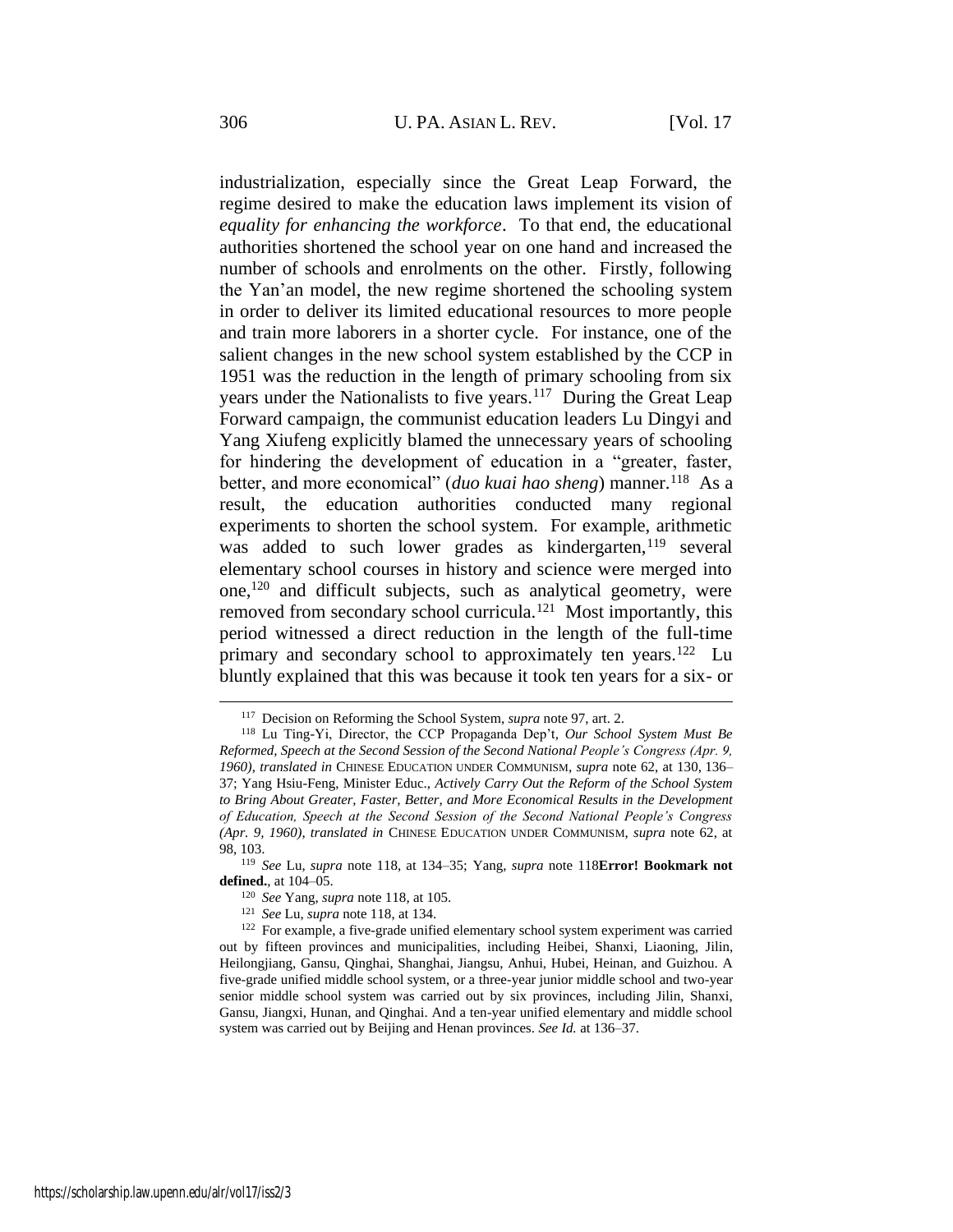seven-year-old schoolchild to grow into a full-fledged workforce at the age of sixteen or seventeen,<sup>123</sup> suggesting that they saw universal education as a way to turn young students into a workforce as soon as possible.

<span id="page-24-0"></span>Secondly, the authorities increased the number of schools and enrolments to expand mass education and, consequently, the size of the labor pool. In the first decade after the establishment of the People's Republic, a significant portion of the annual education budget, which accounted for approximately 7% of the state budget, was earmarked for the expansion of primary and secondary schools.<sup>124</sup> In 1958, in line with the leap forward in agriculture and industry, one of the most important top-level education laws of the Mao era, the *Directives on Educational Work*, set the goal of popularizing primary education throughout the country within three to five years and higher education within fifteen years.<sup>125</sup> Despite the decline in the quality of education that resulted, universal education in the pre-Cultural Revolution Mao era was remarkable for its success in reaching out to the masses, especially those of working-class origin.<sup>126</sup> For example, the proportion of students from working-class families to the total number of secondary school students jumped from 51 to 75% only after the First Five-Year plan.<sup>127</sup> Those radical campaigns were briefly curtailed after 1962, when an apparent redirection was set forth toward "quality education,"<sup>128</sup> but were soon intensified as the Cultural Revolution ramped up.

<sup>123</sup> *Id.* at 139.

<sup>124</sup> ORLEANS,*supra* not[e 22,](#page-7-0) at 14–16.

<sup>125</sup> Guanyu Jiaoyu Gongzuo de Zhishi (关于教育工作的指示) [Directives on Educational Work] (promulgated by the CCP Cent. Comm. & the St. Council, Sept. 19, 1958, effective Sept. 19, 1958), art. 6, CLI.16.162955 (Lawinfochina) [hereinafter Directives on Educational Work].

<sup>126</sup> *See infra* Figure 1.

<sup>&</sup>lt;sup>127</sup> WEIDA DE SHINIAN (伟大的十年) [TEN GREAT YEARS] 170 (Nat'l Bureau Stat. ed., 1959).

<sup>128</sup> Guanyu Youzhongdain de Banhao Yipi Quanrizhi Zhongxiao Xuexiao de Tongzhi (关于有重点地办好一批全日制中、小学校的通知) [Circular on the Establishment of a Number of Key-point Full-time Primary and Secondary Schools] (promulgated by the Ministry of Educ., Dec. 21, 1962, effective Dec. 21, 1962), *in* CHINA EDUCATION YEARBOOK 1949–1981, *supra* not[e 106,](#page-21-0) at 736. *See also* Montaperto, *supra* note [93](#page-19-0)*,* at 26– 27 (discussing key-point schools that "received the best that China had to offer in terms of staff, facilities, curriculum, able students, and provided the upper levels of the entering university classes").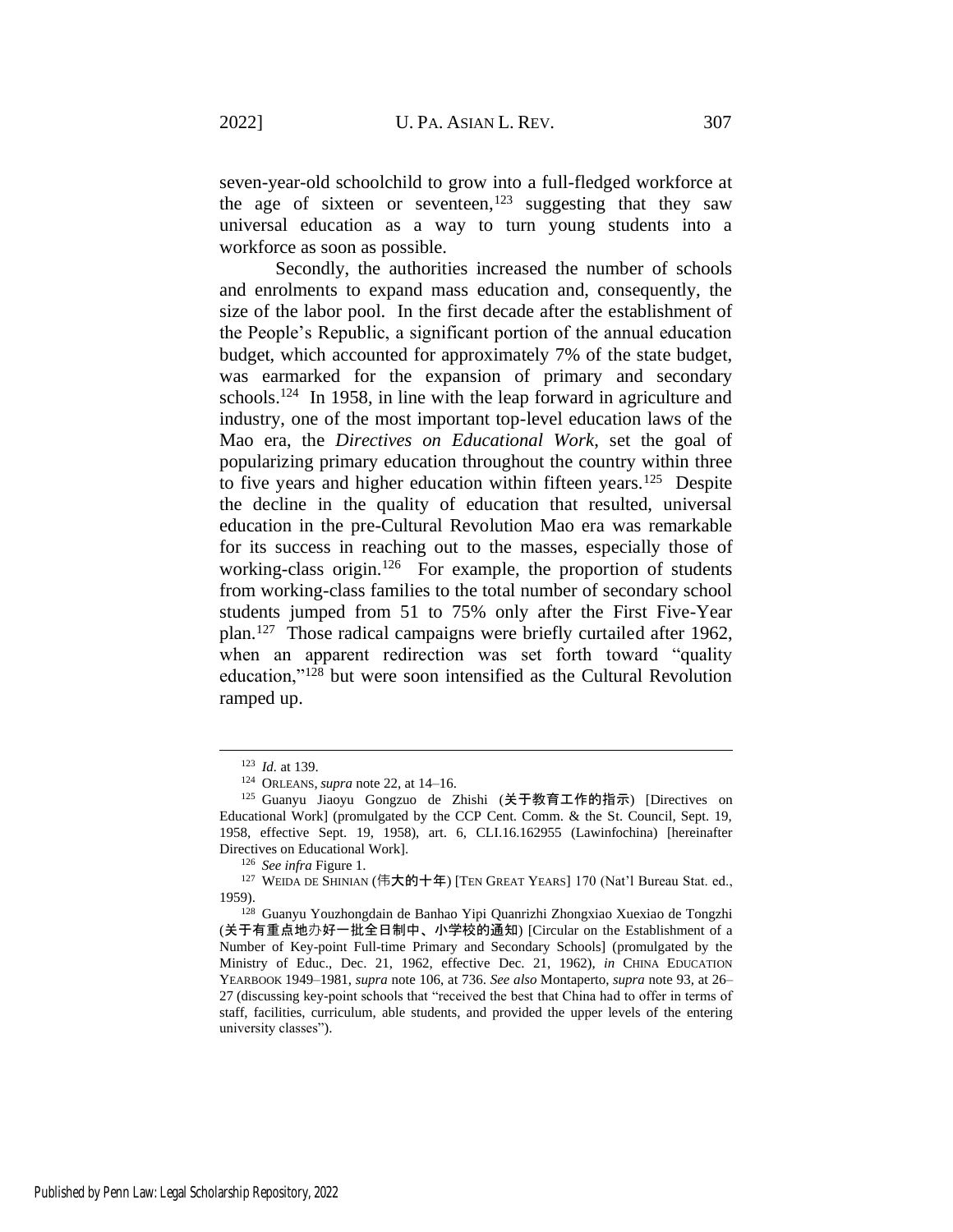

*Figure 1 Enrollment in Primary and Secondary Schools, 1949–1981<sup>129</sup>*

The Cultural Revolution made education, if at all, accessible to all workers and peasants and only to them, thus instituting an extreme form of educational equality for the workforce in the sense of equality of results. The constant Red vs. Expert debate in the field of education revolved around whether more emphasis should be placed on the training of industrial technicians or extending basic education to the workers and peasants who were most loyal to socialism.<sup>130</sup> The years between the mid-1960s to the late 1970s witnessed the absolute triumph of the "red" and the darkest moment in the history of education in China. On the one hand, law-making and decision-making power in education was usurped by the populist working people. In response to the CCPCC's call for a radical change in the domination of schools by bourgeois intellectuals, schools at all levels throughout the country set up revolutionary committees to decentralize education management.<sup>131</sup> They brought together representatives of the workers and peasants, revolutionary cadres, and teachers and students in a "three-in-one"

<sup>129</sup> CHINA EDUCATION YEARBOOK 1949–1981, *supra* note [106,](#page-21-0) at 1001 & 1021.

<sup>130</sup> Montaperto, *supra* not[e 93,](#page-19-0) at 29.

<sup>131</sup> Decision on Cultural Revolution, *supra* not[e 58,](#page-13-0) art. 10.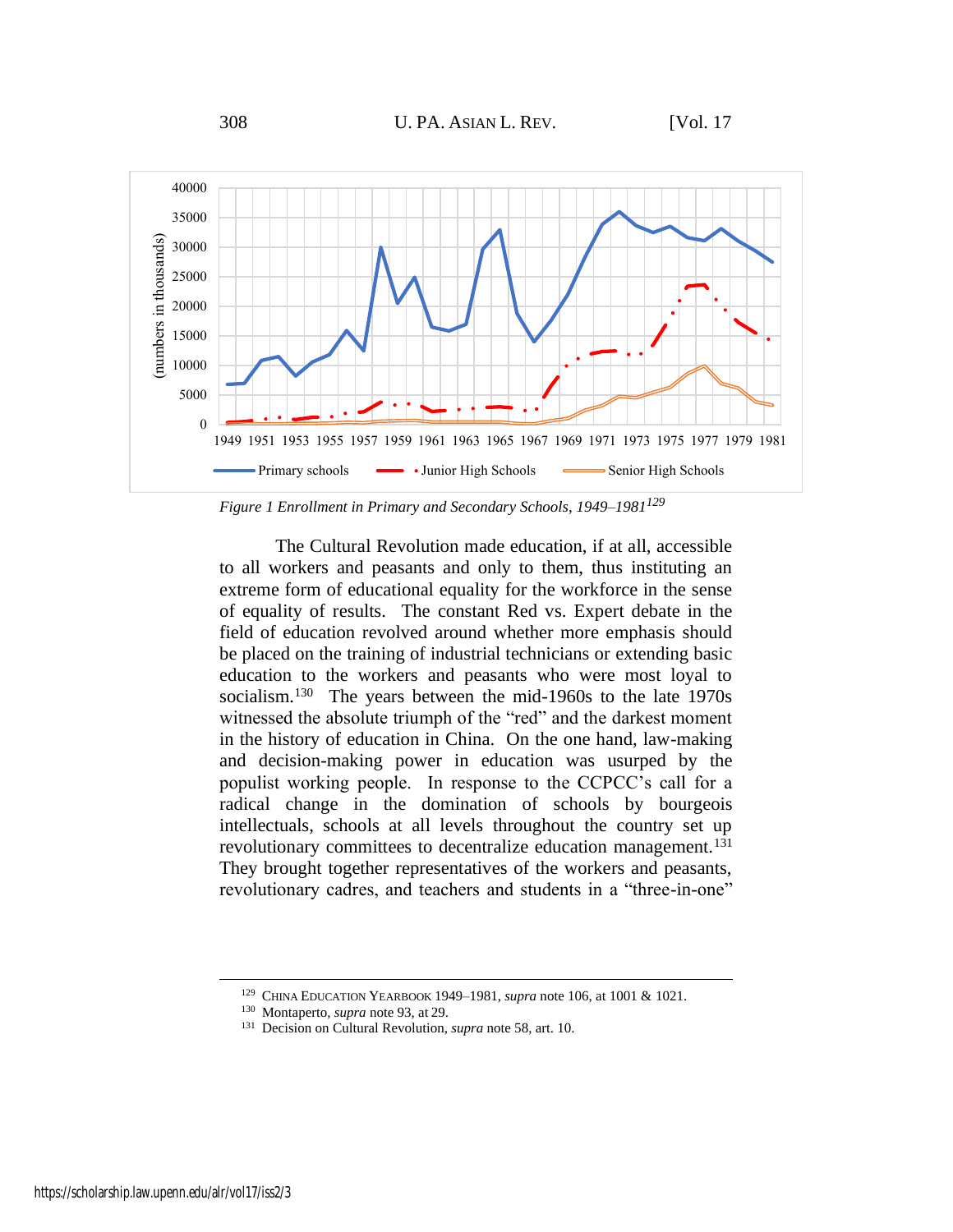combination (*sanjiehe*) of local school administration,<sup>132</sup> an effort to realize that "the working class must exercise leadership in everything."<sup>133</sup>

<span id="page-26-0"></span>On the other hand, education, especially higher education, was completely and almost exclusively opened to the working people. The examination system, which had been considered as the primary barrier keeping the working-class out of the university, was among the first to suffer during the Cultural Revolution.<sup>134</sup> Regular college admissions ceased for six years after the authorities' decision in 1966 to postpone enrollment in higher education for six months that year.<sup>135</sup> In the meantime, however, Peking University and Tsinghua University, hailed as "the new-type socialist universities," enrolled more than four thousand workers, peasants, and soldiers (WPSs) in 1970 under the principle of voluntarily applying, people recommending, leaders approving, and schools reviewing.<sup>136</sup> By 1971, the authorities had formally abolished the National College Entrance Examination and admitted WPSs on a large scale to universities nationwide until  $1976$ ,  $137$  only about  $20\%$ 

<sup>&</sup>lt;sup>132</sup> *See* four editorials by Hongqi [Red Flag], Jiefangjun Bao [Liberation Army Daily], and Wenhui Bao [Wenhui News], *in* ON THE REVOLUTIONARY "THREE-IN-ONE" COMBINATION (Foreign Languages Press 1968).

<sup>133</sup> Yao Wenyuan, Member of the CCP Politburo, *The Working Class Must Exercise Leadership in Everything,* 11(35) PEKING REV 3 (1968), *available at* http://www.massline.org/PekingReview/PR1968/PR1968-35-WorkingClassLeadership.pdf [https://perma.cc/YE2S-CMXC].

<sup>134</sup> Mary F. Berry, *Relevance to American Needs*, *in* CHINA'S SCHOOLS IN FLUX, *supra* note [64,](#page-14-4) at 156.

<sup>135</sup> *Zhonggong Zhongyang he Guowuyuan Jueding Gaige Gaodeng Xuexiao Zhaokao Banfa* (中共中央和国务院决定改革高等学校招考办法) [*The CCPCC and the State Council Decided to Reform Admissions and Examinations for Higher Education*], RENMIN RIBAO (人民日报) [PEOPLE'S DAILY], June 18, 1966, at 1 [hereinafter *Reform Admissions for Higher Education*]; CHINA EDUCATION YEARBOOK 1949–1981, *supra* note [106,](#page-21-0) at 338.

<sup>136</sup> Li Zhihua (李志华), *Dajia Doulai Guanxin Gaoxiao Zhaosheng* (大家都来关心高 校招生) [*Everyone Is Concerned with the Selection of Students for Higher Education*], 13 HONGQI (红旗) [RED FLAG] 846, 847 (1970), *reprinted in* RENMIN RIBAO (人民日报) [PEOPLE'S DAILY], Sept. 21, 1970, at 1; *Yiwan Gongnongbing de Yuanwang Shixian le* (亿 万工农兵的愿望实现了) [*The Wishes of Workers, Peasants, and Soldiers in Their Hundreds of Millions Have Come True*], RENMIN RIBAO (人民日报) [PEOPLE'S DAILY], Sept. 21, 1970, at 1, *translated in* 13(40) PEKING REV. 6–8 (1970), *available at* https://www.massline.org/PekingReview/PR1970/PR1970-40.pdf [https://perma.cc/CUR7- ZR57].

<sup>137</sup> Quanguo Jiaoyu Gongzuo Huiyi Jiyao (全国教育工作会议纪要) [Minutes of the National Conference on Educational Work] (promulgated by the CCPCC, Aug. 13, 1971, repealed Mar. 19, 1979), https://ccradb.appspot.com/post/672 [https://perma.cc/3D7Z-VLLX]; 13 JIANGUO YILAI MAO ZEDONG WENGAO (建国以来毛泽东文稿) [MAO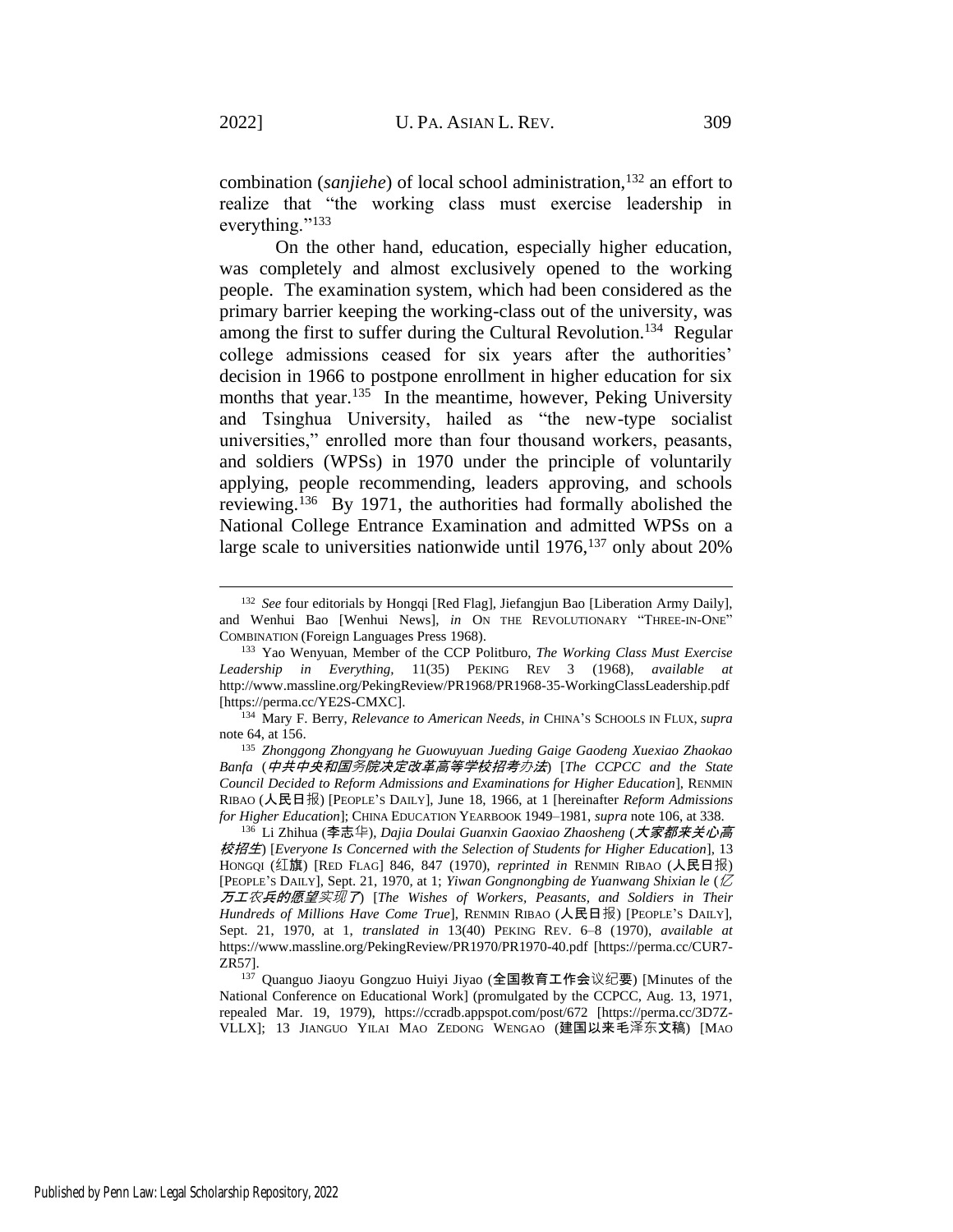of whom had graduated from junior high school or higher.<sup>138</sup> The mismatched education levels of the WPSs caused enormous hardship and calamity for higher education, where obscurantism reigned and Tsinghua University was even dubbed Tsinghua Primary School.<sup>139</sup> Under those open-door education laws (kaimen *banxue*), the selection of students was practically based on class origin and political fitness rather than academic performance.<sup>140</sup> Workers and peasants thus had access to equal education—in the sense of equality of results—which was an extreme and radical illustration of the Maoist concept of workforce equality in education.

<span id="page-27-0"></span>Educational equality, in the view of the Maoist communist regime, translated into a right of equal access to industrializationoriented education for the workforce, i.e., workers and peasants. The right was acquired on the basis of the group identity of the "working people," and the merit-based selection was undermined and abolished time and again.<sup>141</sup> As a result, mass education was of low quality and homogenous in content. Moreover, such education was designed to train as many socialist-conscious industrial laborers as possible in a timely manner, and was therefore universal and only at the entry level necessary for industrial production. Thus, equality meant the same treatment and, by implication, the same results. It was through laws that reformed the language, expanded basic education, and opened the doors to higher education that the communist regime's vision of equality for the workforce and for the empowerment of the workforce became most evident. The

ZEDONG'S MANUSCRIPTS SINCE THE FOUNDING OF THE PRC] 239–40 (CCP Cent. Res. Off. ed., 1998); Guanyu 1977 Nian Gaodeng Xuexiao Zhaosheng Gongzuo de Yijian (关于一 九七七年高等学校招生工作的意见) [Opinions on the Works of College Admissions in 1977] (promulgated by the St. Council, Oct. 12, 1977, effective Oct. 12, 1977) (on file with the National Archives Administration of China).

<sup>&</sup>lt;sup>138</sup> Zhonghua Renmin Gongheguo Zhongyao Jiaoyu Wenxian 1949–1975 (中华人 民共和国重要教育文献:1949–1975) [IMPORTANT EDUCATIONAL DOCUMENTS OF THE PEOPLE'S REPUBLIC OF CHINA: 1949-1975] 1484 (Dongchang He ed., 1998); QINGHUA DAXUE JIUSHI NIAN (清华大学九十年) [NINETY YEARS OF TSINGHUA UNIVERSITY] 279 (Tsinghua Univ. History Research Office ed., 2001).

<sup>&</sup>lt;sup>139</sup> Editorial, *Gaohao Daxue Zhaosheng shi Quanguo Renmin de Xiwang* (*搞好大学招* 生是全国人民的希望) [*A Good University Admission System Is the Hope of the Entire Nation*], RENMIN RIBAO (人民日报) [PEOPLE'S DAILY], Oct. 21, 1977, at 1 (reviewed and approved by Deng Xiaoping).

<sup>140</sup> Montaperto, *supra* not[e 93,](#page-19-0) at 32.

<sup>141</sup> *See supra* text accompanying note[s 135](#page-26-0)[–140.](#page-27-0)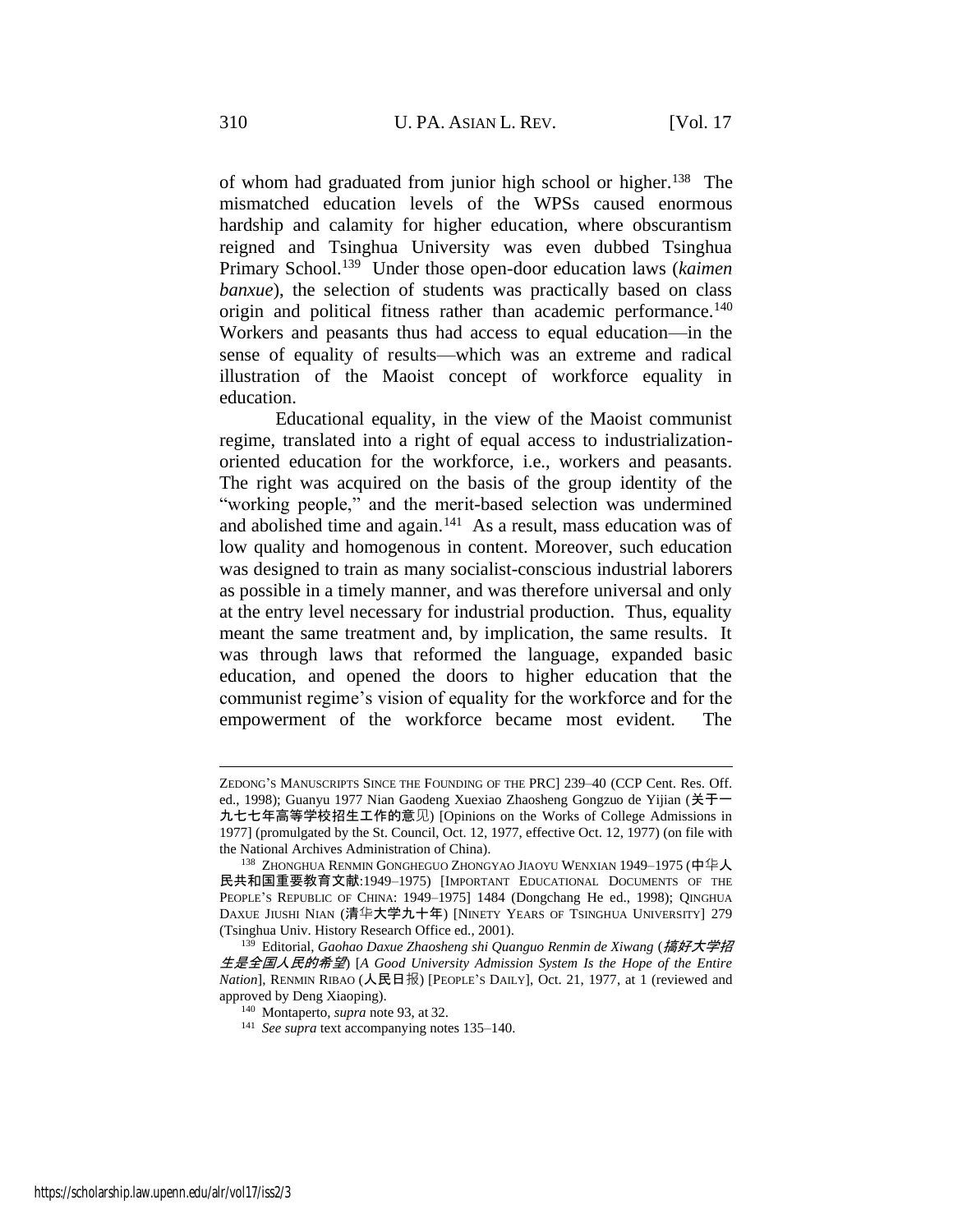popularization of mass education was a primary means by which the government put into practice the concept of workforce equality.

#### <span id="page-28-0"></span>*B. Combining Education with Industrial Production*

Another unprecedented educational equality law of the new regime, enacted a little later than the movement for universal education, furthered the mandate to "combine education and productive labor." This mantra was articulated in 1958 by Lu Dingyi, the then supreme leader of education, encouraged by the success of the First Five-Year Plan  $(1953-57)$ .<sup>142</sup> Mao soon personally commented on Lu's article for endorsement, thus making that catchphrase replace universal education as the centerpiece of the Mao-era education law since the Great Leap Forward.<sup>143</sup> Education and labor were thus combined to mobilize even larger participation in industrial production and to produce a better educated workforce of maximum use for the ambitious Second Five-Year Plan (1958–62).

Lu, however, was not in fact the inventor of that initiative. His proposal was promptly adopted not only because it was the next task for the CCP explicitly indicated in the *Communist Manifesto*, 144 but also because it was a variation of Mao's pre-founding programme of "integrating labor power and armed strength."<sup>145</sup> It was also in Mao's exposition of such programmes that his philosophy of equality unfolded. Nowhere was this more evident than in his advocacy of "help[ing] the youth and women to organize in order to participate on an equal footing in all work useful to the war effort and to social progress."<sup>146</sup> In other words, Maoist equality was a means to an end: in times of war, those who had previously been excluded from participation in that work were given the prerequisites and status to engage equally in fighting and production. After the establishment of the People's Republic and especially after the First Five-Year Plan, the end of industrialization

<sup>&</sup>lt;sup>142</sup> LU TING-YI, EDUCATION MUST BE COMBINED WITH PRODUCTIVE LABOUR (Foreign Languages Press 1958).

<sup>143</sup> MAO ZEDONG'S MANUSCRIPTS,*supra* not[e 55,](#page-13-1) at 338–42.

<sup>144</sup> LU, *supra* note [142,](#page-28-0) at 22–23. *See also* MARX & ENGELS, *supra* note [33,](#page-10-2) at 27; RONALD F. PRICE, MARX AND EDUCATION IN RUSSIA AND CHINA 11–75 (1977).

<sup>145</sup> MAO, *Production is Also Possible in the Guerrilla Zones* (*Jan. 31, 1945*), *supra* note [47,](#page-12-0) at 197, 199.

<sup>146</sup> MAO, *On Coalition Government, supra* note [71,](#page-15-0) at 205, 238.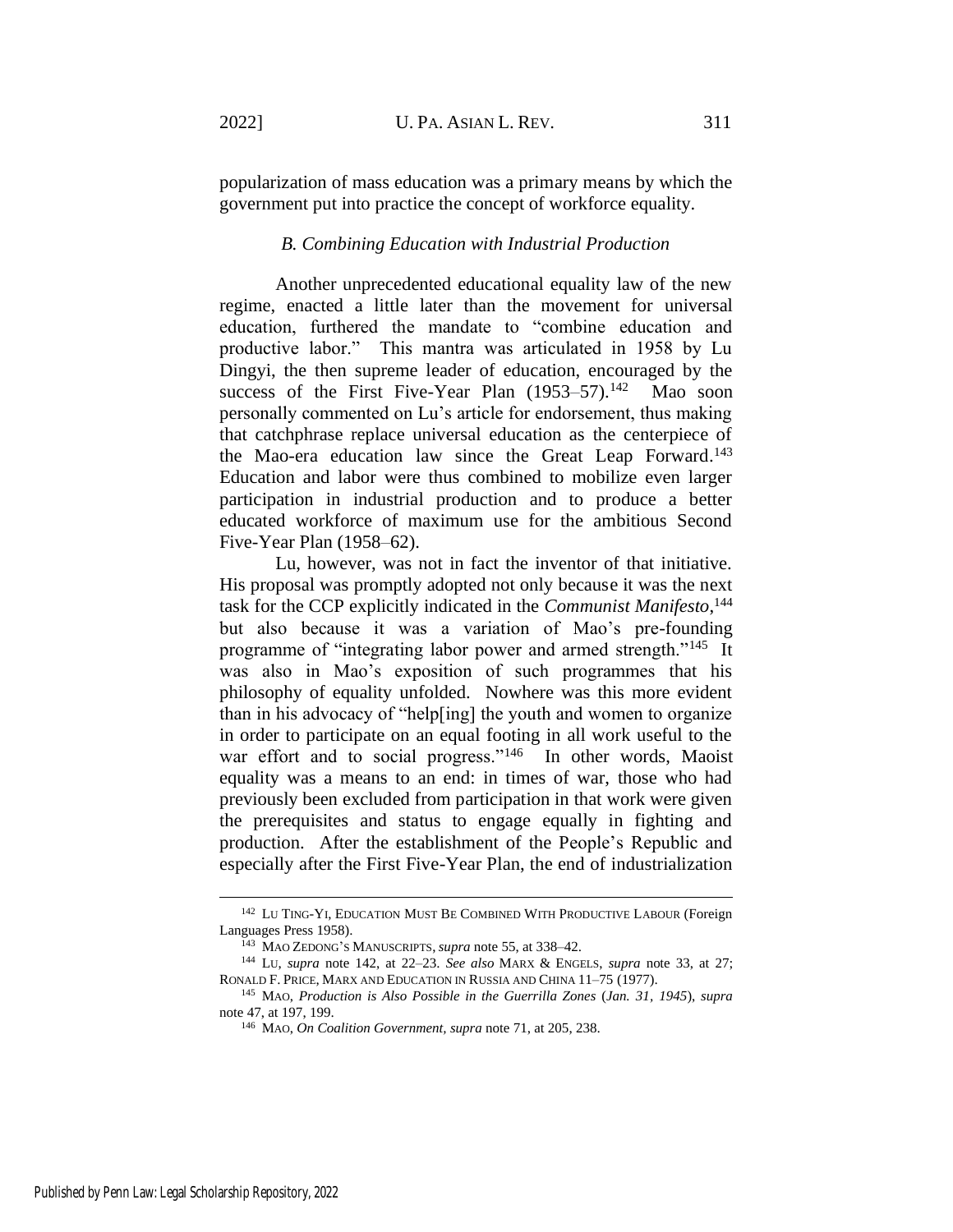led Mao to see equality as a means of empowering a larger population to become an active industrial workforce.<sup>147</sup> To that end, Mao went further to make a particularly blunt claim that genuine equality could "only be realized in the process of the socialist transformation of society as a whole."<sup>148</sup> Thus, genuine equality in education could only be achieved in the process of the socialist transformation of education, i.e., in the integration of education and production.

In line with this Maoist view of workforce equality, the communist leaders saw education as fostering socialist consciousness and eliminating the difference between mental and manual labor.<sup>149</sup> In Mao's own words, the objective was to "enable" everyone who receive[d] an education to develop morally, intellectually, and physically, and become a worker with both socialist consciousness and culture."<sup>150</sup> Thus, the *Directives on Educational Work* in 1958 established that education was to be at the political service of the proletariat and that it was to be combined with productive labor.<sup>151</sup> According to the law, all schools should include productive labor as part of the official curriculum;<sup>152</sup> the functions of schools should be partially interchangeable with those of factories and farms;<sup>153</sup> and governments and units at all levels should establish schools of various forms, including half-work halfstudy and spare-time schools.<sup>154</sup> In other words, through such education programs, all those who belonged to the constitutionally recognized "people" became equal industrial laborers:<sup>155</sup> Students

<sup>153</sup> *Id.*

<sup>154</sup> *Id.* art. 4.

<sup>147</sup> ZHOU, *The Implementation of the First Five-Year Plan and the Fundamental Tasks of the Second Five-Year Plan* (*Sept. 16, 1956*), *supra* note [96,](#page-20-0) at 217.

<sup>148</sup> MAO, *Editor's Notes, supra* note [75,](#page-16-0) at 263.

<sup>149</sup> Lu, *supra* not[e 118,](#page-23-0) at 132.

<sup>150</sup> MAO, *supra* note [67,](#page-15-2) at 405. This very sentence was then written into the Constitution of 1978. XIANFA art. 13 (1978).

<sup>151</sup> Directives on Educational Work, *supra* note [125,](#page-24-0) art. 3, § 1. This very sentence was then incorporated into both the Constitutions of 1975 and 1978. XIANFA art. 12 (1975); XIANFA art. 13 (1978).

<sup>152</sup> Directives on Educational Work, *supra* not[e 125,](#page-24-0) art. 3, § 3.

<sup>155</sup> The Common Program put it explicitly that *people*, rather than *citizens,* had the right to vote and to be elected, and that the political rights of landowners and capitalists were deprived. GONGTONG GANGLING, *supra* note [8,](#page-2-0) arts. 4 &7. The Constitution of 1954 also deprived "feudal landlords and bureaucrat-capitalists of political rights for a specific period of time according to law." XIANFA art. 19, §2 (1954). So per the constitutions, landowners and capitalists were certainly not belong to *people*. Mao saw *people* as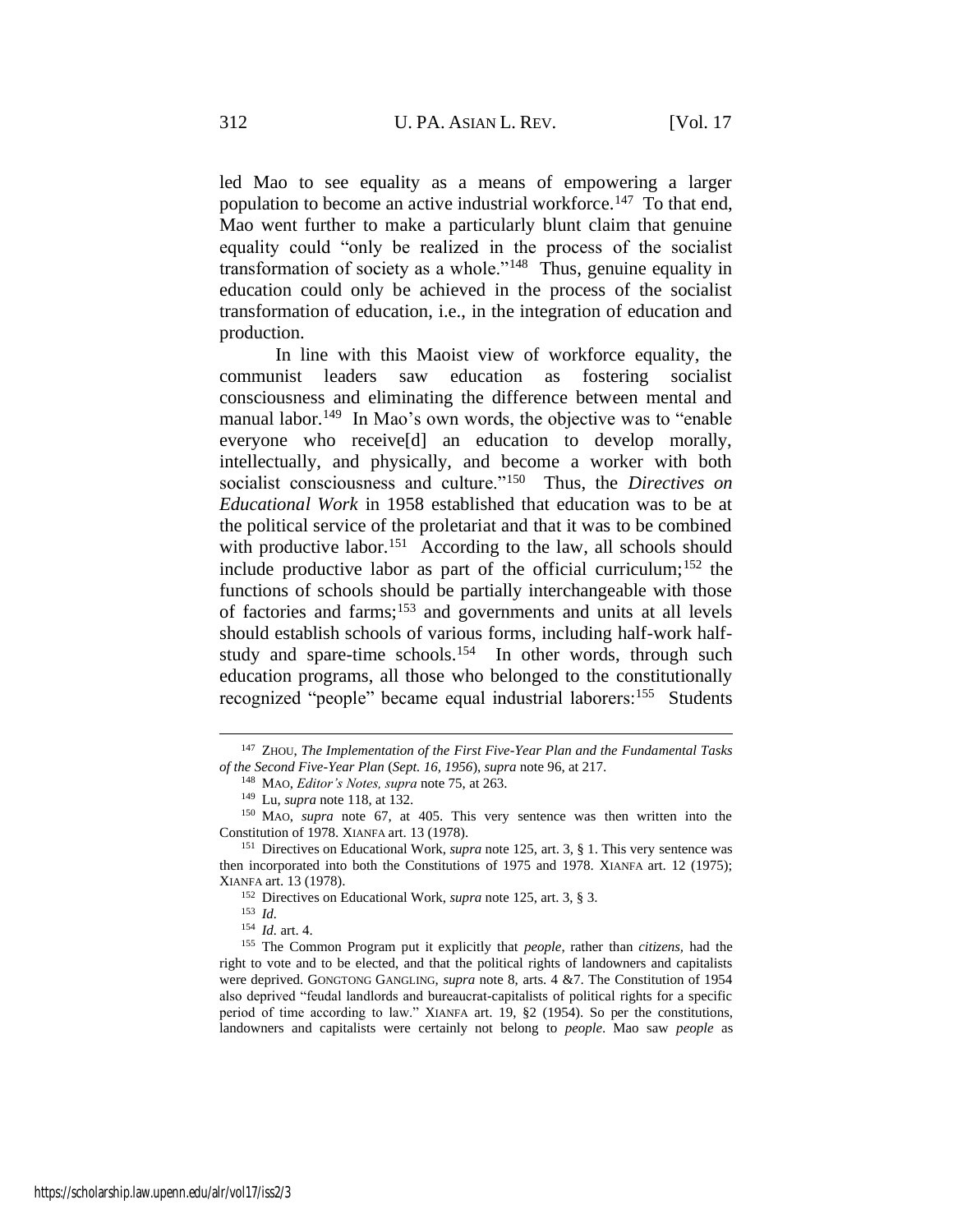were asked to participate in extracurricular industrial labor, while workers were able to receive an education without interfering with their routine production work.

Of those educational law measures, the most characteristic of the Mao era was the part-time education for workers and peasants through various types of schools. The first to be promoted nationally and the first to fade away were the short-term middle schools for workers and peasants (SMSWP). Drawing on the Yan'an model and the Soviet experience,<sup>156</sup> such schools provided a short-term quick-fix secondary education for a select group of workers and peasants to enable them to pursue higher education.<sup>157</sup> That approach, however, was not as effective for intermediate technical and specific expertise training as it was for literacy. The authorities soon realized that the goals of those schools were unrealistic and indiscriminate and that the education for workers and peasants should be provided on a part-time basis.<sup>158</sup> As a result, some schools were transformed into regular secondary schools,<sup>159</sup> and others were closed down by the education authorities in the mid-1950s.<sup>160</sup> The official closure of the SMSWP was a rare and remarkable legal curb on the propensity for equality of results in Mao-era educational equality laws. Since the Great Leap Forward,

including the working class, the peasantry, the urban petty bourgeoisie, and the national bourgeoisie. MAO, *supra* not[e 40,](#page-11-0) at 421.

<sup>156</sup> Filippov (菲力波夫) & Li Jingyong (李敬永), *Sulian Gongren Sucheng Zhongxue: Zai Diyici Quanguo Gongnong Jiaoyu Huiyi shang de Jingyan Jieshao* (苏联工人速成中 学:在第一次全国工农教育会议上的经验介绍) [*Workers' Short-Term Middle Schools in the Soviet Union: Experience Introduced at the First National Conference on Workers' and Peasants' Education*], 2 RENMIN JIAOYU (人民教育) [PEOPLE'S EDUC.] 14 (1950).

<sup>157</sup> Guanyu Juban Gongnong Sucheng Zhongxue he Gongnong Ganbu Wenhua Buxi Xuexiao de Zhishi (关于举办工农速成中学和工农干部文化补习学校的指示) [Directives on Organizing Short-Term Middle Schools for Workers and Peasants and Tutoring Schools for Workers' and Peasants' Cadres] (promulgated by the Gov't Admin. Council, Dec. 14, 1950, effective Dec. 14, 1950), *in* 2 RENMIN JIAOYU (人民教育) [PEOPLE'S EDUC.] 65 (1951); Gongnong Sucheng Zhongxue Zanxing Shishi Banfa (工农速 成中学暂行实施办法) [Interim Regulation on the Implementation of Workers' and Peasants' Short-Term Middle Schools] (promulgated by the Ministry of Educ., Feb. 10, 1951, effective Feb. 10, 1951), *in* 2 RENMIN JIAOYU (人民教育) [PEOPLE'S EDUC.] 72 (1951).

<sup>158</sup> Guanyu Gongnong Sucheng Zhongxue Tingzhi Zhaosheng de Tongzhi (关于工农 速成中学停止招生的通知) [Circular on the Suspension of the Enrollment of Workers' and Peasants' Short-Term Middle Schools] (promulgated by the Ministry of Educ. & the Ministry of Higher Educ., July 12, 1955, effective July 12, 1955), art.1, § 1, CLI.4.183267 (Lawinfochina) [hereinafter Circular on Suspension].

<sup>159</sup> *Id*. art. 1, § 2.

<sup>160</sup> *Id.*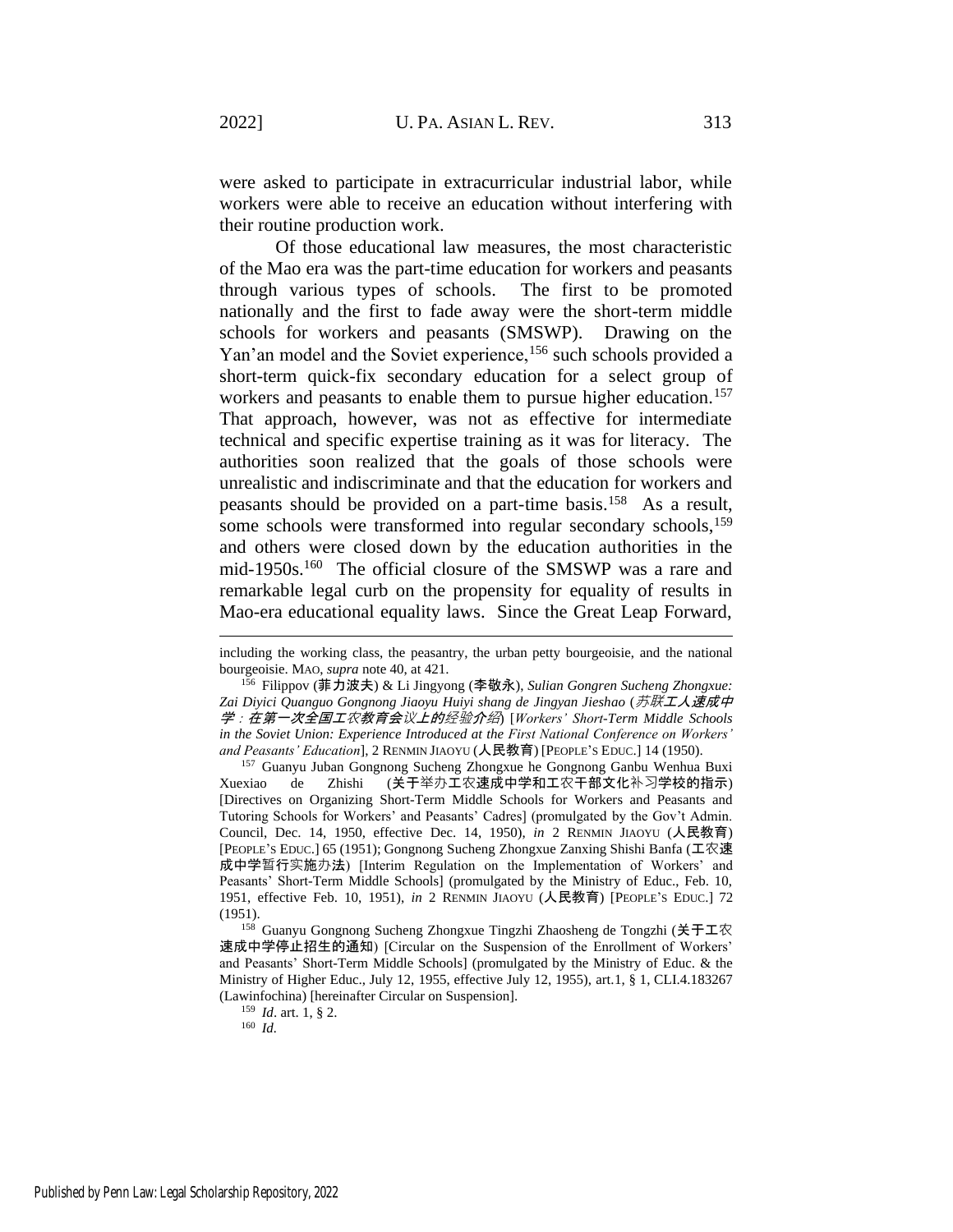an aggressive view of equality as sameness in terms of outcomes had dominated education law.

It was against that background that the *Directives on Educational Works* were promulgated by both the CCPCC and the State Council in 1958, establishing the two other types of schools for workforce equality to replace the SMSWP: the half-work halfstudy schools and the spare-time schools.<sup>161</sup> The second type, halfwork half-study schools, advocated by Liu Shaoqi, the then communist leader second only to Mao, were the most emblematic form of combining education with productive labor.<sup>162</sup> Those schools enrolled both fully employed workers and students from lower-level schools, and then provided training for them in classrooms and factories, respectively.<sup>163</sup> The students attended classes in regular middle schools and trained in factory plants for vocational and technical skills, ideally on a half-day basis, and sometimes on a half-week or half-month basis.<sup>164</sup> In exchange, the regular workers went to school to receive scientific and cultural education while the students were at work.<sup>165</sup> The half-work halfstudy schools were the most vivid illustration of the Maoist concept of workforce equality—the education law provided workers with not only equal access to secondary education, but also equal education with students; it not only promoted the existing labor force through education, but also directly transformed the youth into an industrial workforce.

The third type, the spare-time schools, was the most flexible and longest-lived form of education for the workforce. Those schools were designed, since the early days of the People's Republic, to raise the technical level of industrial and agricultural production and the political consciousness of the workers, especially

<sup>161</sup> Directives on Educational Work, *supra* not[e 125,](#page-24-0) art. 4, § 1, cl. 2.

<span id="page-31-0"></span><sup>162</sup> 2 LIU SHAOQI, *China Should Have Two Educational Systems and Two Labour Systems* (*May 30, 1958*)*, in* SELECTED WORKS OF LIU SHAOQI 302 (1991).

<sup>163</sup> *Id.*

<sup>&</sup>lt;sup>164</sup> Liu Shaoqi (刘少奇), *Banhao Bangong Bandu Xuexiao (办好半工半读学校*) [*Run Half-Work Half-Study Schools Well*] (Nov. 6, 1965), RENMIN WANG (人民网) [PEOPLE NET], http://cpc.people.com.cn/GB/69112/73583/73601/74120/5039379.html [perma.cc/QP5W-2Y5R] (last visited Sept. 13, 2020). *See also* Guanyu Zhongdeng Jiaoyu Jiegou Gaige de Baogao (关于中等教育结构改革的报告) [Report on the Structural Reform of Secondary Education] (promulgated by the St. Council, Oct. 7, 1980, effective Oct. 7, 1980), CLI.2.813 (Lawinfochina).

<sup>165</sup> CHINESE EDUCATION UNDER COMMUNISM, *supra* note [62,](#page-14-3) at 39.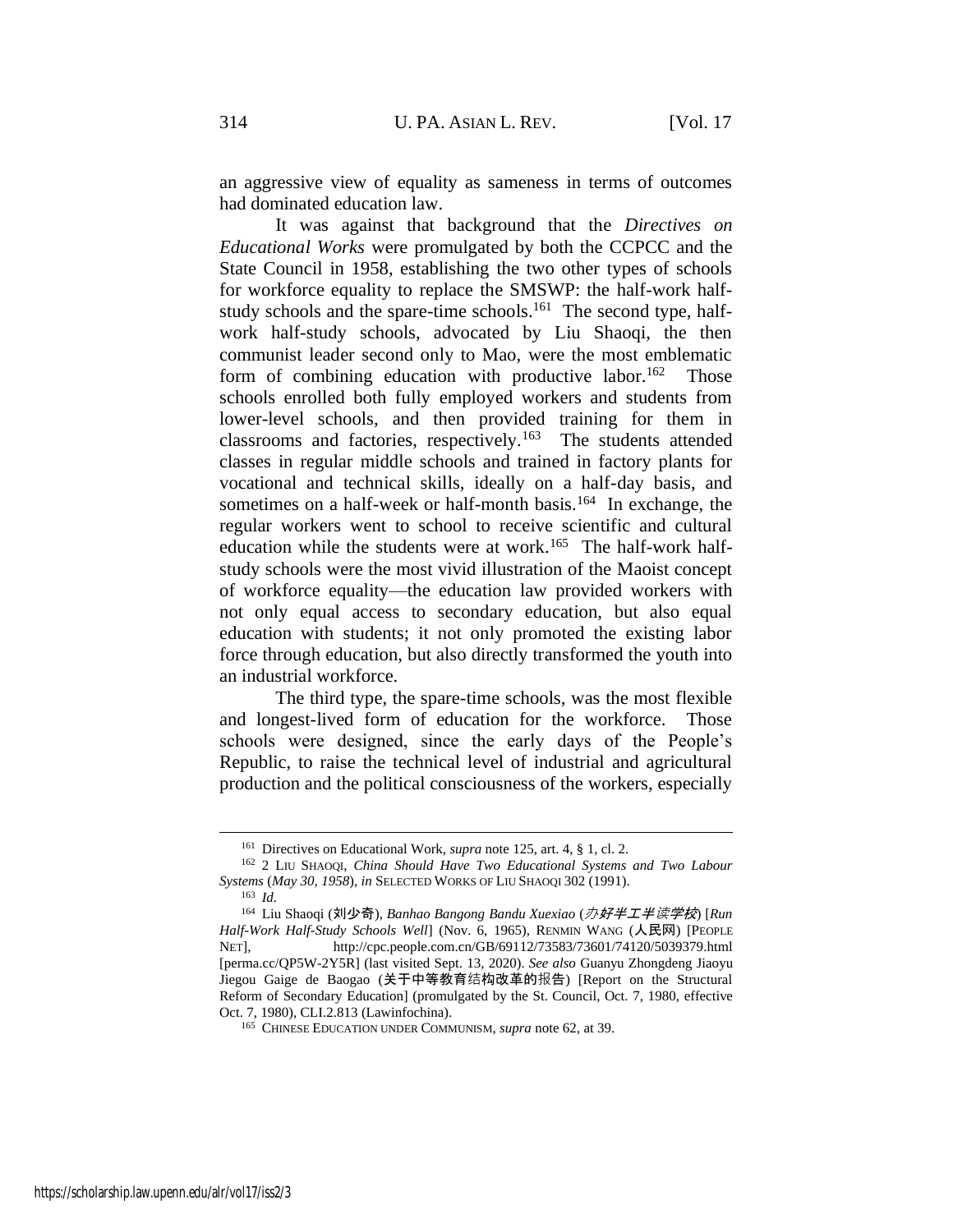the peasants.<sup>166</sup> Since the schools were predominantly sponsored and organized by such production units as agricultural cooperatives, industrial plants, mines, and other enterprises, productive labor took precedence over education.<sup>167</sup> The units often provided workrelated cultural and technical training during the workers' or peasants' breaks.<sup>168</sup> The spare-time schools were supposed to combine education and production, as time and resources permitted, according to local conditions. Education laws, however, revealed a tendency to be dictated by a radical view of equality of results since the *Directives on Educational Works*, which eagerly envisioned a future where, "as the technology of industrial and agricultural production improve[d], and as industrial and agricultural production develop[ed], the hours of labor would be shortened, and there would be no distinction between spare-time schools and half-work halfstudy schools."<sup>169</sup> In 1960, the State Council created a Commission on Spare-time Education out of the importance it attached to the spare-time schools.<sup>170</sup>

In addition to the three forms of schooling for the workforce, the Mao-era education laws, combining education and production, brought about a functional exchange between educational institutions and production units. The *Directives on Educational Works* stipulated that the direction of the subsequent educational reform should be "schools to run plants and farms, and factories and agricultural cooperatives to run schools."<sup>171</sup> This was a more radical way of integrating education and production than the halfwork half-study schools, as the run applied to all schools and

<sup>166</sup> Guanyu Dongxue Zhuanwei Changnian Nongmin Yeyu Xuexiao de Zhishi (关于冬 学转为常年农民业余学校的指示) [Directives on the Transformation of Winter Schools into Permanent Peasants' Spare-Time Schools] (promulgated by the Ministry of Educ., Feb. 28, 1951, effective Feb. 28, 1951), *in* 2 RENMIN JIAOYU (人民教育) [PEOPLE's EDUC.] 71 (1951); Guanyu Jiaqiang Nongmin Yeyu Wenhua Jiaoyu de Zhishi (关于加强农民业余 文化教育的指示) [Directives on Strengthening Peasants' Spare-Time Cultural Education] (promulgated by the St. Council, June 2, 1955, effective June 2, 1955), CLI.2.160715 (Lawinfochina).

<sup>&</sup>lt;sup>167</sup> THE MAKING OF A MODEL CITIZEN IN COMMUNIST CHINA, *supra* note [63,](#page-14-1) at 27; CHINESE EDUCATION UNDER COMMUNISM, *supra* note [62,](#page-14-3) at 38.

<sup>168</sup> *Id.*

<sup>169</sup> Directives on Educational Work, *supra* not[e 125,](#page-24-0) art. 4, § 1, cl. 2.

<span id="page-32-0"></span><sup>170</sup> Guanyu Jianli Yeyu Jiaoyu Weiyuanhui de Tongzhi (关于建立业余教育委员会的 通知) [Circular on Establishing Spare-Time Education Committee] (promulgated by the CCP Cent. Comm. & the St. Council, Jan. 16, 1960, effective Jan. 16, 1960), *in* RENMIN RIBAO (人民日报) [PEOPLE'S DAILY], Feb. 23, 1960, at 1.

<sup>171</sup> Directives on Educational Work, *supra* not[e 125,](#page-24-0) art. 3, § 3.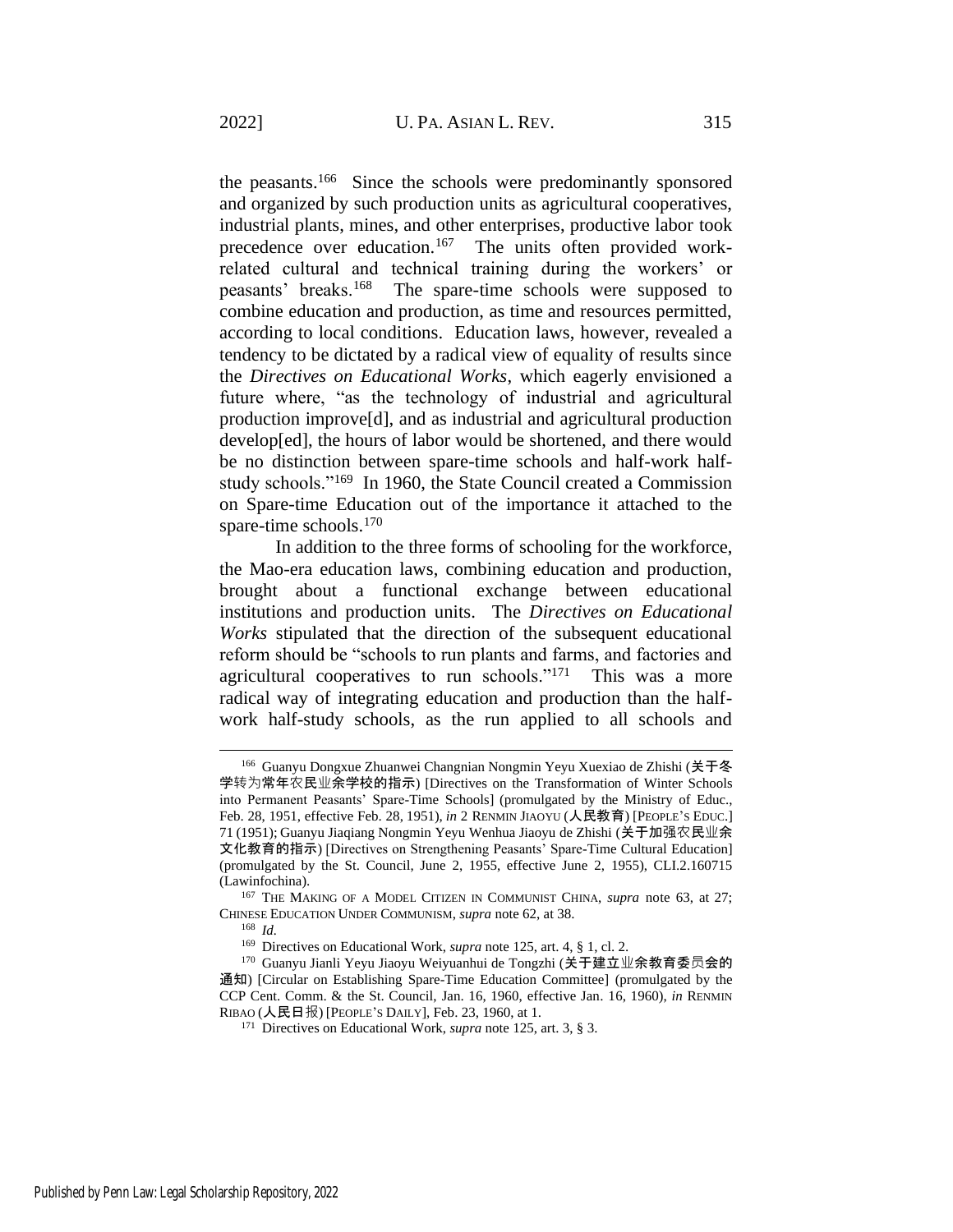<span id="page-33-0"></span>production units throughout the country. On the one hand, schools should, either independently or in cooperation with production units, run factories and farms in which students were obligated to work.<sup>172</sup> At all levels of schooling, not only should there be a significant proportion of vocational training and labor participation in the curriculum,  $173$  but also graduates should be urged to engage in productive labor instead of pursuing further education.<sup>174</sup> There were general education schools affiliated "themselves to factories, worksites, gardens, and other places of work to establish a permanent labor system,"<sup>175</sup> not to mention vocational education schools that were designed to send laborers directly to workplaces.<sup>176</sup> The same rule applied, if not more so, to higher educational institutions. For example, "according to an extremely incomplete survey, more than 3720 factories ha[d] been built by 115 colleges and universities nationwide by the end of July 1958."<sup>177</sup> On the other hand, the factories and agricultural cooperatives should establish both technical schools to train the needed workforce and general schools to "raise the cultural level of all personnel."<sup>178</sup> Those educational and research bodies in the people's communes and factories were hailed by the then communist leaders in charge of productive labor as one of the keys to accelerate industrial and

<span id="page-33-1"></span><sup>172</sup> *Id.*

<sup>173</sup> Guanyu Chuji Zhongxue Zengshe Nongye Jichu Zhishi Ke de Tongzhi (关于初级 中学增设农业基础知识课的通知) [Circular on Adding Basic Agricultural Courses into Junior High Schools] (promulgated by the Ministry of Educ., Mar. 7, 1957, effective Mar. 7, 1957), CLI.4.183153 (Lawinfochina); Guanyu Gaijin Zhongdeng Zhuanye Jiaoyu de Jueding (关于改进中等专业教育的决定) [Decision on Improving Secondary Vocational Education] (promulgated by the Cent. Gov't Admin Council, Sept. 26, 1954, effective Sept. 26, 1954), art. 2, § 4, CLI.2.160360 (Lawinfochina) [hereinafter Decision on Vocational Education] ("The time for teaching internship and production practice in secondary specialized schools should be 25 to 35% of the time of theoretical teaching.").

<sup>&</sup>lt;sup>174</sup> Guanyu Zhengdun he Gaijin Xiaoxue Jiaoyu de Zhishi (关于整顿和改进小学教育 的指示) [Directives on Rectifying and Improving Primary Education] (promulgated by the Gov't Admin. Council, Dec. 11, 1953, effective Dec. 11, 1953), CLI.2.160289 (Lawinfochina).

<sup>175</sup> ORLEANS,*supra* not[e 22,](#page-7-0) at 20.

<sup>176</sup> Decision on Vocational Education, *supra* note [173.](#page-33-0) *See also* Calvin M. Frazier & Wilson Riles, *Work and Study*, *in* CHINA'S SCHOOLS IN FLUX,*supra* not[e 64,](#page-14-4) at 117.

<sup>177</sup> Commentary, *Dazhong Xuexiao Ban Gongchang Huakai Biandi* (大中学校办工厂 花开遍地) [*Colleges and Universities Run Factories Everywhere*], RENMIN RIBAO (人民日 报) [PEOPLE'S DAILY], Aug. 21, 1958, at 7.

<sup>178</sup> Directives on Educational Work*, supra* note [125,](#page-24-0) art. 3, § 3. *See also* Zhang Jichun (张际春), *Gengkuai Genghao de Fazhan Woguo de Jiaoyu Shiye* (更快更好地发展我国的 教育事业) [*To Develop the Educational Work of Our Country Faster and Better*], 3(3) HONGQI (红旗) [RED FLAG] 10, 15 (1960).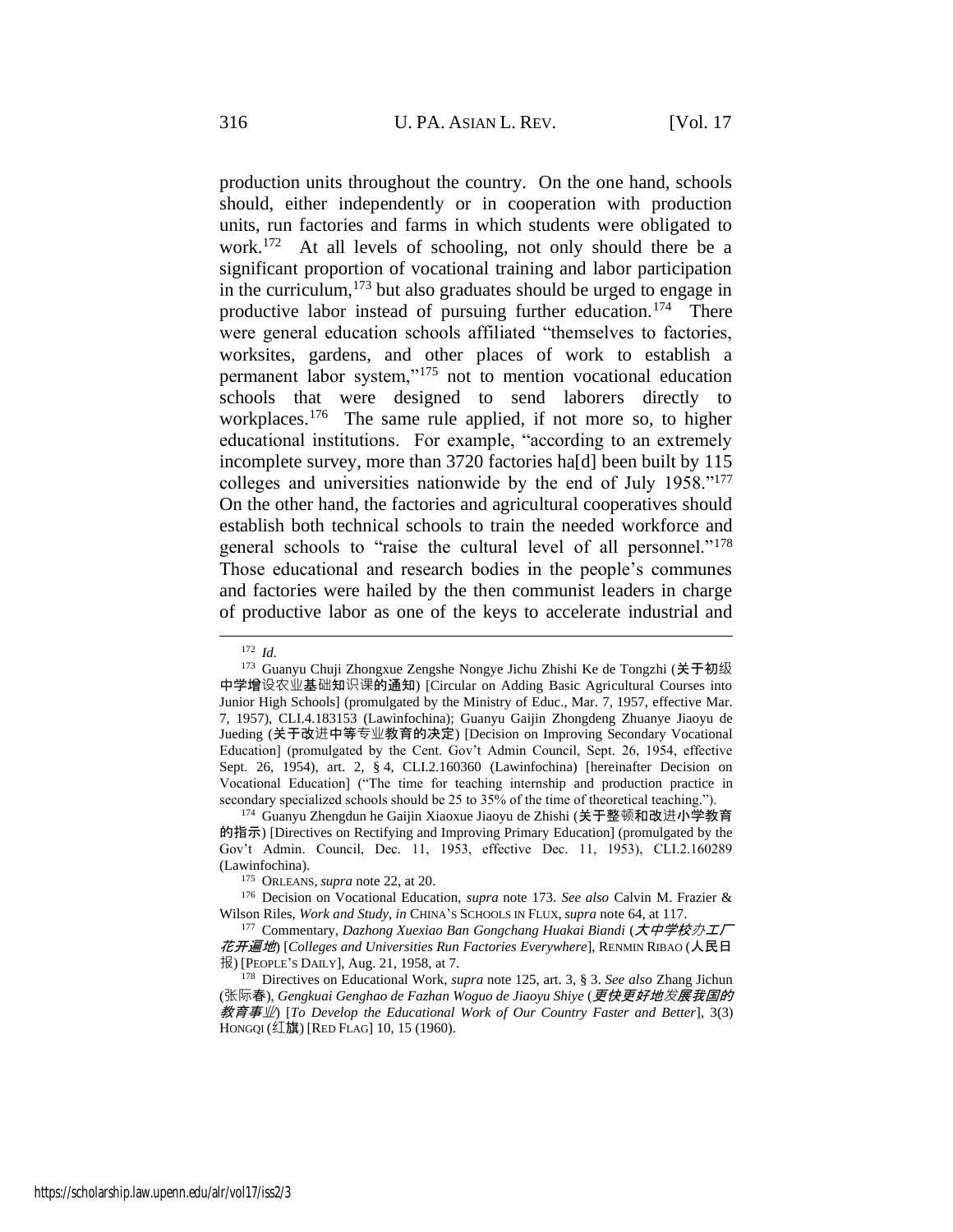agricultural development.<sup>179</sup> As such, by making every school a factory and every factory a school, $180$  education and labor were integrated to facilitate industrialization and achieve what Mao called genuine equality.

Mao-era education laws consistently served the constitutional vision of industrialization, and hence the concept of educational equality remained the empowerment of the workforce. Not surprisingly, therefore, Maoist education was not focused on liberal arts, but rather building skills for the masses that directly benefited industrial production.<sup>181</sup> Over time, the Maoist view of workforce equality increasingly insisted on education not differentiating between mental and manual labor. The emphasis on labor in education increased after 1958 and reached its peak during the Cultural Revolution. By that time, although the policy of combining education and productive labor remained nominally in place, labor was prioritized over education in practice.

In the context of the Great Leap Forward in 1958, the communist leaders, spearheaded by Lu, began to emphasize the socialist nature of education under the proletarian dictatorship, and to criticize harshly the capitalist view that "education should be led by experts" and "mental and manual work are separate."<sup>182</sup> As a result, the *Directives on Educational Works*, while laying out that education was for the political service of the proletariat and to be combined with productive labor, explicitly professed to eliminate the difference between mental and manual labor.<sup>183</sup> Those statements were then reiterated and exaggerated during the Cultural

<sup>179</sup> Tan Chen-Lin, *Speeding Up Mechanism of China's Agriculture,* 3(39) PEKING REV. 6, 9 (1960), *available at* https://www.massline.org/PekingReview/PR1960/PR1960-39.pdf [perma.cc/SF2B-MFPE]; Chen Zhengren (陈正人), *Jiasu Nongye de Jishu Gaizao* (加速农 业的技术改造) [*Speeding Up the Mechanical Transformation of Agriculture*], 3(4) HONGQI (红旗) [RED FLAG] 4, 9 (1960).

<sup>180</sup> GAMBERG, *supra* not[e 21,](#page-6-0) at 87–120 & 249–88; Colletta, *supra* note [106,](#page-21-0) at 138 & 143.

<sup>181</sup> *See e.g.,* Immanuel C. Y Hsu, *The Reorganisation of Higher Education in Communist China, 1949*–*61,* 19 CHINA Q. 128, 138–45 (1964) (discussing the reorganization of universities in the early 1950s was a reversal of the American-style liberal education of the Republican era). *See also Quanguo Gaodeng Xuexiao Yuanxi Tiaozheng Jiben Wancheng* (全国高等学校院系调整基本完成) [*The Reorganization of the Faculties and Departments of Colleges and Universities Was Basically Completed Nationwide*], RENMIN RIBAO (人民日报) [PEOPLE'S DAILY], Sept. 24, 1952, at 1.

<sup>182</sup> LU, *supra* note [142,](#page-28-0) at 4 & 24–27.

<sup>183</sup> Directives on Educational Work, *supra* not[e 125,](#page-24-0) art. 3, § 1.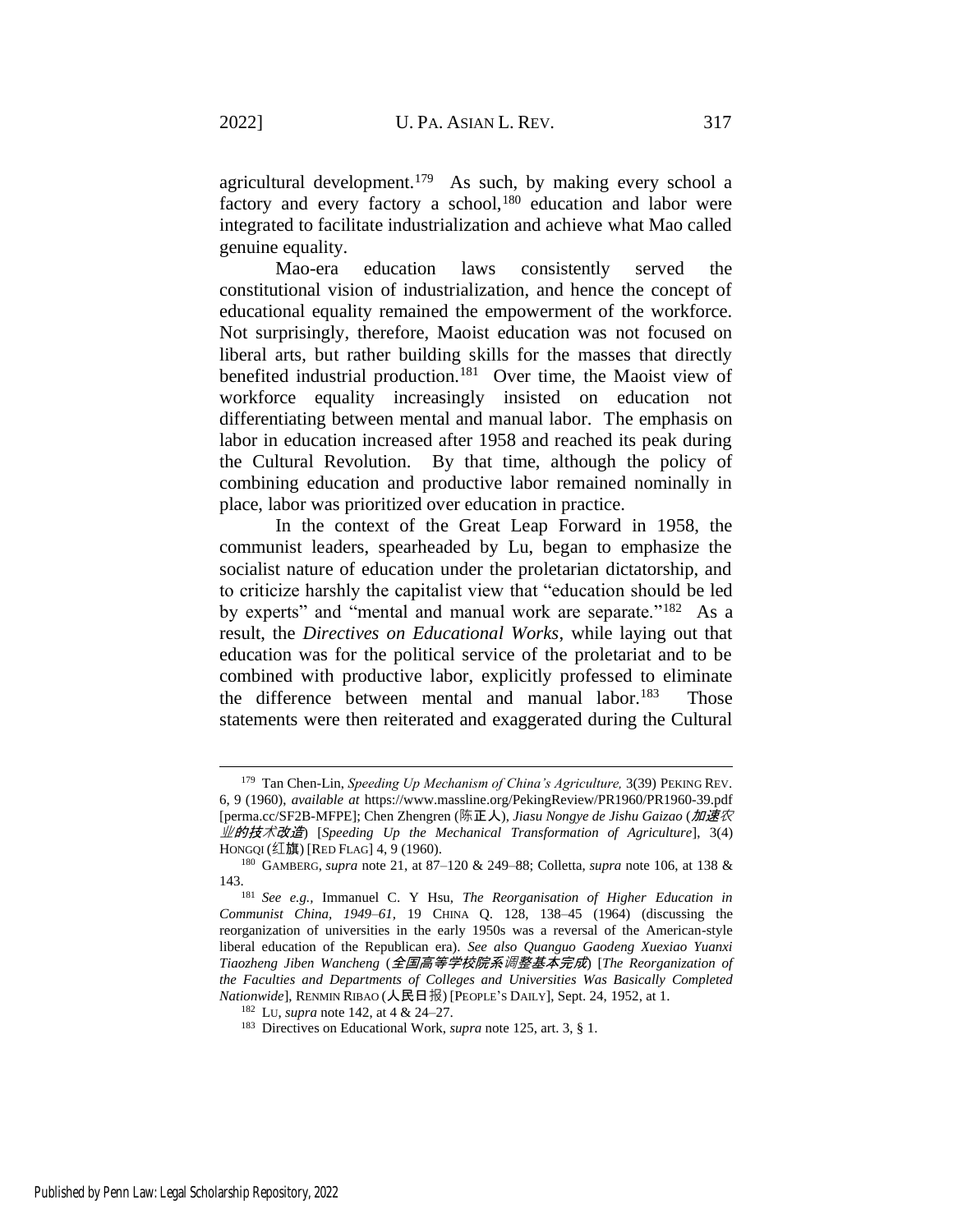Revolution.<sup>184</sup> The non-differentiation of mental and manual labor not only addressed the Marxist-Leninist egalitarian aspiration, but also reversed the traditional Chinese Confucian principle that those "who labor with their brains govern others; those who labor with their brawn are governed by others."<sup>185</sup> To that end, the communist regime prepared the proletariat with literacy, technical skills, and socialist consciousness through the aforementioned education laws on one hand, and downplayed and demeaned the intellectuals on the other.<sup>186</sup> In 1968, at Mao's behest, the education-labor nexus focused even more on labor, leaving education, especially liberal arts education, virtually despised.<sup>187</sup> The elimination of the difference between mental and manual labor was further exaggerated and abused during the Cultural Revolution, resulting in poor quality education, years of suspensions, and the persecution of countless well-educated intellectuals.<sup>188</sup> Ironically, educational equality was achieved in the sense that the working people had equal access to the same inferior education.

To sum up, the concept of workforce equality found its most vivid expression in education laws combining education and productive labor. If the laws of universal education were to promote equality by granting opportunities for rudimentary education to the masses of working people, then the combination of

<sup>184</sup> Decision on Cultural Revolution, *supra* note [58,](#page-13-0) art. 10; XIANFA art. 12 (1975); XIANFA art. 13 (1978).

<sup>185</sup> MENGZI, TENG WEN GONG I, Ch. 4.

<sup>186</sup> Decision on Cultural Revolution, *supra* note [58,](#page-13-0) art. 10, § 2; art. 11, § 2; art. 12; Editorial, *Guanyu Zhishi Fenzi Zaijiaoyu Wenti* (关于知识分子再教育问题) [*On the Re-Education of Intellectuals*], RENMIN RIBAO (人民日报) [PEOPLE'S DAILY], Step. 12, 1968, at 1 & 11(3) HONGQI (红旗) [RED FLAG] 2 (1968), *translated in* ON THE RE-EDUCATION OF INTELLECTUALS (Foreign Languages Press 1968).

<sup>187</sup> Mao Zedong (毛泽东), *Dui Cong Shanghai Jichuang Chang Kan Peiyang Gongcheng Jishu Renyuan de Daolu de Pishi* (对《从上海机床厂看培养工程技术人员 的道路》的批示) [*Comments on "Take the Road of the Shanghai Machine Tools Plant in Training Technicians from Among the Workers"*], RENMIN RIBAO (人民日报) [PEOPLE'S DAILY], July 22, 1968, at 1, *translated in* TAKE THE ROAD OF THE SHANGHAI MACHINE TOOLS PLANT IN TRAINING TECHNICIANS FROM AMONG THE WORKERS 2 (Foreign Languages Press 1968) ("It is still necessary to have universities; here I refer mainly to colleges of science and engineering. However, it is essential to shorten the length of schooling, revolutionize education, put proletarian politics in command . . . .").

<sup>&</sup>lt;sup>188</sup> The increased importance of labor was also evident in the change in constitutional phraseology from "citizens have the right to work" in the 1975 Constitution to "those who do not work shall not be fed," and "labor is the honorable duty of all citizens capable of working" in the 1978 Constitution. *Compare* XIANFA art. 27, § 2 (1975) *with* XIANFA art. 10, § 2 (1978).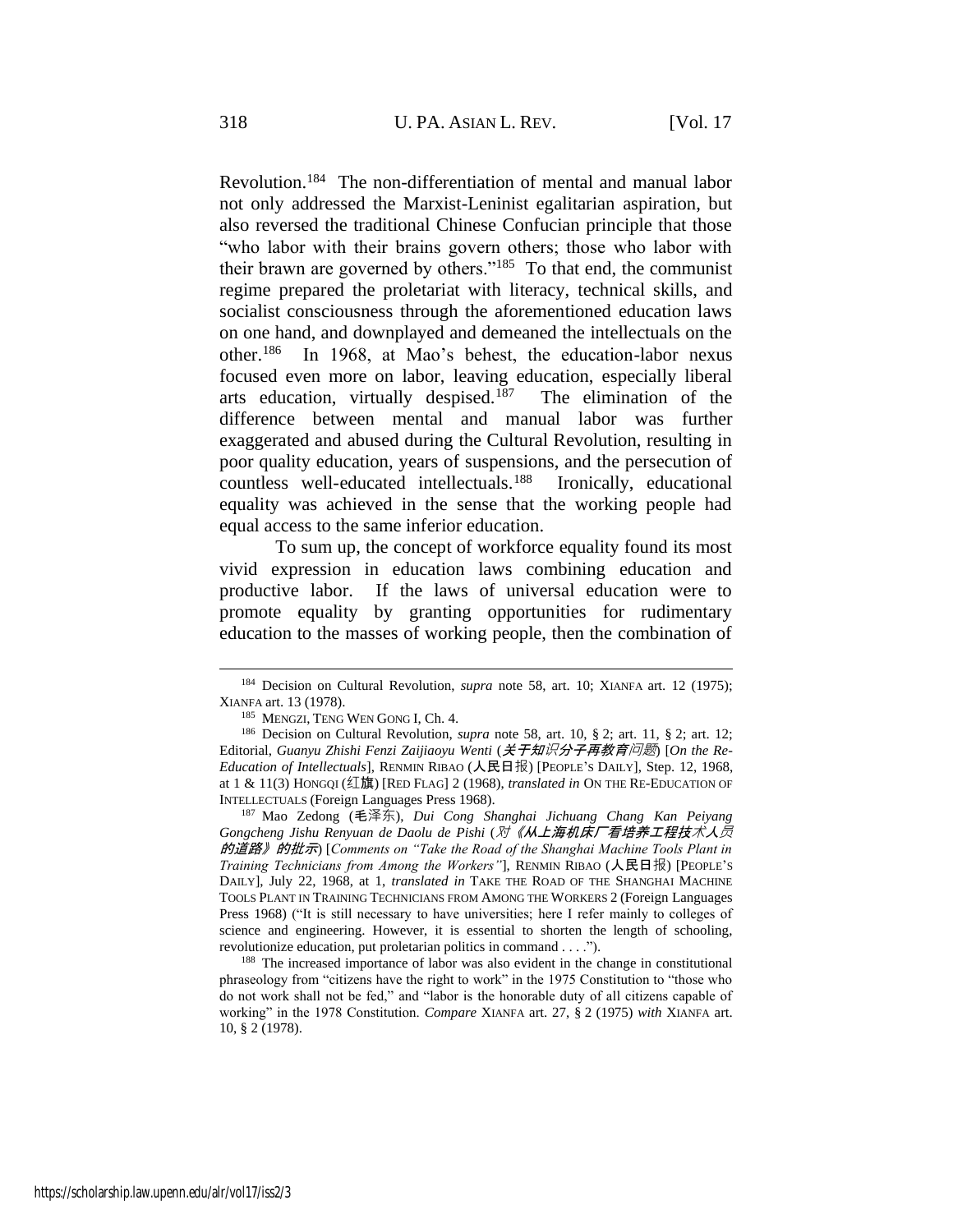education and labor, especially in its later stages, was to empower the manual laborers and overpower the mental laborers, thereby reaching equality in results. With the constitutional vision of industrialization, the goal of education in Mao-era China was to produce socialist-conscious workers who were able to develop morally, intellectually, and physically.<sup>189</sup> To that end, part-time schools of all kinds, which focused primarily on *education*, were explored to enhance the educational opportunities for workers and peasants and their "all-round development."<sup>190</sup> The education laws for students and intellectuals, who were not, or not yet, part of the industrial workforce, meanwhile, placed more emphasis on *labor* in order to transform them into workers. The integration and juxtaposition of education and productive labor were designed to empower and enlarge the industrial workforce for the Second Five-Year Plan. However, due to its lopsided emphasis on manual labor and political consciousness after the Great Leap Forward and especially during the Cultural Revolution, that educational equality

# **III. WHITHER EQUALITY: BRIDGING THE GAP BETWEEN EDUCATION AND EMPLOYMENT**

law catalyzed the homogenization of the better-educated and the

Under the constitutional concept of workforce equality, Mao-era education laws undoubtedly changed the educational landscape in China dramatically. The basic cultural and technical training associated with industrialization reached a large population of working people, and productive labor made up a significant portion of the curriculum at all levels of education.<sup>191</sup> As a result, the workforce's empowerment and expansion contributed significantly to achieving the industrialization of Mao-era China.<sup>192</sup> The Maoist concept of educational equality, in this sense, fulfilled its role as a secondary constitutional value serving the constitutional objective. It was, however, far less successful in delivering on the CCP's commitment to breaking down the urban-rural, industrial-

less-educated for equal results.

<sup>189</sup> XIANFA art. 13 (1978); MAO, *supra* not[e 67,](#page-15-2) at 405.

<sup>190</sup> LU, *supra* note [142,](#page-28-0) at 14–18.

<sup>191</sup> *See supra* Part II.

<sup>192</sup> *See infra* text accompanying note[s 196](#page-37-0)[–201](#page-37-1)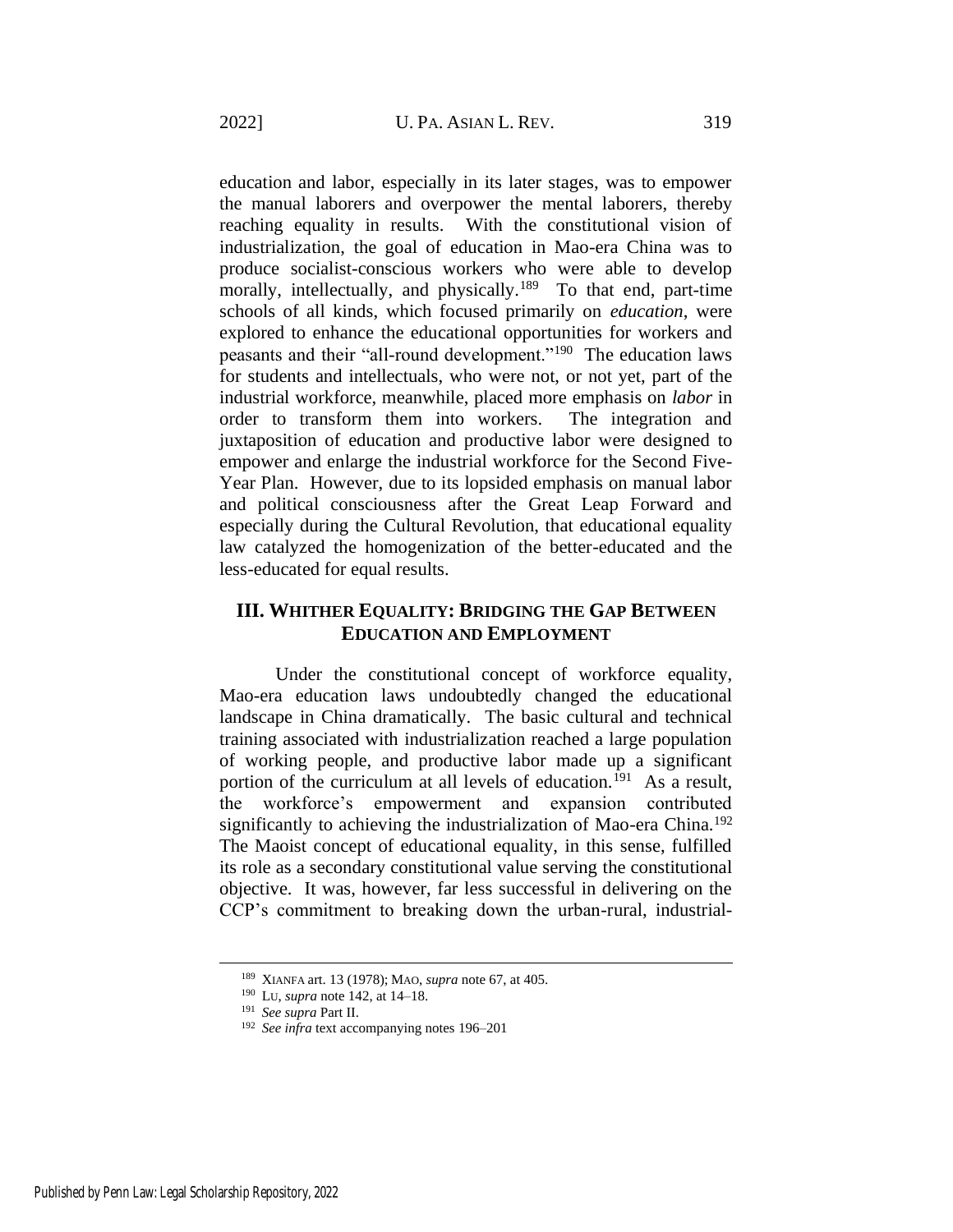agricultural, and mental-manual divides.<sup>193</sup> Moreover, the Maoist equal education laws created new problems of a mismatch between employment and education: jobs in factories requiring entry-level knowledge and skills were in short supply as the number of newly educated people increased.<sup>194</sup> In response, the authorities enacted laws and policies of planning in order to bridge the gap between education and employment.<sup>195</sup>

<span id="page-37-0"></span>China's rapid, albeit flawed, industrialization during the Mao era was highly impressive, and the massive and empowered workforce deserves much of the credit. In less than three decades, China's economic structure shifted rapidly away from agriculture to industry, with the contribution of industrial output to gross national product growing from 20.9% in 1952 to 47.1% in 1977, while the share of agriculture fell from 50.5% to 29.4%.<sup>196</sup> During that period, industrial output increased at an average annual rate of  $11.6\%$ ,<sup>197</sup> as fast as a country has ever industrialized in modern world history.<sup>198</sup> That remarkable achievement would not have been possible without a burgeoning, diligent, and dedicated working class. Under the Maoist egalitarianism, large numbers of peasants and women who had been excluded from education and employment joined the industrial workforce. For example, 70% of the 2.45 million people newly hired in 1954 had been peasants, $199$ and female workers also grew from 7.5% to 18.8% of the workforce over the first decade of socialist China.<sup>200</sup> From 1952–1978, the number of industrial workers equipped by Maoist egalitarian education programs surged from 15.28 million, accounting for 7.4% of total employment, to 69.45 million, or 17.3%.<sup>201</sup> The empowered workforce's crucial role for industrialization was particularly

<span id="page-37-1"></span><sup>193</sup> *See infra* pp[. 27–](#page-38-0)28.

<sup>194</sup> *See infra* pp. 28–29.

<sup>195</sup> *See infra* pp. 29[–32.](#page-45-0)

<sup>196</sup> CHINA STATISTICAL YEARBOOK 1999, *supra* note [116,](#page-22-1) at 3-1 (providing data from which percentages were derived).

<sup>197</sup> *Id*.

<sup>198</sup> MEISNER,*supra* not[e 19,](#page-5-1) at 415–19.

<sup>199</sup> John P. Emerson, *Manpower Training and Utilization of Specialized Cadres, 1949*– *1968*, *in* THE CITY IN COMMUNIST CHINA 189, 190 (John W. Lewis ed., 1971).

<sup>200</sup> John P. Emerson, *Employment in Mainland China: Problems and Prospects, in* AN ECONOMIC PROFILE OF MAINLAND CHINA 403, 433 (the Cong. J. Econ. Comm. ed., 1967).

<sup>201</sup> CHINA STATISTICAL YEARBOOK 1999, *supra* note [116,](#page-22-1) at 5-2 (providing figures not including those who were employed in transportation and telecommunications work closely linked with industry).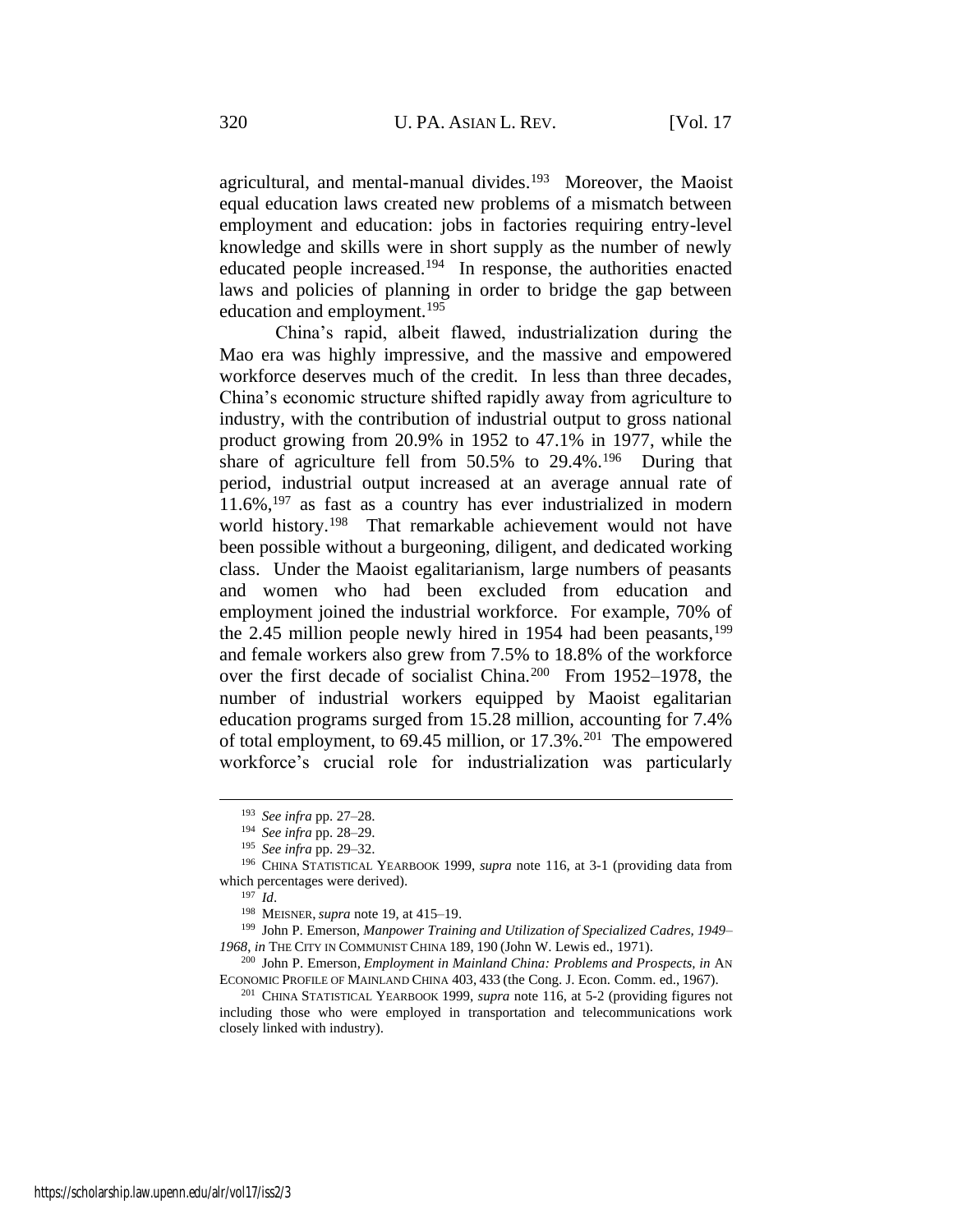striking given Mao-era China's technological backwardness and hard labor-demanding industrial revolution.

Education laws under the concept of workforce equality, however, did not work well in breaking down the divides they sought to eliminate.<sup>202</sup> First, although the Maoist equal education programs brought education to traditionally disadvantaged groups, urban residents and brain-workers benefited far more from the new educational opportunities than rural and manual-labor populations.<sup>203</sup> Before the Cultural Revolution, and especially in the 1950s, the examination and selection system for formal education, particularly at secondary and higher levels, was meritocratic, thus favoring the children of socially advantaged bureaucrats and intellectual elite over those of workers and peasants.<sup>204</sup> Second, the constitutional objective of industrialization, focusing on heavy industry, was inherently contradictory to the goal of eliminating the industrial-agricultural differences. Massive fiscal and social resources in the Mao era flowed with great priority to towns where factories were concentrated.<sup>205</sup> Behind the rapidly growing industrial figures was the agonizingly slow development of the countryside and the feeding of industry by agricultural surplus that might otherwise have been used to raise peasants' living standards.<sup>206</sup> Aiming to expand the industrial workforce, informal forms of education, such as halfwork half-study and spare-time schools, had factories as the primary workplaces and workers as the primary training targets.<sup>207</sup> Even with the education laws during the Cultural Revolution, which most embodied the Maoist ideal of equality of results, the proliferation of rural schools translated neither into many economic gains nor into a fundamental change in the urban-rural and industrial-agricultural

<span id="page-38-0"></span><sup>202</sup> Directives on Educational Work, *supra* not[e 125,](#page-24-0) art. 3, § 1.

<sup>203</sup> MEISNER,*supra* not[e 19,](#page-5-1) at 125.

<sup>204</sup> *Id.* at 125–26; Yuxiao Wu, *Cultural Capital, the State, and Educational Inequality in China, 1949–1996*, 51 SOC. PERSP. 201, 214–21 (2008).

<sup>205</sup> NICHOLAS R. LARDY, AGRICULTURE IN CHINA'S MODERN ECONOMIC DEVELOPMENT 129–30 (1983) (revealing that agriculture's investment share during 1953–1978 was 12%, "only one-fifth that of industry").

<sup>206</sup> MEISNER, *supra* note [19,](#page-5-1) at 416, 418–20 ("While the income of state employees, including regular factory workers, rose significantly during the late Mao period, the income of peasants, who made up 75% of the laboring population, increased little, if at all, after 1957.").

<sup>207</sup> *See supra* pp[. 22–](#page-31-0)[24.](#page-32-0)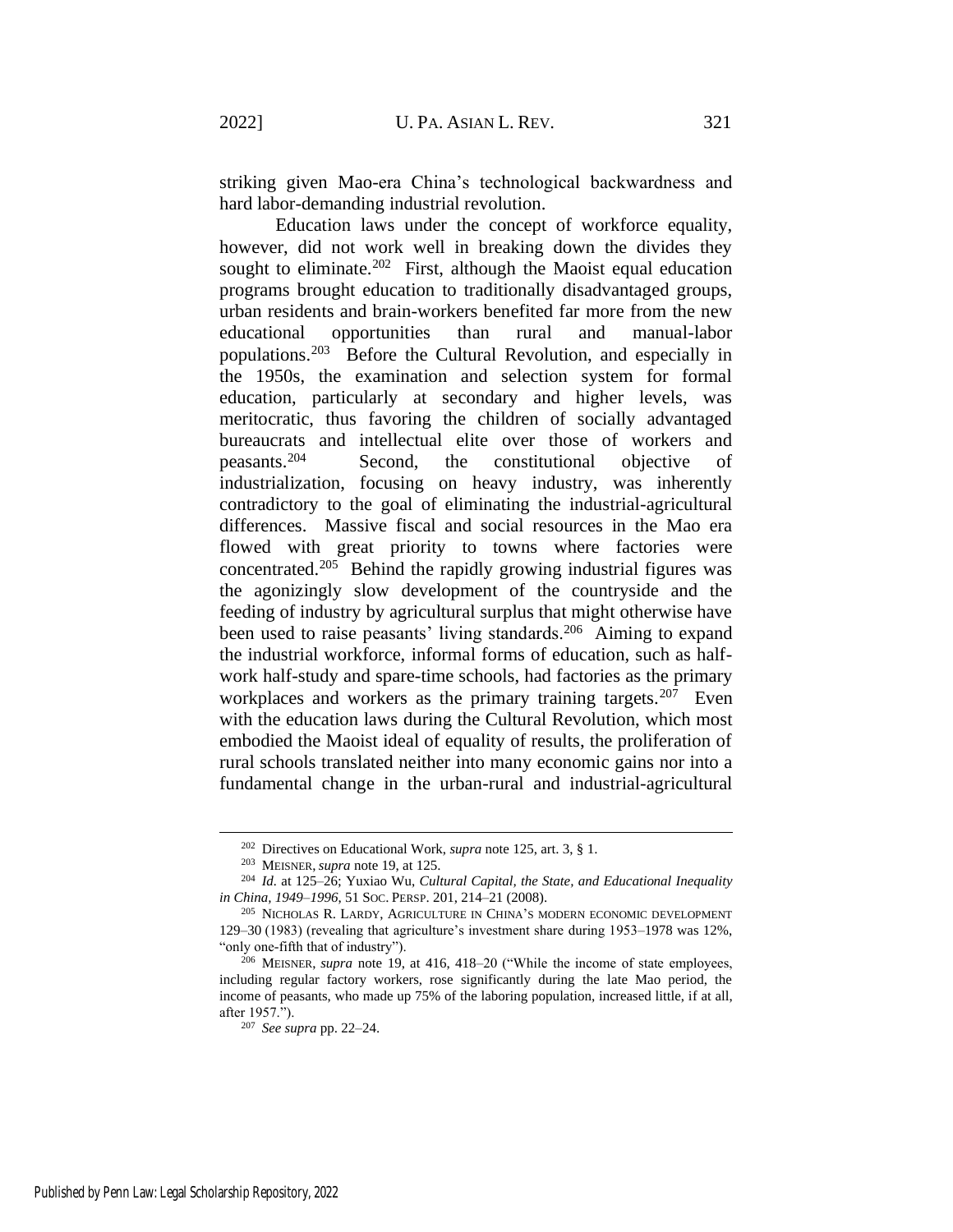relationship.<sup>208</sup> Last, compared to the stagnation, if not the widening, of the rural-urban and industrial-agricultural division, expanding labor-integrated education moderated the mental-manual labor divide. Those increased educational provisions were, however, attributable to the subsequent imbalance between employment and education.

The inability of the job market to accommodate the output of schools is a common issue in most modern states. The salience of that problem in Mao-era China could be attributed, in addition to the population boom and increased supply of mass-education graduates, to rapid industrialization and rural-urban migration.<sup>209</sup> On the one hand, the mechanization of agriculture and industry raised per capita productivity, thus inevitably leading to a reduction in employment if production was not expanded.<sup>210</sup> The rapid industrialization of traditional labor-intensive industries, therefore, resulted in substantial unemployment in densely populated areas, such as Central China.<sup>211</sup> On the other hand, the mass migration of job seekers from rural to urban areas exacerbated educated underemployment, if not unemployment. In general, the bettereducated rural youth were, the more likely they were to migrate toward towns and cities due to the large disparities between rural and urban incomes, opportunities, and living standards.<sup>212</sup> That urban-rural disparity was more pronounced in times when mental labors earned higher rewards than manual ones, as it was before the Great Leap Forward.<sup>213</sup> Therefore, the post-1958 equal education laws, which vowed to eliminate the differences between urban and rural areas and between mental and manual labor, addressed the problem of urban unemployment more or less by discouraging migration.<sup>214</sup>

In order to bridge the gap between education and employment, the authorities launched aggressive planning programs and laws that regulated employment, education, and population.

<sup>208</sup> MEISNER,*supra* not[e 19,](#page-5-1) at 363.

<sup>209</sup> *See* PEPPER, *supra* not[e 21,](#page-6-0) at 16.

<sup>210</sup> *See* STIEFEL & WERTHEIM,*supra* note [103,](#page-21-1) at 22–23.

<sup>211</sup> *Id.* at 11–12.

<sup>212</sup> PAUL BAIROCH, URBAN UNEMPLOYMENT IN DEVELOPING COUNTRIES 33–43 (1973); Michael P. Todaro, *The Influence of Education on Migration and Fertility*, *in* THE EDUCATION DILEMMA 180–82 (John Simmons ed., 1980); PEPPER, *supra* note [21,](#page-6-0) at 16–17.

<sup>213</sup> *See* PEPPER, *supra* not[e 21,](#page-6-0) at 17.

<sup>214</sup> Directives on Educational Work, *supra* not[e 125,](#page-24-0) art. 3, § 1.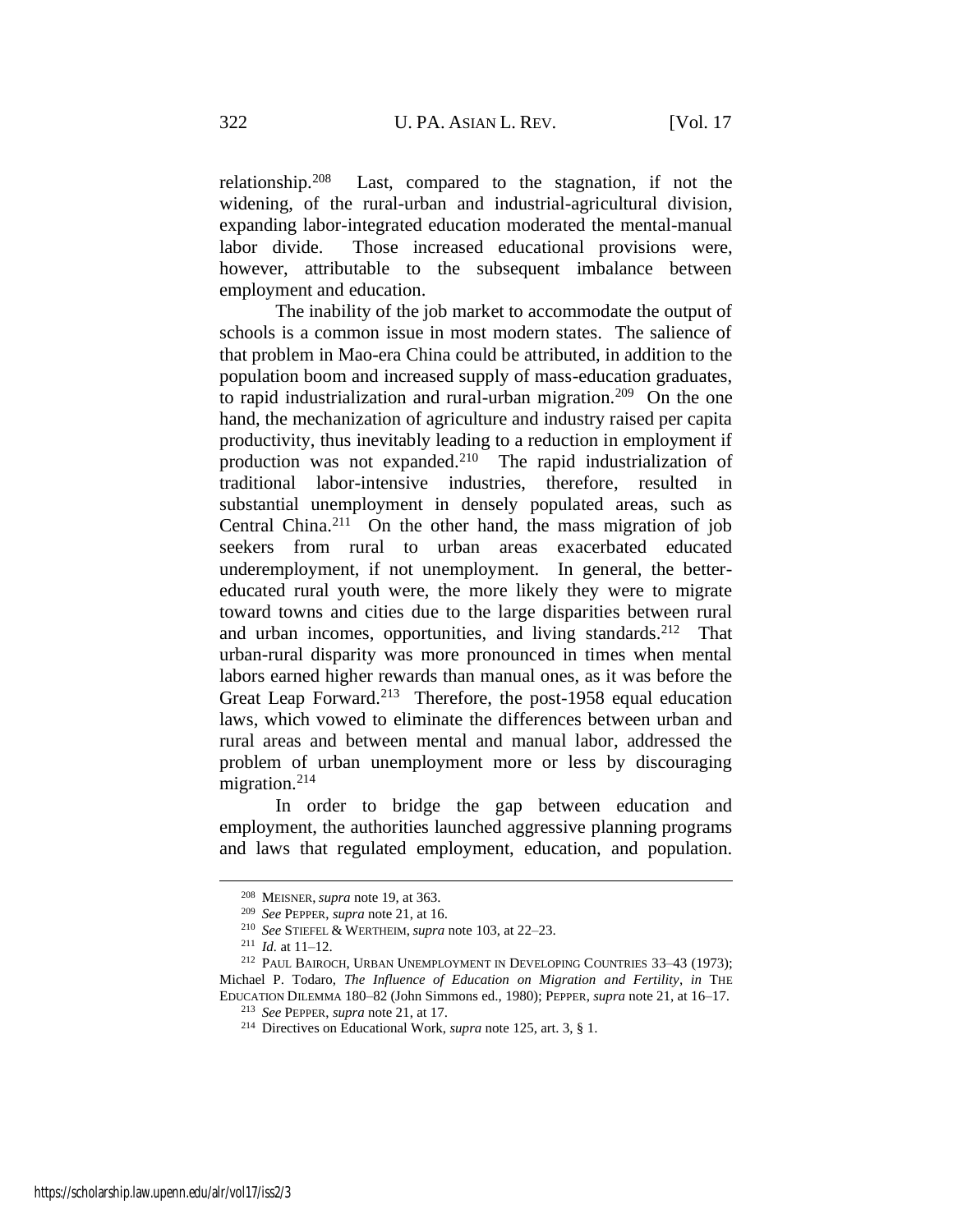First and foremost was a unified assignment program (*tongbao tongfen*, UAP) of direct nationwide coordination of the supply of college graduates with the type and number of jobs available.<sup>215</sup> In a highly centralized, planned economy, the state drew up detailed enrollment quotas for each program offered by each educational institution, which was obligated to enroll students according to those plans.<sup>216</sup> Similarly, the jobs of graduates were assigned by the state to each position in each unit of the national economy according to the state's needs and graduates' specialties.<sup>217</sup> The UAP was established by the Government Administration Council in 1950, when seven thousand college graduates from East, South, and Southwest China were motivated to relocate to the northeastern industrial zones.<sup>218</sup> A year later, the *Decision on Reforming the School System* formalized UAP in law,<sup>219</sup> thus vesting the power to assign jobs to higher education graduates, especially those in

<sup>218</sup> Guanyu Fenpei Quanguo Gongsili Gaodeng Xuexiao Bennian Shujia Biyesheng Gongzuo de Tongling (关于分配全国公私立高等学校本年暑假毕业生工作的通令) [General Order on the Proper Allocation of Graduates from Public and Private Universities Across the Country This Summer] (promulgated by the Gov't Admin. Council, June 22, 1950, effective June 22, 1950), *in* CHINA EDUCATION YEARBOOK 1949–1981, *supra* note [106,](#page-21-0) at 348.

<sup>215</sup> *See* PEPPER, *supra* not[e 21,](#page-6-0) at 17–18.

<sup>216</sup> Guanyu Baozheng Wancheng Jinnian Gaodeng Xuexiao Zhaosheng Jihua de Zhishi (关于保证完成今年高等学校招生计划的指示) [Directives on Ensuring Completion of This Year's Higher Education Enrollment Plan] (promulgated by the St. Council, Apr. 3, 1956, effective Apr. 3, 1956), CLI.2.161046 (Lawinfochina). *See also* ORLEANS, *supra* note [22,](#page-7-0) at 94.

<sup>217</sup> *See* Guanyu 1957 Nian Shuqi Quanguo Gaodeng Xuexiao Biyesheng Tongchou Fenpei Gongzuo de Zhishi (关于1957年暑期全国高等学校毕业生统筹分配工作的指示) [Directives on the Overall Assignment of Graduates from Colleges and Universities in the Summer of 1957] (promulgated by the St. Council, July 31, 1957, effective July 31, 1957), CLI.2.161552 (Lawinfochina) (detailing the 1957 plan as: "There were a total of 56,820 college graduates in the current year . . . The basic assignment is as follows: (1) A total of 9,702 were assigned to the Chinese Academy of Sciences and higher education institutions, accounting for 17.08% of the graduates. Among them are 3,411 engineering graduates, accounting for 18.9% of total engineering graduates. (2) A total of 13,190 were allocated to the central industrial sector, accounting for 23.21% of the graduates. There are 10,524 engineering graduates, accounting for 58.3% of total engineering graduates. (3) A total of 4,519 were allocated to the sectors of transportation, post and telecommunications, agriculture, forestry, water conservancy, finance, education and culture, accounting for 7.95% of the graduates. (4) A total of 1,284 were assigned to the People's Liberation Army system, accounting for 2.26% of the graduates. (5) A total of 28,125 were allocated to various provinces, autonomous regions and municipalities directly under the Central Government, accounting for 49.5% of the graduates.").

<sup>219</sup> Decision on Reforming the School System, *supra* note [97,](#page-20-1) art. 4, § 6.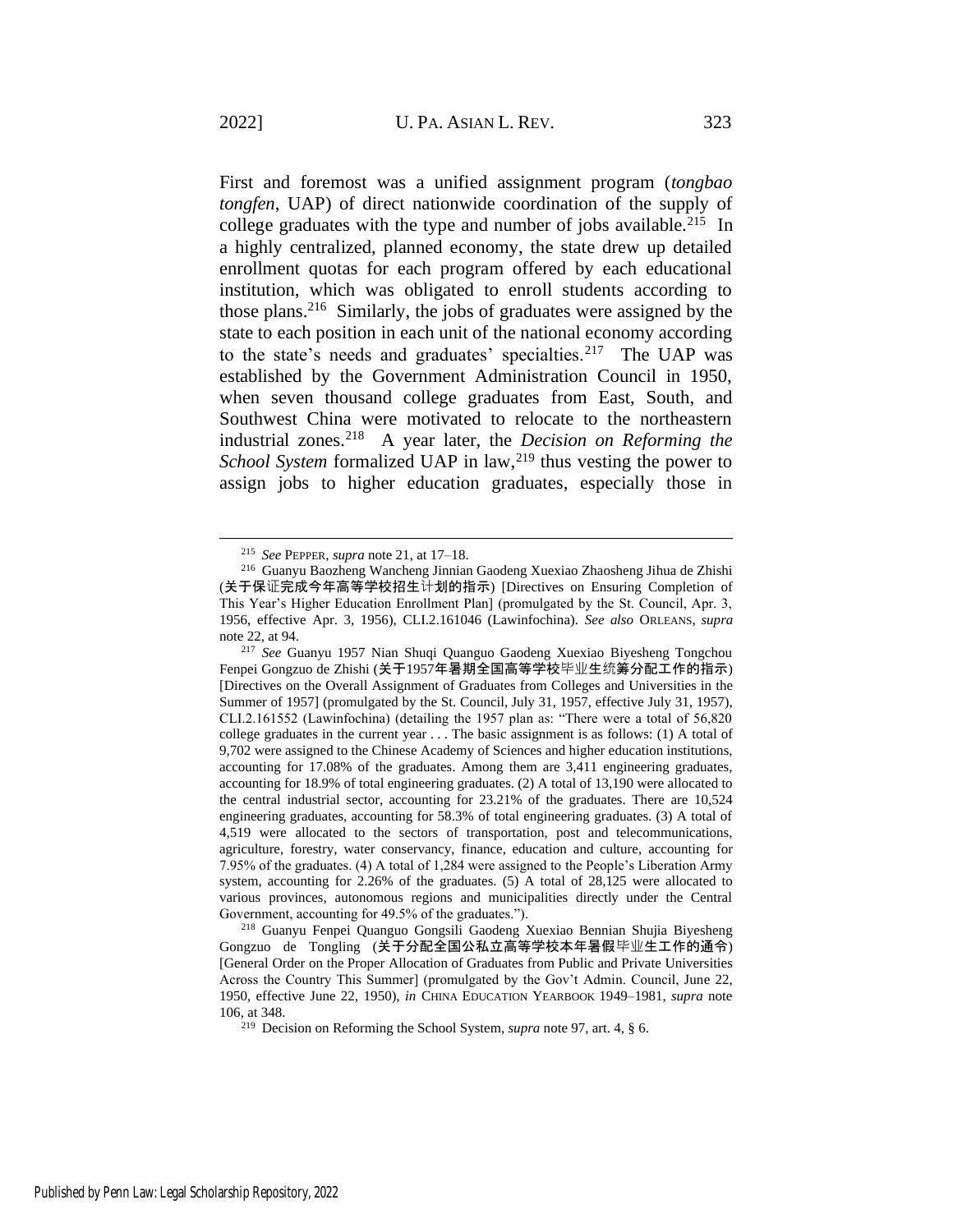engineering, exclusively in the central government.<sup>220</sup> Regarded as both employment-oriented enrollment and graduate supply-oriented recruitment, UAP aimed to reduce the mismatch between specialty and occupation through central planning. A large number of graduates, however, turned out to be assigned to jobs they were not trained for, as UAP was inherently inefficient and failed to provide an effective solution to the imbalance between education and employment.<sup>221</sup> Moreover, by targeting only higher education, the UAP did not address the problems of significant numbers of low and middle level education achievers and thus was greatly impacted by the outcome-oriented view of workforce equality after 1958. Plans for university majors and enrollment ratios were modified to comply with radical industrialization planning, and college enrollment and job assignments were practically disrupted during the Cultural Revolution until 1977.<sup>222</sup>

The second and most notable policy was the mobilization of urban educated youth to go to the countryside (*shangshan xiaxaing*, EYGC). Unemployment in the cities was based on the disproportionate growth of the urban population due to immigration and high birth rates. Therefore, there were two strategies to deal with the problem: restricting townward migration and reducing the birth rate. The former was undoubtedly more immediate. Despite the deliberate curbing of the migration stream, $223$  however, the urban population in China surged from around fifty-eight million in 1949 to one hundred million in 1957,  $224$  with 45% of the increase coming from rural migrants.<sup>225</sup> Conventionally, the problem of the excessive workforce should be solved, first and foremost, through

<sup>220</sup> CHINA EDUCATION YEARBOOK 1949–1981, *supra* note [106,](#page-21-0) at 348–49.

<sup>&</sup>lt;sup>221</sup> See, e.g., Editorial, Zhenxi Rencai Tuodang Fenpei (珍惜人才, 妥当分配) [*Valuing Talents and Assigning Them Appropriately*], RENMIN RIBAO (人民日报) [PEOPLE'S DAILY], Aug. 2, 1956, at 1.

<sup>222</sup> CHINA EDUCATION YEARBOOK 1949–1981, *supra* note [106,](#page-21-0) at 349–50; ZHONGHUA RENMIN GONGHEGUO ZHONGYAO JIAOYU WENXIAN: 1976–1990 (中华人民共和国重要教 育文献: 1976–1990) [IMPORTANT EDUCATIONAL DOCUMENTS OF THE PEOPLE'S REPUBLIC OF CHINA: 1976–1990] 1579 (He Dongchang ed., 1998).

<sup>223</sup> *See, e.g.*, Guanyu Quanzhi Nongmin Mangmu Liuru Chengshi de Zhishi (关于劝 止农民盲目流入城市的指示) [Directives on Dissuading Peasants from Blindly Entering the City] (promulgated by the Gov't Admin. Council, Apr. 17, 1953, effective Apr. 17, 1953), CLI.2.160268 (Lawinfochina).

<sup>224</sup> ZHONGGUO RENKOU (中国人口) [POPULATION OF CHINA] 272 (Yuan Yongxi ed., 1991).

<sup>225</sup> XIN ZHONGGUO RENKOU WUSHI NIAN (新中国人口五十年) [THE POPULATION OF NEW CHINA IN FIFTY YEARS] 1173 (Lu Yu ed., 2004).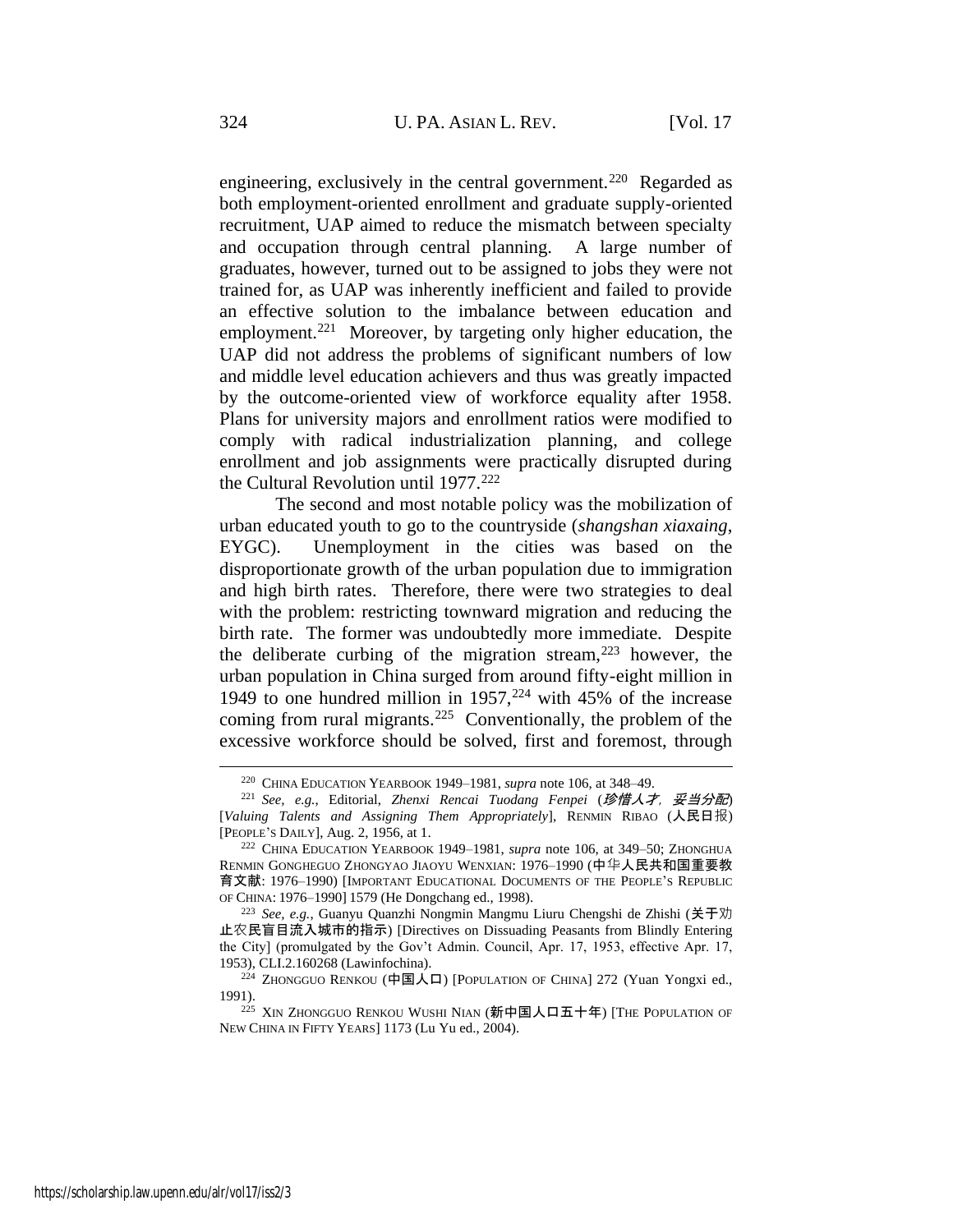accelerated urban industrial development.<sup>226</sup> In 1960, however, the false bubble of prosperity caused by the Great Leap Forward burst, and depression followed, resulting in large-scale abandonment of unfinished projects and employment shrinking.<sup>227</sup> Some CCP leaders began to recognize the huge disparity between urban and rural areas, and between industry and agriculture.<sup>228</sup> To correct the overemphasis on industry in the 1950s, agricultural modernization was elevated to a much higher priority, with the wording of the Constitution changed to "agriculture as the foundation of the national economy, with industry as the leading factor."<sup>229</sup>

The educational equality law also sought to eliminate the urban-rural difference alongside the mental-manual labor difference.<sup>230</sup> In order to promote rural industrialization,<sup>231</sup> between 1962 and 1966, more than one million urban youths responded to the central government's call to settle in the countryside to strengthen the rural workforce.<sup>232</sup> After the Cultural Revolution began, many schools were closed, $233$  college enrollment was suspended, $234$  and factories stopped hiring, thus making a large number of idle urban college and high school students an urgent social problem to be solved. It was against this backdrop that Mao announced in 1968 an official directive for "urban educated youth to go to the countryside to be reeducated by the poor peasants."235 As a result, tens of millions of the youth were sent to the rural areas over the next decade, relieving the pressure of urban employment and resulting in a phenomenon of reverse urbanization rarely seen in

<sup>232</sup> JIEFANG RIBAO [LIBERATION DAILY] (Apr. 23, 1965), *cited by* BERNSTEIN, *supra* note [21,](#page-6-0) at 35; STIEFEL & WERTHEIM,*supra* note [103,](#page-21-1) at 15.

<sup>233</sup> Guanyu Nongcun Wuchan Jieji Wenhua Da Geming de Zhishi (关于农村无产阶 级文化大革命的指示(草案)) [Directives on the Great Proletarian Cultural Revolution in the Countryside (Tentative)] (promulgated by the CCPCC, Dec. 15, 1966, effective Dec. 15, 1966), *in* 18(1) SHANXI PEOPLE'S GOV'T GAZ. 5 (1967), art. 9 ("Secondary schools should be closed for the revolution.").

<sup>234</sup> Reform Admissions for Higher Education, *supra* note [135;](#page-26-0) CHINA EDUCATION YEARBOOK 1949–1981, *supra* not[e 106,](#page-21-0) at 338.

<sup>235</sup> *Mao Zhuxi Yulu* (毛主席语录) [*Quotations from Chairman Mao*], RENMIN RIBAO (人民日报) [PEOPLE'S DAILY], Dec. 22, 1968, at 1.

<sup>226</sup> *See* STIEFEL & WERTHEIM,*supra* note [103,](#page-21-1) at 14.

<sup>227</sup> BERNSTEIN, *supra* note [21,](#page-6-0) at 35.

<sup>&</sup>lt;sup>228</sup> BO YIBO (薄一波), RUOGAN ZHONGDA JUECE YU SHIJIAN DE HUIGU (若干重大决策

与事件的回顾) [REVIEW OF SEVERAL MAJOR DECISIONS AND EVENTS] 1050–60 (1993).

<sup>229</sup> XIANFA art. 10 (1975); XIANFA art. 11, § 2 (1978).

<sup>230</sup> Directives on Educational Work, *supra* not[e 125,](#page-24-0) art. 3, § 1.

<sup>231</sup> Colletta, *supra* note [106,](#page-21-0) at 144.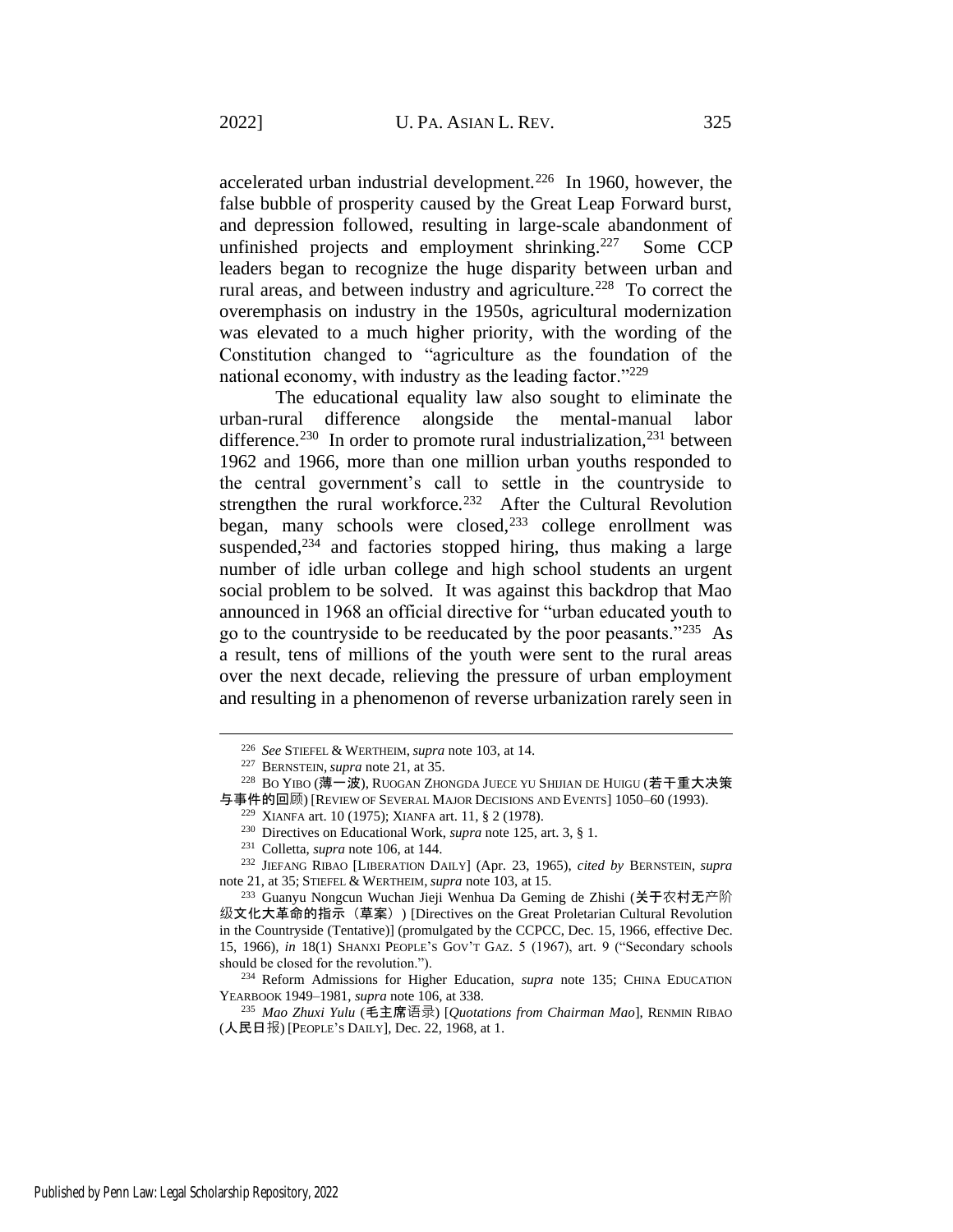the post-war world.<sup>236</sup> In the regime's propaganda to mobilize the youth, "we also have two hands, so we will not eat the cities' food for free" was a striking and popular catchword, implying the movement's imperative to divert excess urban labor.<sup>237</sup>

Moreover, as with the law combining education with productive labor, EYGC also had a workforce equality implication. For one thing, it increased the rural labor force by sending young people to the countryside.<sup>238</sup> For another, as the official rationale given by the CCP, EYGC was to narrow three major differences through alleged re-education: the urban-rural difference, the industrial-agricultural difference, and the difference between mental and manual labor.<sup>239</sup> In some cases, those young people, most of whom had a lower secondary education, contributed to the modernization of the rural sector and to the technical training of peasants.<sup>240</sup> The EYGC movement, however, deprived numerous youth of the opportunity to further their education, leaving a lost generation and a knowledge gap that the post-Mao reforms struggled to remedy. $241$ 

In contrast to the direct control of labor mobility, family planning was a more indirect and long-term policy response to high unemployment. In the 1950s, some policymakers had already recognized the need to regulate the population and included "appropriately promote birth control" in the Second Five-Year Plan.<sup>242</sup> Birth control, however, was seen as a political conspiracy

<sup>242</sup> *See* Shao Zili (邵力子), Member, the Standing Comm. Nat'l People's Cong., *Wodui Jieyu Wenti de Yidian Yijian* (我对节育问题的一点意见) [*My Comments on Birth Control*], RENMIN RIBAO (人民日报) [PEOPLE'S DAILY], June 26, 1956, at 2; Ma Yinchu

<sup>236</sup> BERNSTEIN, *supra* note [21,](#page-6-0) at 32, 39–40 (estimating that the number was 5.4 million during 1968–70, 2.65 million in 1971–73, and about 2 million per year in 1974 and 1975).

<sup>&</sup>lt;sup>237</sup> Editorial, *Women ye You Liangzhishou Buzai Chengshi li Chixianfan* (我们也有两 只手, 不在城市里吃闲饭) ["We Also Have Two Hands, So We Will Not Eat the Cities' *Food for Free"*], RENMIN RIBAO (人民日报) [PEOPLE'S DAILY], Dec. 22, 1968, at 1.

<sup>238</sup> *See* STIEFEL & WERTHEIM,*supra* note [103,](#page-21-1) at 14–15.

<sup>239</sup> Editorial, *Jianchi Zhishi Qingnian Shangshan Xiaxiang de Zhengque Fangxiang*  (坚持知识青年上山下乡的正确方向) [*Insisting on the Right Direction for Educated Youth to Go to the Countryside*], RENMIN RIBAO (人民日报) [PEOPLE'S DAILY], July 9, 1967, at 2.

<sup>240</sup> Frazier & Riles, *supra* note [176,](#page-33-1) at 118; STIEFEL & WERTHEIM, *supra* note [103,](#page-21-1) at 14–15.

<sup>241</sup> *See*, *e*.*g*., MICHEL BONNIN, THE LOST GENERATION: THE RUSTICATION OF CHINA'S EDUCATED YOUTH (1968–1980) (Krystyna Horko trans., 2013). *See also* 3 WORLD BANK, CHINA: SOCIALIST ECONOMIC DEVELOPMENT 134 (1983) (estimating that there were "2 million middle-level technicians and 1 million college and university graduates who would otherwise have been graduated during the late 1960s and early 1970s").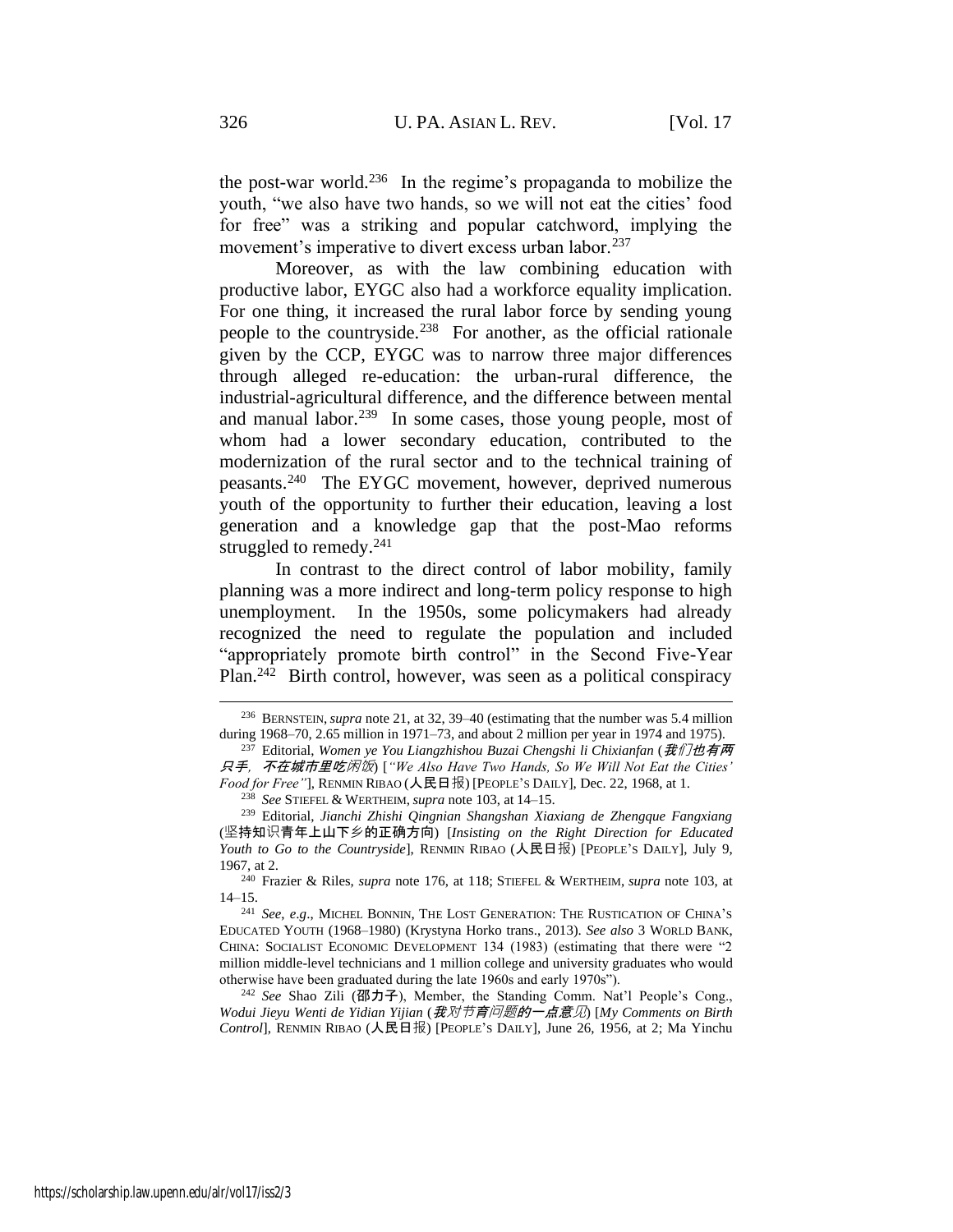of the Rightists, and was discredited after 1958.<sup>243</sup> The Fourth Five-Year Plan (1971-1975) set, for the first time, the goal of reducing the rate of population growth, marking the official launch of the family planning policy.<sup>244</sup> As a result, by state coercion, China's population growth rate fell from 2.747% in 1971 to 1.254% in 1980, below the world average of  $1.749\%$  at the time.<sup>245</sup> In Post-Mao China, both Constitutions established family planning as a basic state policy,<sup>246</sup> and the Marriage Law stipulated that "[b]oth husband and wife shall have the duty to practise family planning."<sup>247</sup> The National People's Congress, meanwhile, created a new specialized agency, the National Family Planning Commission.<sup>248</sup> Family planning then became a national legal mandate, which accounted for 150 million fewer children over the next two decades.<sup>249</sup> Thus, although its effects were not as evident in the Mao era, family planning alleviated the tensions associated with unemployment to the extent that it reduced the number of job

<sup>(</sup>马寅初), Member, the Standing Comm. Nat'l People's Cong., *Xin Renkou Lun* (新人口 论) [*New Population Theory*], RENMIN RIBAO (人民日报) [PEOPLE'S DAILY], July 5, 1957, at 11; Chou En-Lai, *Report on the Proposals for the Second Five-Year Plan for Development of the National Economy (Sept. 16, 1956)*, *in* PROPOSAL FOR THE SECOND FIVE-YEAR PLAN, *supra* note [53,](#page-13-2) at 39, 98.

<sup>&</sup>lt;sup>243</sup> Li Pu (李普), *Buxu Youpai Liyong Renkou Wenti Jinxing Zhengzhi Yinmou* (*不许* 右派利用人口问题进行政治阴谋) [*The Rightists Are Not Allowed to Use the Population Issue for Political Conspiracy*], RENMIN RIBAO (人民日报) [PEOPLE'S DAILY], Oct. 14, 1957, at 7. *See also* John S. Aird, *Population Policy and Demographic Prospects in the People's Republic of China*, *in* PEOPLE'S REPUBLIC OF CHINA 220, 302–04 (the Cong. J. Econ. Comm. ed., 1972).

<sup>244</sup> Wang Feng et al., *Population, Policy, and Politics: How Will History Judge China's One-Child Policy?*, 38 POPULATION & DEV. REV. 115, 117 (2012).

<sup>245</sup> WORLD BANK OPEN DATA, https://data.worldbank.org/indicator/SP.POP.GROW [https://perma.cc/U3QU-3LPJ].

<sup>&</sup>lt;sup>246</sup> XIANFA art. 53, §3 (1978) ("The State promotes and implements family planning."); XIANFA art. 25 (1982) ("The state implements family planning so that population growth is compatible with economic and social development plans.").

<sup>&</sup>lt;sup>247</sup> Hunyin Fa (婚姻法) [Marriage Law] (promulgated by the Nat'l People's Cong., Sept. 1, 1980, effective Jan. 1, 1981), CLI.1.797(EN) (Lawinfochina), art. 12.

<sup>248</sup> Guanyu Sheli Guojia Jihua Shengyu Weiyuanhui de Jueyi (关于设立国家计划生 育委员会的决议) [Decision on Establishing the National Family Planning Commission] (promulgated by the Standing Comm. of the Nat'l People's Cong., Mar. 6, 1981, effective Mar. 6, 1981), CLI.1.176730 (Lawinfochina).

<sup>249</sup> Xue Dong (薛冬) & Li Wei (李薇), *Shixing Jihua Shengyu Woguo 20 Nian Zhishao Shaosheng 2.5 Yige Haizi* (实行计划生育我国*20*年少生*2.5*亿个孩子) [*China Has 250 Million Fewer Children for the 20 Years implementing The Family Planning Policy*], GUANGMING RIBAO (光明日报) [GUANGMING DAILY], Sept. 22, 2000, at A3.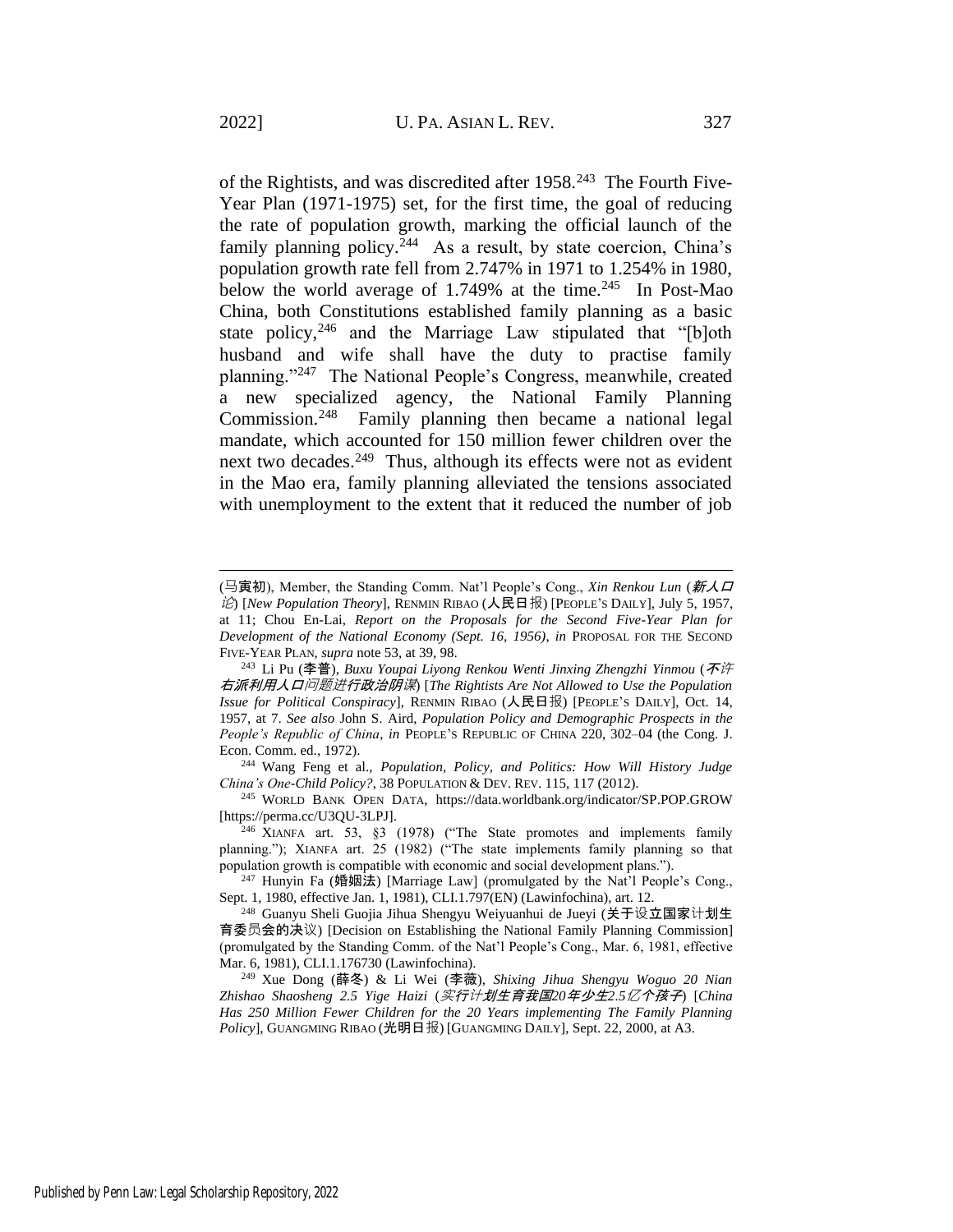seekers and lowered their wage demands by reducing the number of their family members.<sup>250</sup>

In summary, the Mao-era educational equality laws set out to provide equal mass education for the working people. By creating an enlarged and empowered industrial workforce, the Maoist egalitarianism facilitated socialist China's industrial transformation. A surge in educational supply, however, resulted in a mismatch between it and the accommodating job market, posing new problems. In an attempt to bridge that gap between employment and education, the government initiated several changes in the laws on education, employment, and population, with much success but also many grievances. Although they alleviated the imbalance, those policies, like the equal education laws to which they responded, struggled to reduce the disparities between town and countryside and between industry/workers and agriculture/peasants.

#### **CONCLUSION**

Winding up from a hundred years' social disturbance, political instability, and intellectual anarchy, post-war China was desperate to realize national independence and to get rid of poverty. Since the establishment of the People's Republic in 1949, China had, in trial and error, attempted to build an industrialized socialist state for three decades until the Constitution of 1982 declared a reform era. Facing challenges near and far, the nascent communist regime under Mao set rapid industrialization as its constitutional goal, which included both socialist reconstruction and socialist revolution. Mao-era China's transition from an agricultural to an industrial country required a large supply of workers at a time when illiteracy rates were extremely high. Providing equal education to those who had been denied access to education in order to make them qualified industrial workers, therefore, became the very point of achieving rapid industrialization. It is in this sense that equality in education took on an empowering connotation in the constitutional vision. It means that the historical actors who were

<span id="page-45-0"></span><sup>250</sup> *See* ZHOU, *Problems of Policy for Economic Development (Nov. 10, 1956)*, *supra* note [96,](#page-20-0) at 233 (explaining the reason for birth control was that "we cannot make everybody employed in a short period of time, and the increase in wages cannot afford a large family population of employees").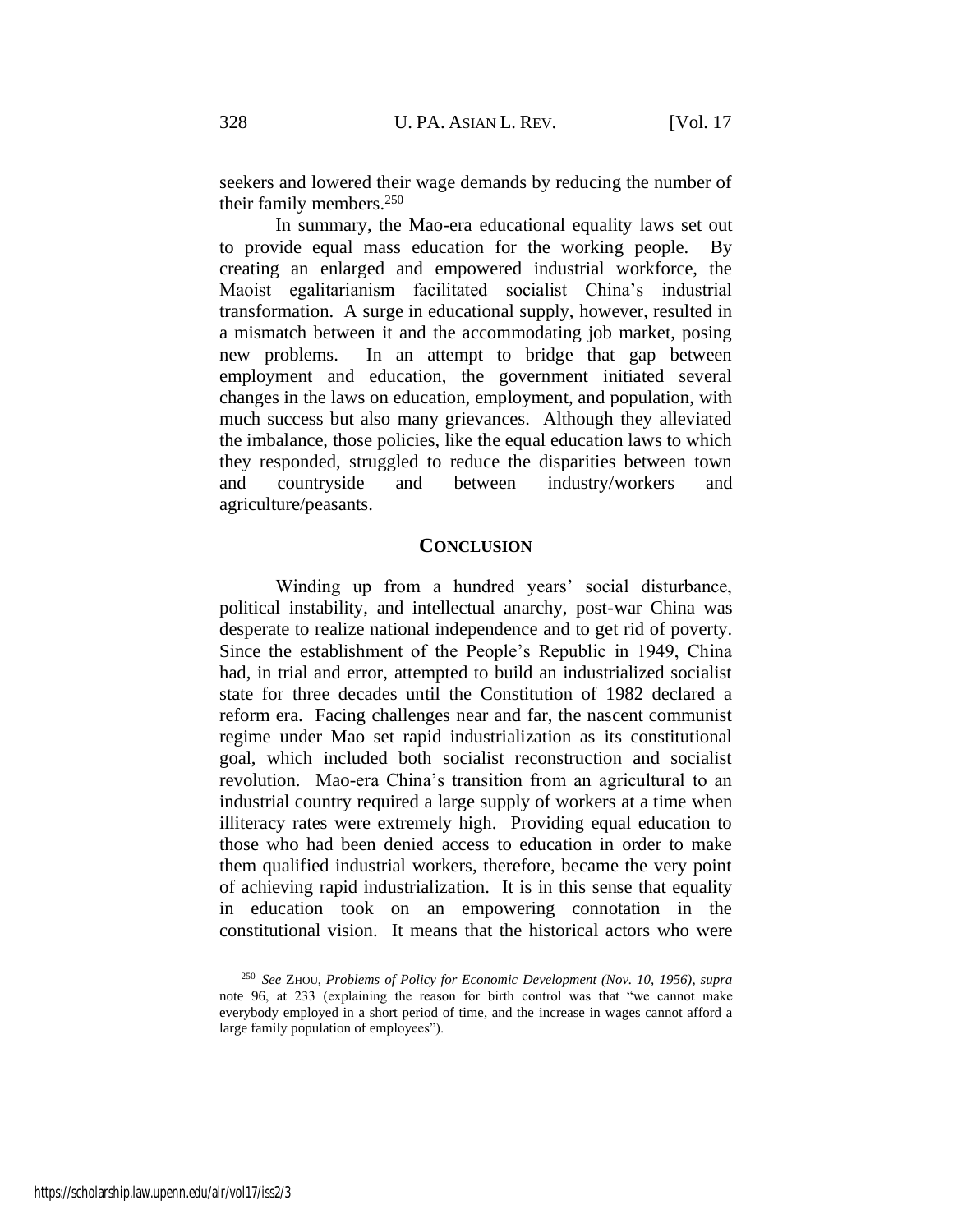crucial in shaping constitutional conceptualizations held a workforce-oriented idea of equality of results, which sought to empower the masses to become an equal, if not homogenous, workforce through education.

That conception of empowerment-as-equality was evidently revealed in the educational revolution of the Maoist regime, particularly in two education laws: One was universal education aimed at including all in education programs; the other was the combination of education and productive labor whereby students were transformed into laborers and workers were trained to become a competent socialist workforce. Through various education programs, the authorities included the masses of workers and peasants in the socialist education program, equipping them with the knowledge and skills needed for socialist reconstruction and the socialist consciousness required for the socialist revolution. Moreover, calling on combining education with productive labor, the regime endeavored to conduct literacy education and technical training to the working-class and directly transform students into laborers working in factories and farms. As such, the Maoist equal education laws for the traditionally disadvantaged sought to empower the masses to become the desired workforce for pursuing industrialization. The Maoist vision for educational equality was, in other words, empowerment. In the process of putting that concept of equality-as-empowerment into practice, intellectuals and other mental laborers were trained as industrial or agricultural workers, thus achieving the constitutional vision of workforce equality.

The Maoist concept of educational equality was successful in fueling industrialization, yet in a sense, it also sowed the seeds of its own demise. Under the goal of industrialization, the economic disparities between industry and agriculture and between urban and rural areas would inevitably exist, if not widen. During the Mao era, the countryside was economically exploited by the cities.<sup>251</sup> By the late 1970s, most peasants were probably economically worse off than they had been in the 1950s and even the  $1930s$ .<sup>252</sup> Similarly, Maoist educational equality laws served primarily to transform the

<sup>251</sup> MEISNER,*supra* not[e 19,](#page-5-1) at 363.

<sup>252</sup> YANG JISHENG (杨继绳), ZHONGGUO GAIGE NIANDAI DE ZHENGZHI DOUZHENG (中 国改革年代的政治斗争) [POLITICAL CONFLICTS DURING CHINA'S REFORM] 40 (2004) ("two-thirds of peasants in 1978 had an income lower than that in the 1950s, and one-third had an income even lower than that in the 1930s before the Japanese invasion of China.").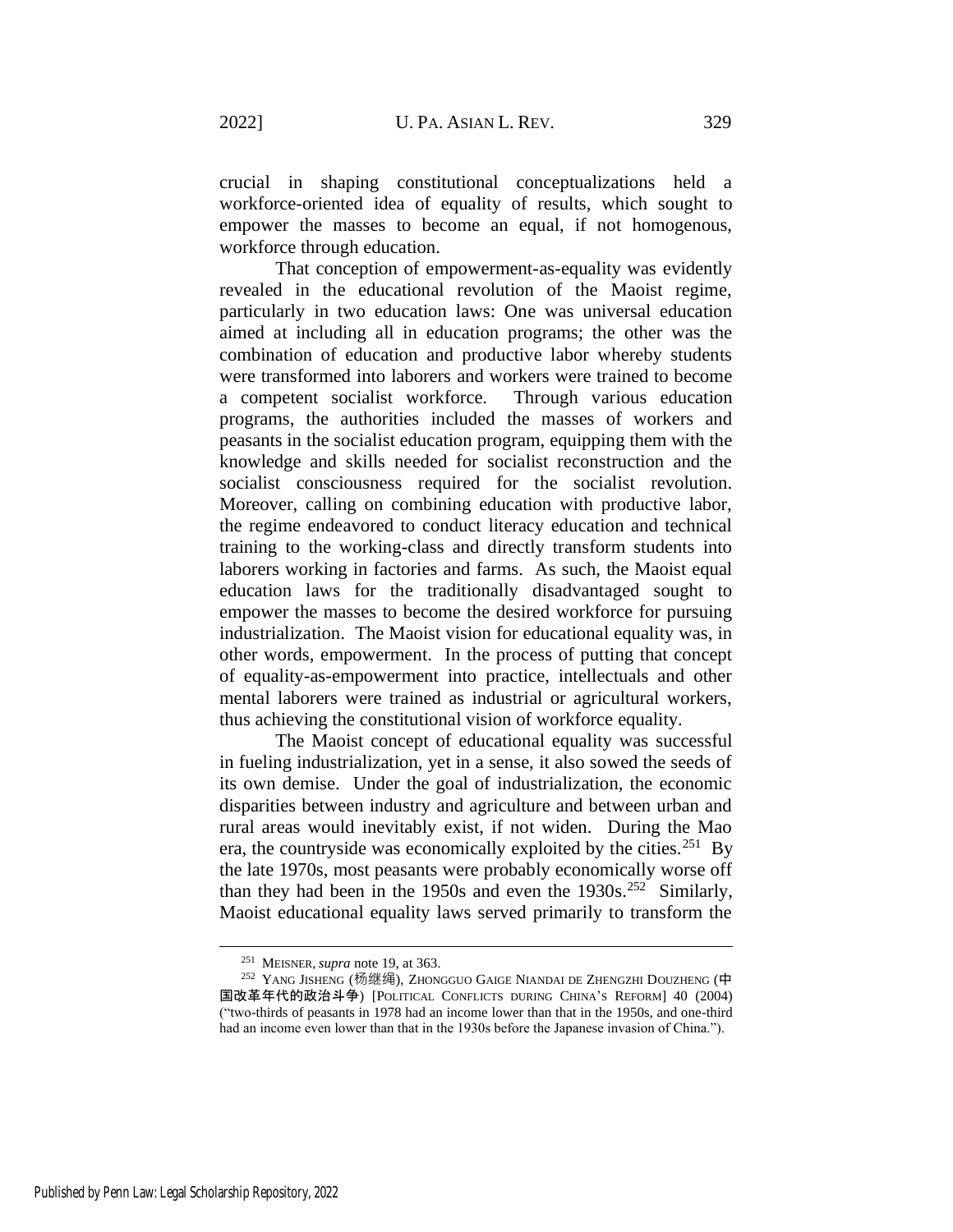masses into a more trained industrial workforce, leaving the countryside and peasantry somewhat neglected. Most of the vigorous rural egalitarian education programs were also of poor quality, ending in many cases at literacy. Moreover, the unprecedented large scale of education supply created a huge gap between education and employment. Laws and policies that attempted to bridge the gap were only palliative and did not address the root causes of the problem: the disparities between urban and rural areas and between workers and peasants. Worse, some, such as the planned college specialties that were exclusively industryrelated, the dual urban-rural household system that restricted migration,<sup>253</sup> and the dual urban-rural family planning quota,<sup>254</sup> even exacerbated the divisions and disparities. Despite the Constitutions' reiteration that "the alliance of workers and peasants is the basis of the dictatorship of proletariat,"<sup>255</sup> it is clear that in the Mao era, when industrialization was the constitutional goal, industry and industrial workers were the main protagonists. The peasants and the rural sector, on the other hand, were *de facto* marginalized in the Maoist economic structure.

The rusticated youth were also an educationally and economically marginalized group. The Maoist regime sacrificed the opportunity for millions of young people to continue their education in exchange for relief from urban employment pressures. And when they finally managed to return to the cities, many of the youth found it still difficult to get hired in factories and even harder to get into universities. As a result, most of them became what the authorities called "to-be-employed youth" *(daiye qingnian)* and "socially idle laborers," and hence marginalized by the planned economy of the late Mao era. $256$ It was, however, precisely in those two

<sup>253</sup> Tiejun Cheng & Mark Selden, *The Origins and Consequences of China's Hukou System*, 139 CHINA Q. 644 (1994).

<sup>254</sup> According to the Law on Legislation, provincial people's congresses formulate local population regulations. In general, rural couples in each province are allowed to have a second child if their first child is a girl. *See* Lifa Fa (立法法) [Law on Legislation] (promulgated by the Standing Comm. Nat'l People's Cong., Mar. 15, 2000, effective July 1, 2000), CLI.1.26942(EN) (Lawinfochina), art. 8; Hu Huiting, *Family Planning Law and China's Birth Control Situation*, CHINA (Oct. 18, 2002), http://www.china.org.cn/english/2002/Oct/46138.htm [https://perma.cc/5FP5-TAK2].

<sup>255</sup> XIANFA art. 1 (1954); XIANFA art. 1 (1975); XIANFA art. 1 (1978); XIANFA art. 1 (1982).

<sup>256</sup> *See*, *e.g.*, *Anpai An Zhengce Liucheng de Daiye Qingnian he Qita Shehui Xiansan Laodongli Jiuye* (安排按政策留城的待业青年和其他社会闲散劳动力就业) [*Arranging*